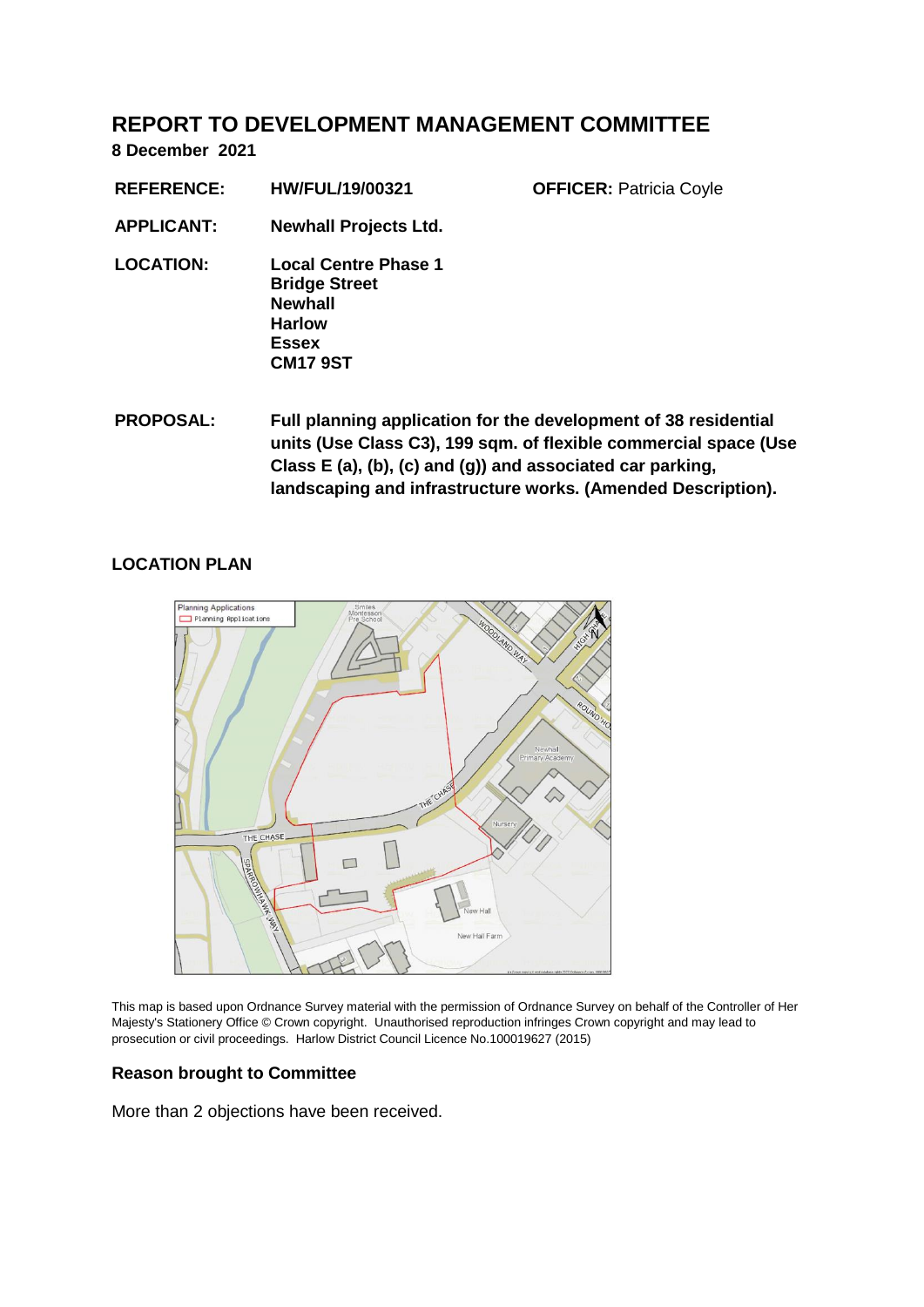**PROPOSED DEVELOPMENT:** Full planning application for the development of 38 residential units (Use Class C3), 199 sqm. of flexible commercial space (Use Class E (a), (b), (c) and (g)) and associated car parking, landscaping and infrastructure works. (Amended Description). **Application Site and Surroundings**

The site is located straddling the highway, Bridge Street, and including the existing (former farm) buildings to the south of the road and a cleared area to its north, currently contained behind hoardings. The site area is 1 hectare.

The surrounding area comprises the school and school playing fields to the south/south-east, the nursery school to the north, and an open space to the west which includes a brook.

Directly to the east of the site is an area known as LC2 (Local Centre 2) which is contained within the same hoardings and is also cleared in preparation for development. LC2 is the subject of a current planning application (HW/REM/19/00322). Beyond the identified community buildings are mainly residential areas which form part of the Newhall Neighbourhood with some commercial development to the west of the site.

Ground levels rise to the east and rear (north) of the application site.

## **Details of the Proposal**

While this application does follow the outline approval for 440 dwellings in Phase I of the Newhall Development, it is not for a reserved matters application. The application is in full and is for the development of 38 dwellings, 199 sqm. of flexible commercial space (Use Class E (a), (b), (c) and (g)) and associated car parking, landscaping and infrastructure.

The proposed 38 dwellings would be provided in 4 blocks set out in triangle formation and comprise a mix of 1 and 2 bedroom units: 14 x 1-bed, 24 x 2- bed.

It is proposed to provide 6 affordable housing (2x1-bed and 4x2-bed) units; all as intermediate forms such as shared ownership.

Commercial space of 199 sq.m is to be provided in the form of 4 units to the ground floor fronting onto Bridge Street/Green Lane. The proposed flexible uses are display of retail sale of goods (E(a)), sale of food and drink where most consumption is off premises (E(b)), financial, professional and other services appropriate to provide in a commercial, business or service locality (E(c)), and office to carry out and operational or administrative functions, research and development of products or processes or any industrial process which can be carried out in any residential area without detriment to the amenity of that area by reason of noise, vibration, smell, fumes, smoke, soot, ash, dust or grit (E(g)).

38 car parking spaces would be provided within a courtyard area (27) and in undercrofts (11) accessed via a single point to the south-west of the application site. Given the proposal is for 38 dwellings, this would provide 1:1 (or 100%) parking provision. There would also be an additional 10 (+ 2 half spaces) car parking spaces provided to the south of the highway adjoining the community centre and would amount to 49 parking spaces in connection with the proposal). It is proposed that this parking area would be for use by those visiting the community facilities and also for school pick up/drop off.

In addition, as this application also covers part of the LC2 scheme in that 2 and 2, half car parking spaces would be provided within this application in for the the LC2 proposal (which is currently under consideration).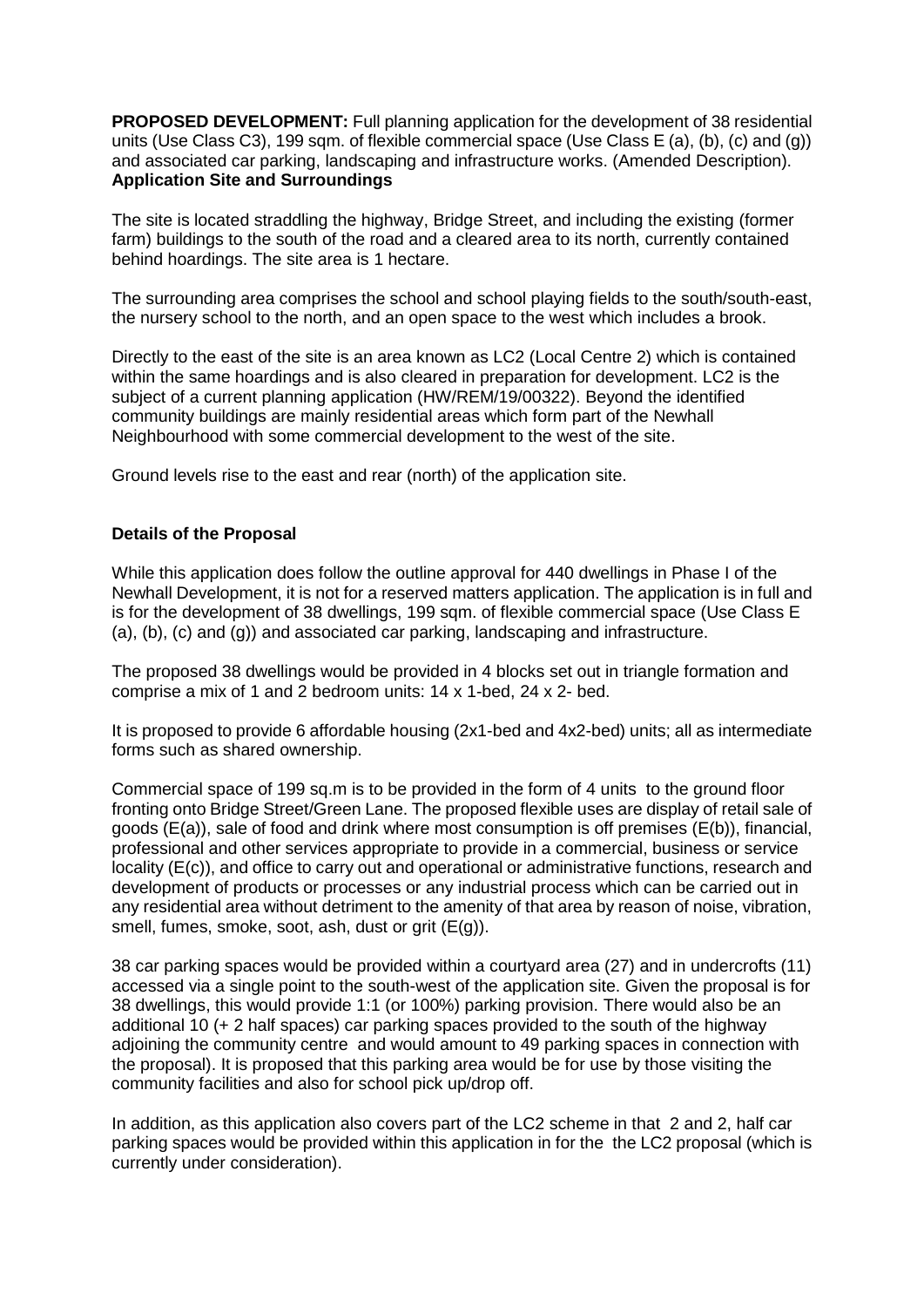The proposal is accompanied by a viability assessment which indicates that the scheme cannot provide any affordable housing nor any contributions towards local infrastructure which arise as a result of this development. Nonetheless, the applicant has offered "without prejudice" to provide 6 of the 38 dwellings proposed as affordable housing which would represent 15.8% of the total.

The proposal also subsumes and requests following a 2015 approval (no longer extant) for the Newhall neighbourhood's community facilities to be considered in relation to an extended car parking area adjacent to the community facilities to the south of the highway. The community facilities works are otherwise identical to those approved in 2015 which were the subject of the design brief approved under the outline legal agreement.

In order to secure the community facilities, the applicants have indicated that they will enter into a legal agreement to ensure that these facilities come forward for the benefit of all the occupiers of the Newhall neighbourhood. Timescales are to be agreed in the S106 legal agreement; it has been proposed that this would be in the order of completing the construction of a minimum of 50% of the Community Building prior to the first Occupation of 50% of the Dwellings hereby approved; and then to complete the full construction of the Community Buildings prior to the first Occupation of 90% of the Dwellings hereby approved

| <b>App Number</b> | Proposal                                                                                                                                                                                                                                                                                | <b>Status</b>                      | <b>Decision</b><br>Date |
|-------------------|-----------------------------------------------------------------------------------------------------------------------------------------------------------------------------------------------------------------------------------------------------------------------------------------|------------------------------------|-------------------------|
| HW/96/00088       | Residential Development Of 440<br>Dwellings<br>with supporting<br>amenities (Outline Application)<br>(Phase I Newhall                                                                                                                                                                   | Approv<br>ed                       | 06.2004                 |
| HW/PL/14/00309    | Application for Discharge<br>of<br>Planning Obligation in Relation to<br>Schedule 1. Confirmation of<br><b>Ownership Retained By Newhall</b><br>Projects Ltd & Schedule 2.<br>Submission of Design Brief for<br>Community Accommodation of<br>Planning<br>Application<br>HW/PL/96/00088 | Approv<br>ed                       | 24.07.2014              |
| HW/PL/15/00026    | Discharge of Phase I S106<br>Planning Obligations Relating to:<br>Paragraphs $1, 2(a)(b)(c)(d)(f) -$<br>Playgrounds;<br>Paragraphs<br>$3(a)(b)(c)(d)$ - Landscaping;<br>Paragraphs 6(a)(b) - Landscape<br>Maintenance; Paragraphs 7, 8 -<br>Sculpture                                   | Refuse<br>$\underline{\mathsf{d}}$ |                         |
| HW/PL/15/00094    | <b>Community Facilities Comprising</b><br>Multi-Use<br>Community<br>Hall<br>Formed Around Existing Timber<br>Frame of Barn, New Reception<br>and WC Facilities and Integration<br>of Old Dairy Building to Provide<br>Varied Species for Community<br>Use. Landscaped Open Space        | Approv<br>ed                       | 07.04.2015              |

## **RELEVANT PLANNING HISTORY:**

#### **Planning Applications**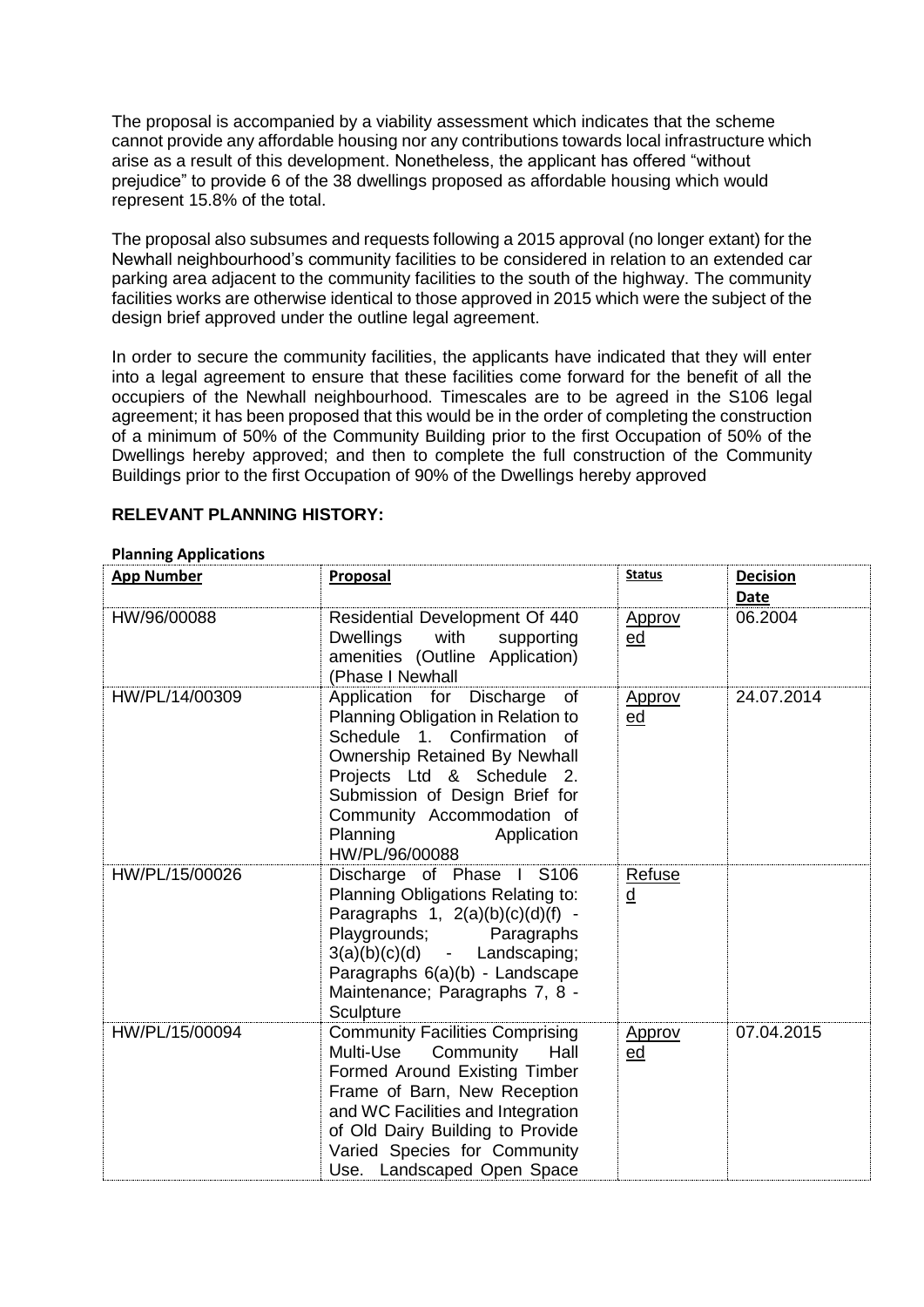|                 | Forming Multi-Use                                                                                                                                                                                                                                                                                                                                                                                                                                                                                                                                                                                                                                                                                                                                                                                                                                                                                 |              |            |
|-----------------|---------------------------------------------------------------------------------------------------------------------------------------------------------------------------------------------------------------------------------------------------------------------------------------------------------------------------------------------------------------------------------------------------------------------------------------------------------------------------------------------------------------------------------------------------------------------------------------------------------------------------------------------------------------------------------------------------------------------------------------------------------------------------------------------------------------------------------------------------------------------------------------------------|--------------|------------|
| HW/CND/15/00449 | Application for Approval of<br>Details Reserved By Condition 2<br>(External Materials), Condition 3<br>(Detailed Landscape Scheme),<br>Condition 4 (Arboricultural<br>Method Statement), Condition 5<br>(Proposed Cycle Parking<br>Provision), Condition 7 (Details<br>of Access to the Parking Area,<br>Including Visibility Splays,<br>Drainage and Surface Materials),<br>Condition 8 (Details of External<br>Lighting) and Condition 9 (Details<br>and Layout of Proposed Solar<br>Panels) of Planning Permission<br>HW/PL/15/00094 for Community<br>Facilities Comprising Multi-Use<br><b>Community Hall Formed Around</b><br>Existing Timber Frame of Barn,<br>New Reception and WC<br>Facilities and Integration of Old<br>Dairy Building to Provide Varied<br>Spaces for Community Use.<br>Landscaped Open Space<br>Forming Multi-Use Square and<br><b>Associated Parking Facilities.</b> | Approv<br>ed | 10.04.2016 |

And on the related, adjoining site current application:

Application Reference Number: HW/REM/19/00322

Proposal: LC2 - Approval of reserved matters (access, appearance, landscaping, layout and scale) relating to the development of the site to provide 26 residential units (use class C3) and associated car parking and infrastructure works associated with approved application HW/PL/04/00302 (Phase 2, Newhall). Application Status: pending

## **CONSULTATIONS**

#### **Internal and external Consultees**

#### **Urban Design, Place Services**

April 21 - In principle the amendments proposed show an uplift in both the parking areas for the local centre.

There is a need for clarity on where allocated parking is for blocks A and B. Will there be access to the rear of the building to the parking court?

The ground floor apartments to Block F appear to work well if a robust landscape treatment can be delivered.

Consider clay paver finish should be extended into the parking courts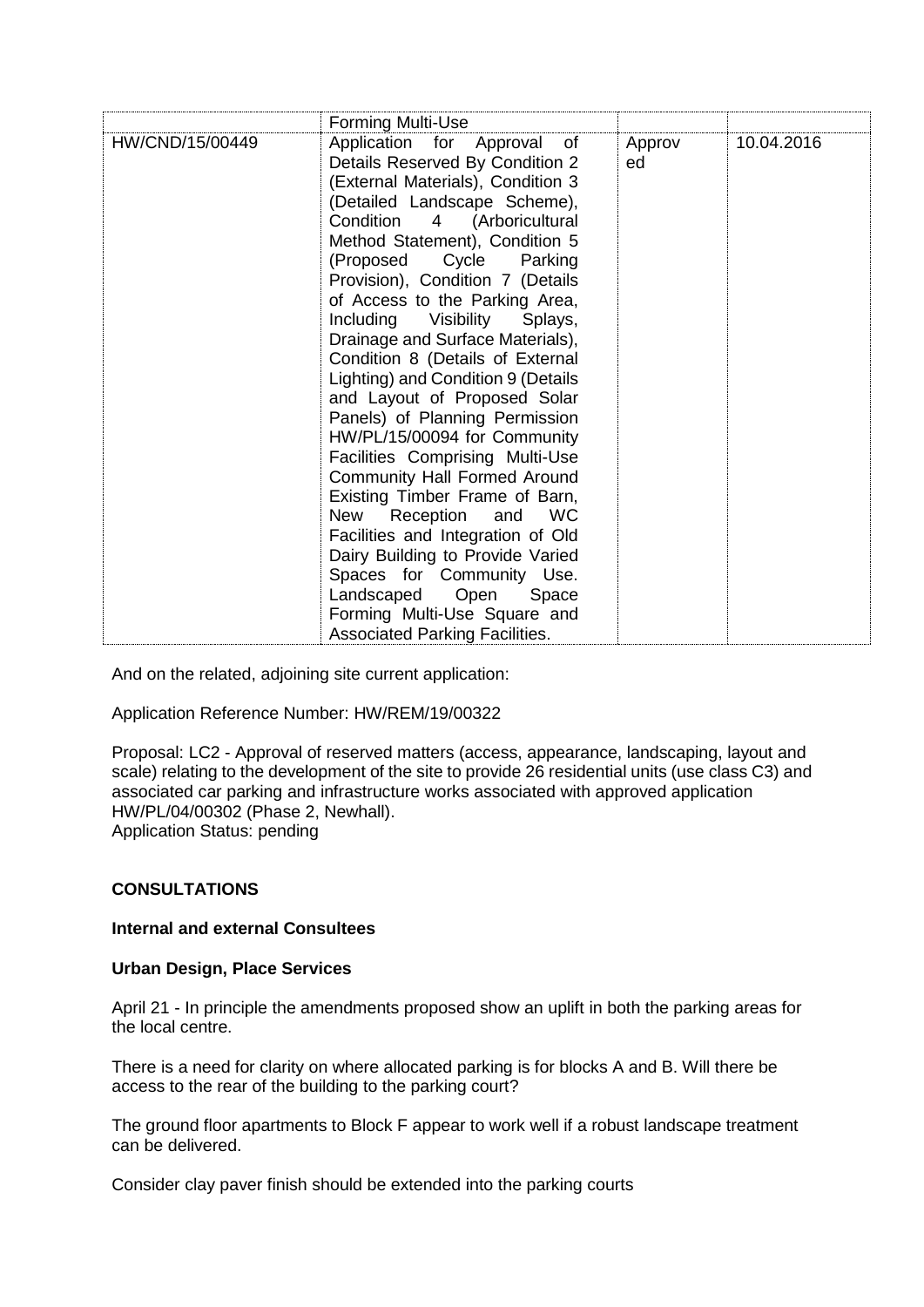Would like to see opportunities in bringing tree planting further into the court between the parking spaces. Add height and additional screening into this space.

Opportunities should be taken to accent the building entrances further. Possible to demarcate areas in change in surface materials.

In relation to the Community Building, there's a real risk this parking provision for residential occupiers could be taken advantage of. Even if residential spaces were focused to the northern bays only there still holds this risk. Management in terms of barrier or control would be over doing it I feel.

July 21 - Further to our past discussions and comments it is considered the application has addressed a majority of our initial concerns. The application has moved on positively in reducing parking which in turn has resulted in more allowance for landscaped and open space, along with three additional units.

The approach to the hard landscape again has been received positively where a constant finish quality is applied to the site as a whole, rather that to just the peripherals.

Its noted that the scheme hasn't addressed concerns around the location of bin stores to the south of blocks A and B as well as opening up opportunity to create direct access/active frontages to ground floor apartments. We appreciate these would have been reviewed and considered the balance between greater emphasis on the landscape and reduction of parking provides a good compromise.

As outlined above, the landscape approach and details are supported. We would note however, we would recommend a tree pit detail is included for tree planting located between parking bays. Its unclear on how this could be executed in what is a confined space between kerbs and haunching. Further clarity could be included.

Summary - Overall, it is considered that proposed local centre development provides a strong approach to architecture and landscape which has created a development which will respond well to Newhall and also provide a high-quality community. The ongoing discussions have seen positive outcomes which have been addressed above. We support the submitted application subject to minor comments above be addressed.

#### **Place Services - Heritage Advice**

July 2020 - With regards to heritage, the above concerns the setting of a number of non-designated heritage assets of 19th century or earlier provenance as inferred from cartographic evidence, historically forming part of Gravelpit Farm, granted permission for redevelopment into Community Hall Buildings under HW/PL/15/00094.

Located in close proximity to a historic stable, barn, and an old dairy, where the tallest of the structures is a two-storey building, the proposed development dominates its historic setting in terms of size, scale and massing, causing detriment to the appreciation of the non-designated heritage assets and negating their prominence. Proposing the construction of a large hard-surfaced parking area adjacent to the former farm complex, the proposal also introduces an inappropriate and unattractive component to this historically agricultural site, at odds with its traditional character. This is also seen to go against planning permission granted under HW/PL/15/00094, where modest parking provisions were made and ample soft-landscaping was provided.

For the above, the proposal is considered to cause harm to the significance of several non-designated heritage assets as derived from their setting and paragraph 197 is relevant.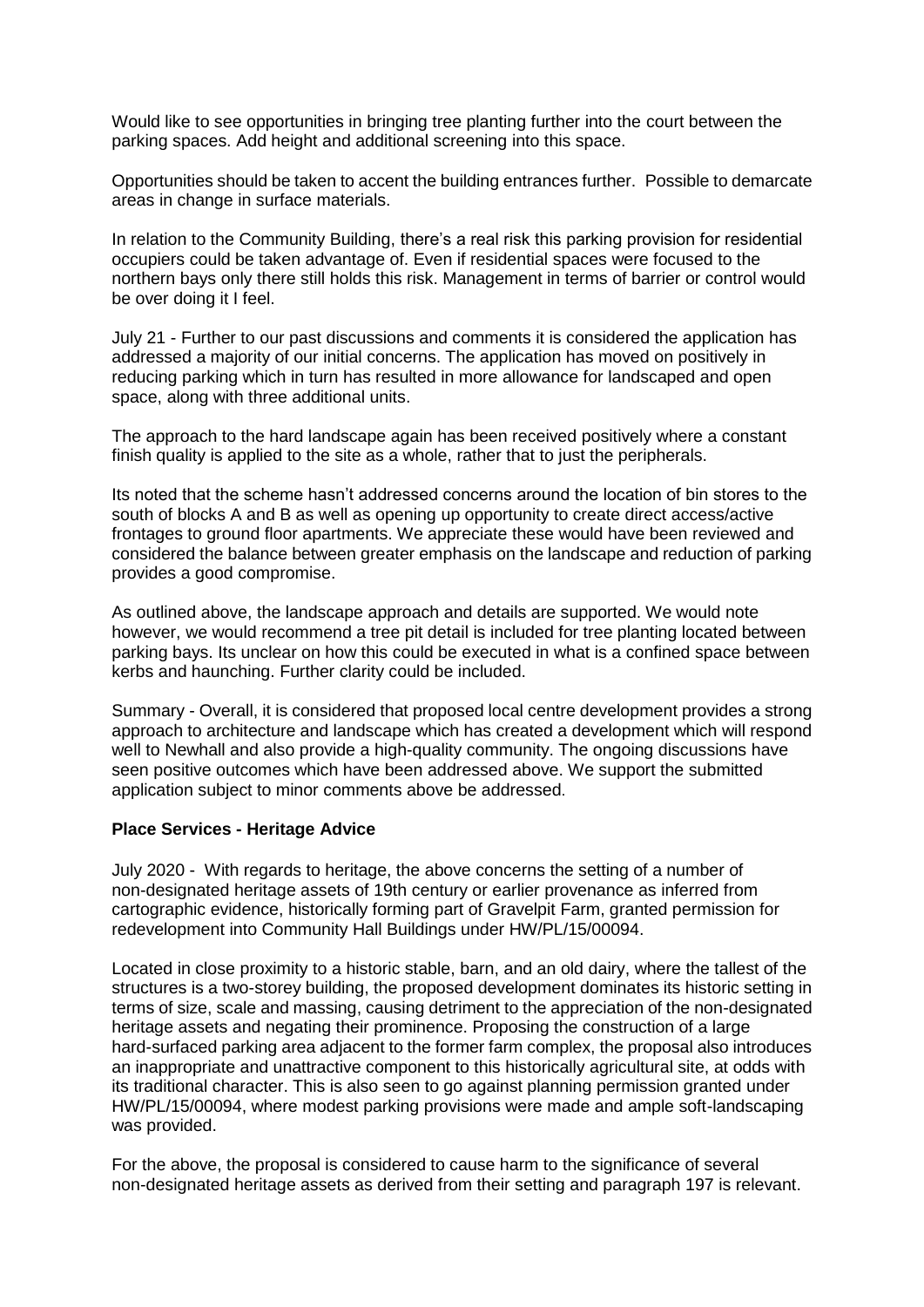July 21 - The application site is within the setting of several non-designated heritage assets of nineteenth century or earlier derivation which historically formed part of Gravelpit Farm.

This is the third consultation within this application. The current iteration of the scheme has been revised to reduce the parking provision and allow for more landscape and open space.

The rural setting of the non-designated heritage assets has largely been compromised by existing development. The proposal, however, would encroach development closer to the non-designated heritage asset and emphasise the presence of development within their immediate setting. The additional development would inevitably have an impact on the setting of the non-designated heritage assets. However, given the existing development the level harm identified under paragraph 203 of the NPPF would be at the lower end of the scale.

#### **Environment Agency** (Hertfordshire & North London)

No Comment Received.

#### **Sustainable Drainage Team/ Lead Local Flood Authority**

Having reviewed the documents which accompanied the planning application, we would recommend the issuing of a holding objection on the basis of the following:

The information provided does not allow us to assess the development. Please provide information as required within the new ECC SUDS design guide: <https://www.essexdesignguide.co.uk/suds/what-we-expect/>

We strongly recommend looking at the Essex Green Infrastructure Strategy to ensure that the proposals are implementing multifunctional green/blue features effectively. The link can be found below.

<https://www.essex.gov.uk/protecting-environment>

#### **Essex County Council – Highways**

Feb 21 - From a highway and transportation perspective the impact of the proposal is acceptable to the Highway Authority subject to conditions relating to a Construction Management Plan, laying out of parking and turning facilities and provision of Residential Travel Packs together with a request for a contribution of £175,000 (one hundred seventy-five thousand pounds), five thousand pounds per dwelling, index linked from April 2019 towards Infrastructure (Highway improvement schemes and Passenger Transport) in line with the wording in the Deed of Variation for the Newhall Outline S106.

July 21 - The Highway Authority has nothing further to add to our previous comments for this application.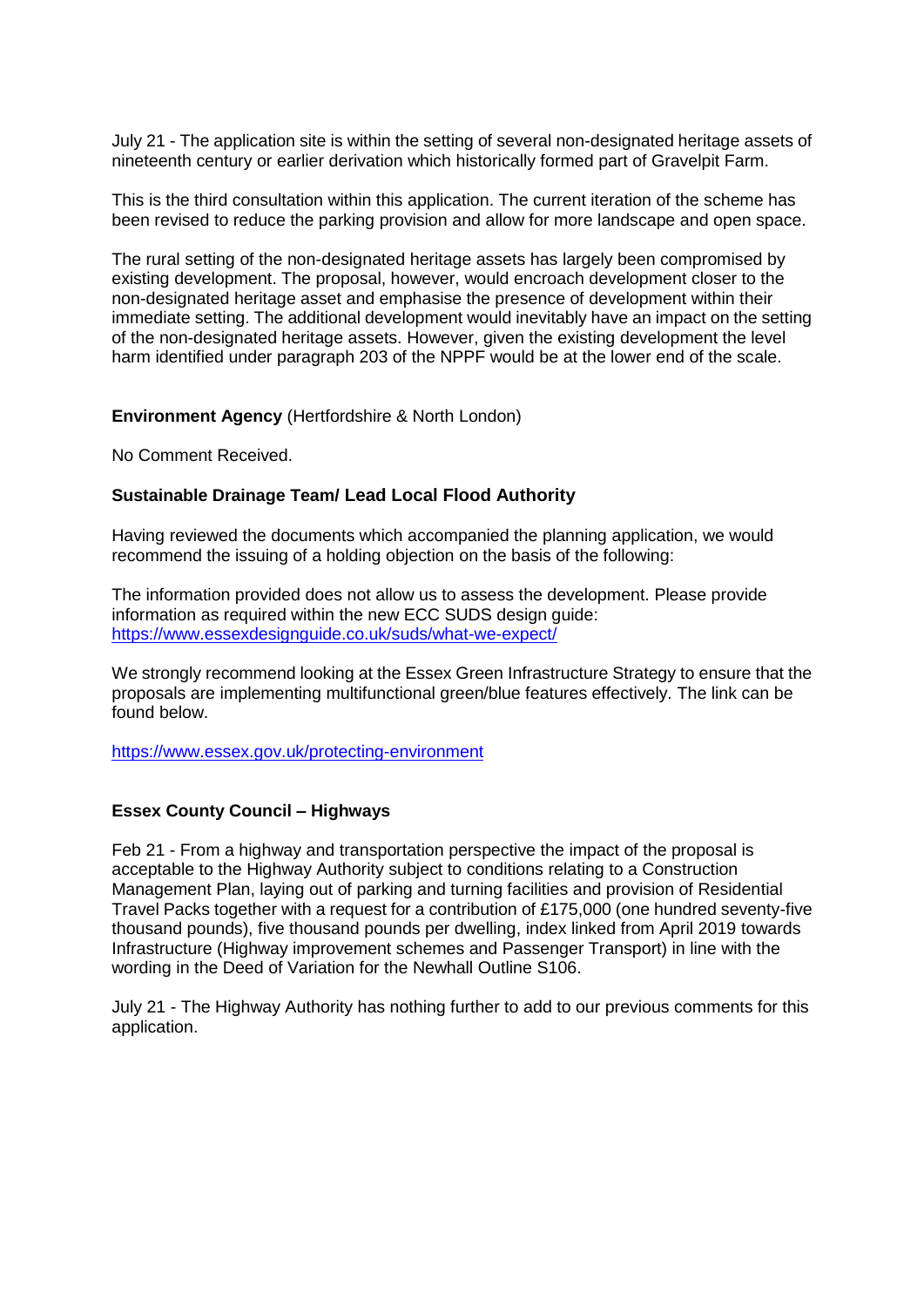# **Regeneration Services**

The offer of 6 shared ownership units instead of any affordable rented units on this Newhall parcel would equate to achieving 15.8% of the units as intermediate units. (6 out of a total of 38 units) We are not happy with this outcome as it would not be compliant with our policies which has a clear focus on achieving affordable rented units that would help meet our clear housing need in the town. However, given that the viability appraisal has indicated that no affordable housing would be viable at this point on this site, and the alternative is to undertake a review after the site has been built out which has no guarantee of achieving any funding for affordable housing, it would seem that 6 shared ownership units would be a better outcome than no affordable housing at all.

# **Essex County Fire And Rescue Service**

No Comment Received.

# **HDC - Cleansing And Environment**

Feb 20 - Access and Swept Path Analysis

The proposal specifies two elevated width restrictions on Bridge Street which reduces the road to 4.5m (metres). These locations have also been identified as being the stationary point for the refuse collection vehicle (RCV) in order to service blocks A, B, E and the commercial unit. Bridge Street is a major access road to a large part of the Newhall development and the Council will not permit a RCV to remain stationary on width restrictions for any period of time as it will stop traffic flow. In addition, the vehicle would be forced to remain half on and half off the elevated width restriction resulting in the vehicle being positioned at inconsistent heights. This poses a risk to the collecting operatives and the lifting equipment cannot lock onto a bin without the operatives handling it into place whilst raising the lifters and the sensors will not necessarily identify the bin has reached the end of its travel. This has the potential to result in the container falling mid-tip into the hopper of the vehicle or falling back and striking the operatives. There is also a manual handling concern regarding the strain upon the operatives having to hold the bin in an awkward position at the beginning of the tipping process.

The applicant has proposed 4 wheeled containers for the development which are a suitable choice of containment however, the distance the bins are required to be wheeled to the RCV exceeds 10m specified in accordance with BS5906. Approximately, Block A is 15m, Block B is 25m and Block E is 20m from the bin store doors. This does not include the additional distances from within the stores. These distances are unacceptable. Block F does also exceed this distance from the rear of the store depending on which side of the road the vehicle remains stationary however, this is the most appropriate of all the proposed stores.

The swept path analysis clearly shows the RCV travelling at Bridge Street and Woodland Road however there is some additional information required before we can accept the vehicle's travel on the road. Please would the applicant:

- Amend the analysis to include the RCV entering from Bridge Street from both directions;
- Amend the analysis to include the RCV entering from Woodland Way from both directions and not just south easterly;
- Clarify the tree that has been proposed within the road at the 90 degree turn which does not appear on the analysis but does on other plans (full clearance of the tree is required);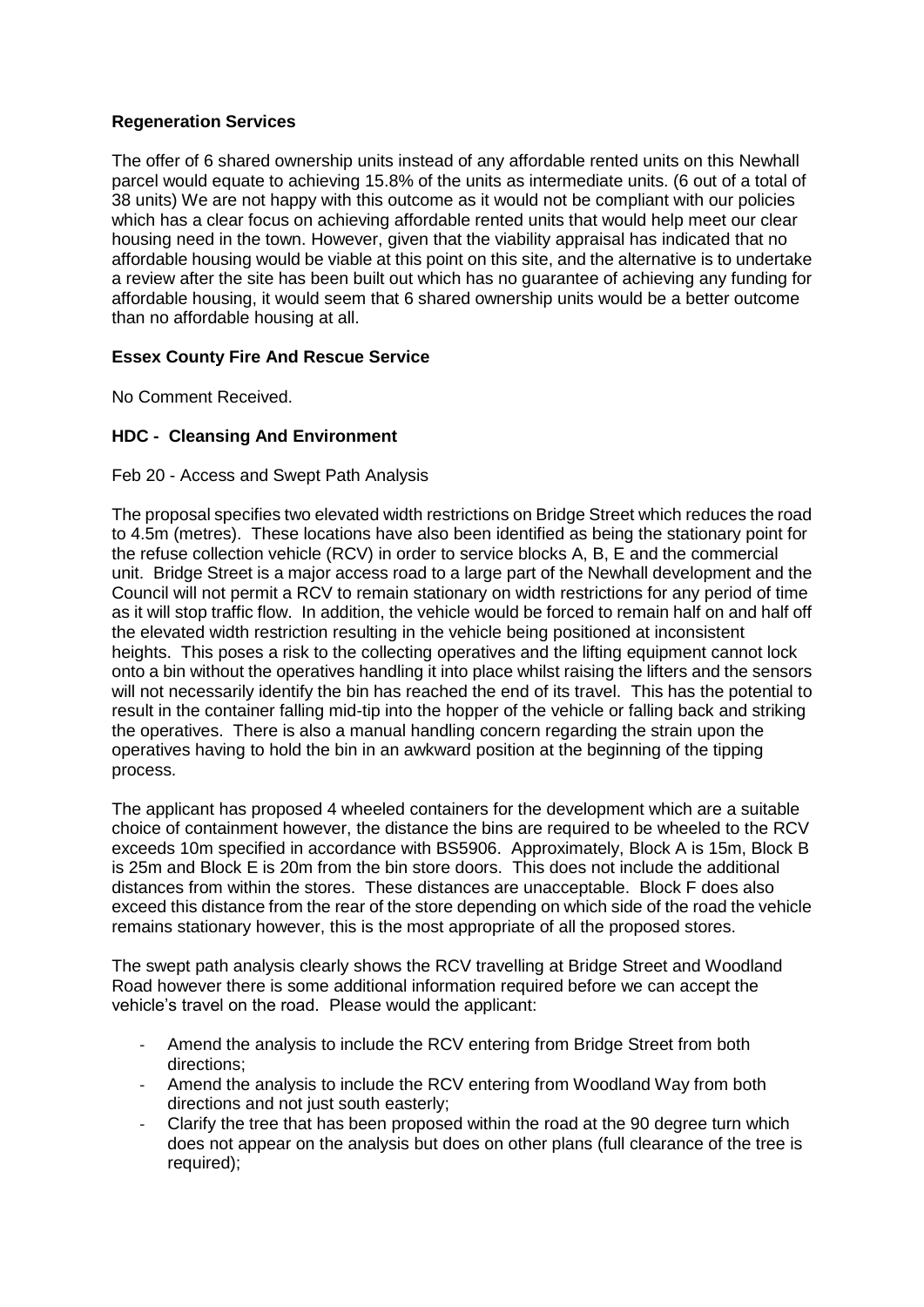- Clarify the turn at Woodland Way as it appears that the analysis overlaps with 2 or more parking bays.

Blocks A and B - The store has a proposed depth of 1.5m, width of 3m and a door width of 2.5m. The layout of the store would see both the 660L and 1100L bins side by side with the lids accessible from the entrance. These bin sizes have a width of 1270mm (millimetres). In accordance with BS5906 the collection operatives should not be required move one container to access another and have 150mm between containers, surrounding walls and doors between collections. In addition, the users of the bins should be able to access any part of the lid of the bin in order to deposit their waste easily.

Therefore the width of the store does not allow sufficient space for either bin to be removed or returned, and fails to offer sufficient clearance for the user; essentially the store is too small. The Council will tolerate a minimum handling space of 300mm (millimetres) either side of the bin when removed/returned in a diagonal direction. It should also be noted that the issue is exacerbated with Block B as the doors are not centralised.

Block E and Commercial - The store has a proposed depth of 8m however the width is 2.5m. The orientation of the bins in a single column is suitable but the width does not afford sufficient handling space. In order to remove the bins without the need to manoeuvre others the width of the store must be a minimum of 2.75m (150mm from the wall to the stationary bin, 1m depth for the stationary bin, 1m depth for the bin that is being removed and a further 300mm handling space either side). The commercial store also has the same issue. In addition, the entrance doors are both stores are 1.5m wide, in order to comply with BS5906 they must be a minimum of 2m with the doors fully open.

There are no issues noted with the layout of the store serving Block F. However, please would the applicant provide us with details as to where the utilities will be located within the stores as they also have the potential to impact on waste collections by causing obstructions (water, gullies etc.).

The majority of the stores fail to provide adequate space for the safe handling of waste containers and does not afford any space for additional waste provisions that may be required in the future. Whilst space for additional waste containment is not a reason to object to the proposal, the applicant should be aware that the design of the store will be very restrictive for any potential changes to the Council's collection scheme. Additionally, the provision of 660L waste containers do not fulfil the maximum capacity advertised due to their restrictive dimensions and therefore the capacity that has been proposed to satisfy the number of occupants will in fact not be sufficient in practice; we recommend that these container types are altered to 1100L bins.

Waste containers should be purchased from the Council however, if the applicant wishes to purchase bins from another supplier they must seek the exact specifications and requirements from Waste Management at Harlow Council before doing so. The Council will not empty any waste containers that have not been provided in accordance with the precise specification.

The southern aspect of the development was previously granted approval under HW/PL/15/00094 which is understood to have expired. The applicant has failed to include any relevant information as to how waste will be managed at any part of land south of Bridge Street. Please would the applicant submit their proposal for this aspect of the development.

We strongly object to the proposal until such time our concerns are mitigated. Please do not hesitate to contact us should you require clarification.

In relation to subsequent revisions: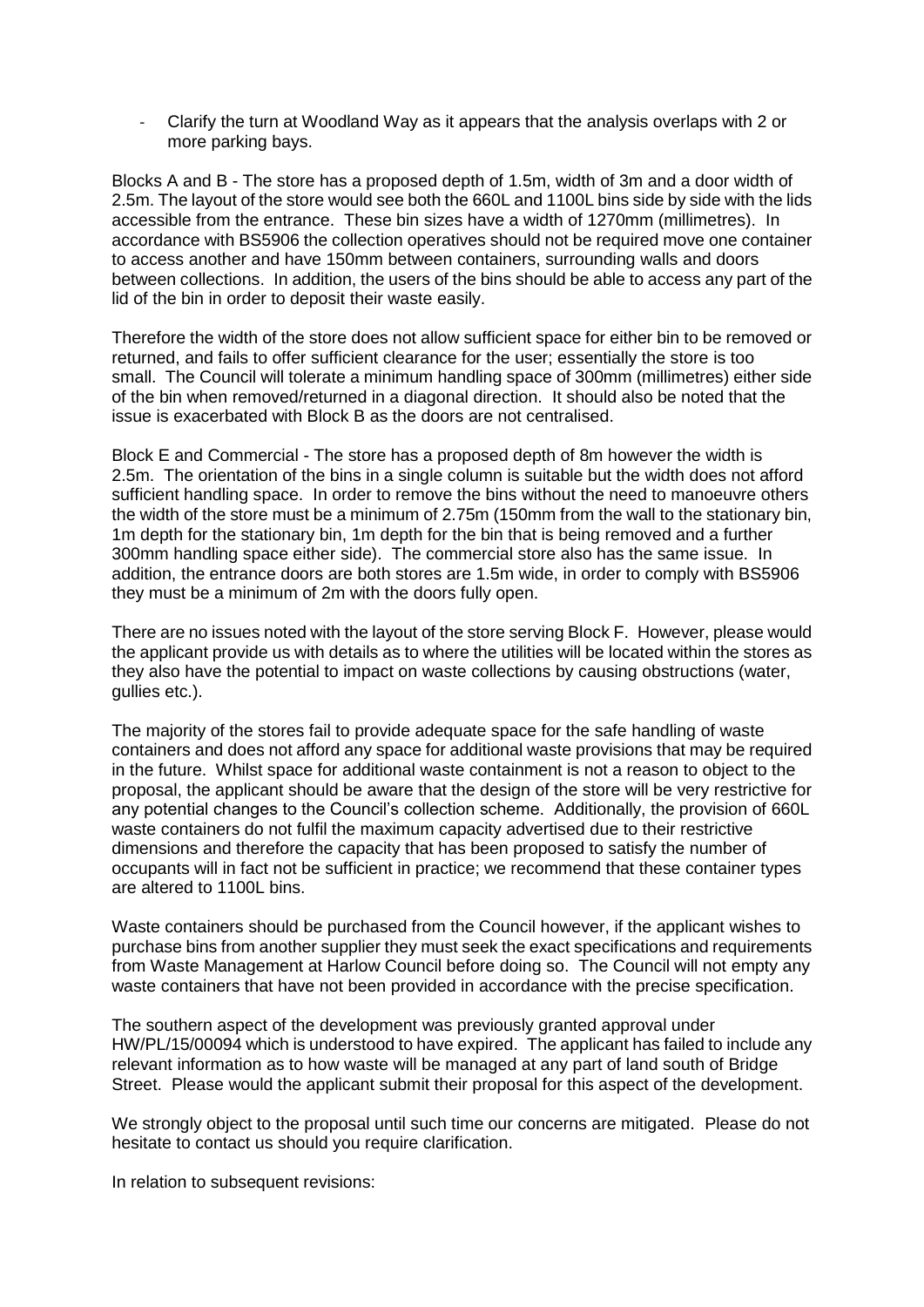…..

*The tracking plan for Forge Lane shows the vehicle having to use both sides of the carriage way to successfully navigate the road. This in itself is not a problem although it requires some form of parking restrictions to prevent on-street parking that will inhibit our access. Has the applicant provided any information on this, I cannot see any on the planning portal's revised documents added on 23/10/2021.*

*The revisions to blocks A, B and E is an improvement on what was originally submitted in terms of distances however it does not resolve the problems.*

*Block A: located to the SW of the development could only be serviced by the RCV travelling in a westerly direction however the raised traffic restriction requires the oncoming traffic to wait for the westerly travelling vehicles to pass. If the operatives attend in busier times, the waiting cars will block the vehicles access to the section of road required. If our vehicles are parked on the specified location servicing the store, on coming vehicles travelling in an easterly direction will not have a line of sight to see around the RCV onto the oncoming traffic and the width restriction to see if it is clear to pass. This is simply due to the curvature of the road. Block B: similar to block A but in reverse. Vehicles travelling in a easterly direction will have a reduced line of sight (not as severe as block A but still an issue) to see around the RCV. Block E: if the block is serviced with the RCV facing west it will block the width restriction and stop traffic flow. If it is serviced whilst facing oncoming traffic it will restrict the line of sight those travelling in a westerly direction.*

*The sticking point with all 3 blocks is the width restrictions. Highway Authority comments are requested on this. Whilst bearing in mind how heavily trafficed this road is, we cannot endorse a proposal that causes risk to anyone utilising the roads and footpaths, and has the potential to lead to significant disruption on the highway."*

Highway comments, on the matters raised by Waste Services Team:

Firstly with regard to the tracking along Forge Lane – this is no different to a lot of the design in Newhall, which is tight and angular. Furthermore, at this time Forge Lane is not adopted, presumably it was built by Newhall Projects, so any parking restrictions would have to be agreed with the current owner, not the Highway Authority, if this was an issue once development was occupied. Consequently, I would not expect to see anything regarding parking restrictions within this application.

With regard to the build-outs, it is not particularly dangerous; it's an unclassified, residential, 20mph, traffic calmed road, outside a school - vehicle speeds will be low and drivers will be being careful. Also the inside of the bend will be completely open allowing good visibility up the road. Refuse vehicles are infrequent and only cause momentary obstructions in the highway, in this instance it is not any different from any other residential environment, other than it benefits from the aforementioned i.e. traffic calming etc. Consequently, other than possibly moving the highway access points for Block B & E to a mid-point, (obviously I would defer to the Waste Team on this though) I would not have any highway safety concerns with regard to this.

Further Comments from Waste Services Team (in response to Highway Authority Comments):

- 1. We accept that parts of Newhall are pretty tight but it causes us problems now on various parts, as such we look to avoid these issues in every planning application we are consulted on. It appears highways have not considered the impact it would have on our crews if we get 30 metres in and are forced to reverse all the way back out, in terms of efficiency, operative safety and compliance with BS5906. Although Highways may not consider it necessary for any form parking restrictions, we do, particularly on turns.
- 2. We could not accept a central stationary point to collect from both blocks. Disagree with Highway Authority that visibility will be good on the inside of the bend and wonder whether it has been tested on a scaled diagram. In addition, the collection operatives deal with frustrated drivers being held up by their activities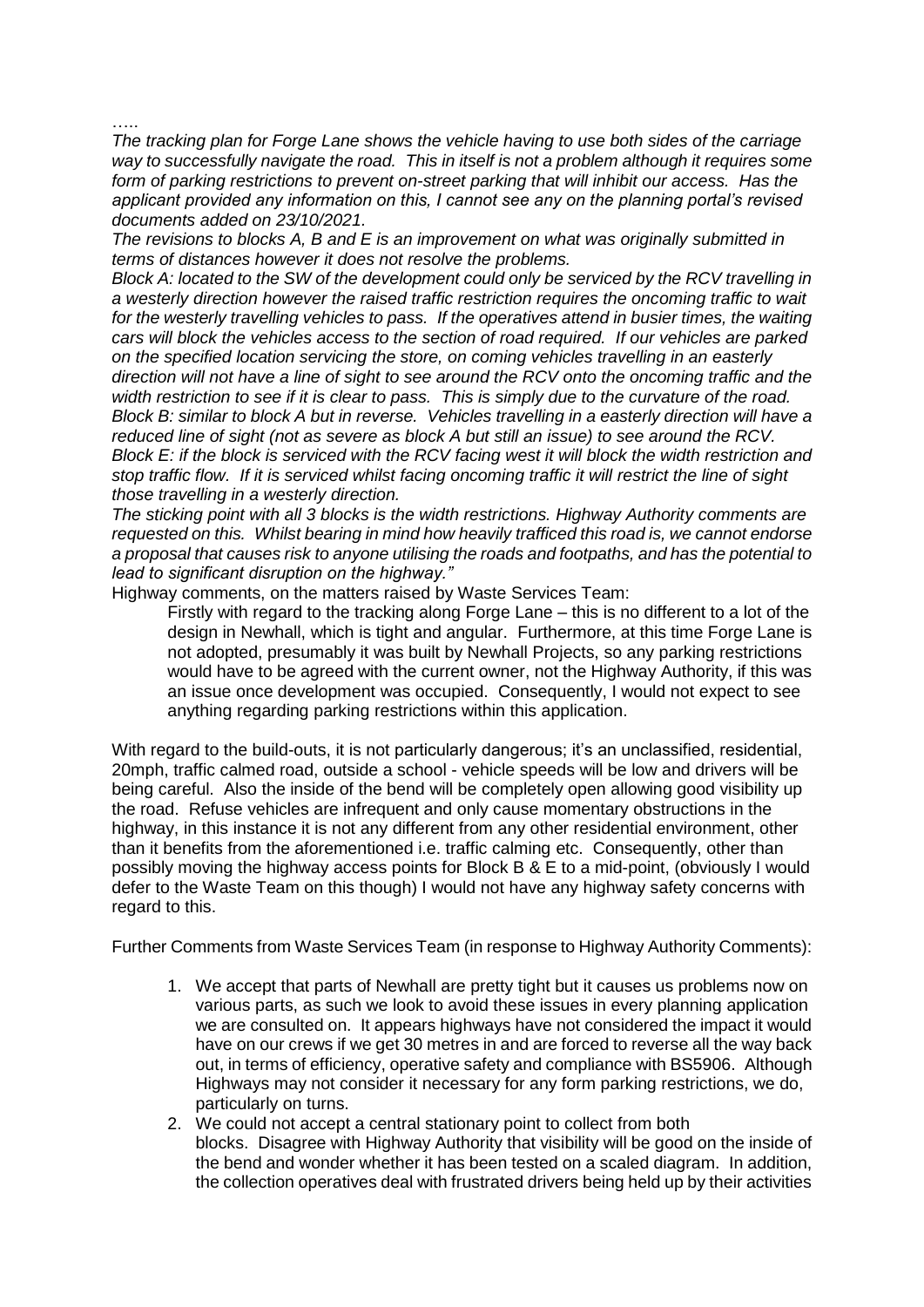on a regular basis, sometimes even weekly, therefore we would disagree on the thought that drivers will automatically be careful. However, if Highways are happy for us to obstruct the road, then this will occur. It is necessary to identify that the Waste Services Team (and contractors) would not be liable for third party incidents as a result of waste collections, the operatives time in conducting their duties or obstructing Bridge Street for any length of time as necessary to complete these duties as a result of the proposed layout.

[Officer comment: The applicants have agreed to a planning condition requiring the submission of details for parking controls on Forge Lane, as requested.

While there is a difference between the above comments, the Highway Authority's response relates only to public roads and to whether there is a Highway Safety concern, whereas the Waste Team concerns are for any (public or private) road and the Health and Safety of their personnel]

## **Archaeology Officer (ECC)**

The proposed development area has been previously archaeologically trial-trenched and no further archaeological work is required on this site.

#### **Tree Consultants**

July 21 - An Arboricultural Impact Assessment has been submitted. An Arboricultural Management Schedule condition was previously requested. No further comments.

#### **Designing Out Crime Officer For E Forest & Harlow**

No major concerns, however insufficient details to confirm that the proposal would meet Secure by Design requirements. Revisions/additional details would be needed.

#### **Natural England**

NO OBJECTION - Based on the plans submitted, Natural England considers that the proposed development will not have significant adverse impacts on statutorily protected nature conservation sites or landscapes.

Their Appendix provides advice on amongst others, Environmental enhancement **-** Development provides opportunities to secure net gains for biodiversity and wider environmental gains, as outlined in the NPPF (paragraphs 8, 72, 102, 118, 170, 171, 174 and 175). We advise you to follow the mitigation hierarchy as set out in paragraph 175 of the NPPF and firstly consider what existing environmental features on and around the site can be retained or enhanced or what new features could be incorporated into the development proposal. Where onsite measures are not possible, you should consider off site measures. Opportunities for enhancement might include:

 $\Box$  Providing a new footpath through the new development to link into existing rights of way.

 $\Box$  Restoring a neglected hedgerow.

 $\Box$  Creating a new pond as an attractive feature on the site.

 $\Box$  Planting trees characteristic to the local area to make a positive contribution to the local landscape.

 $\Box$  Using native plants in landscaping schemes for better nectar and seed sources for bees and birds.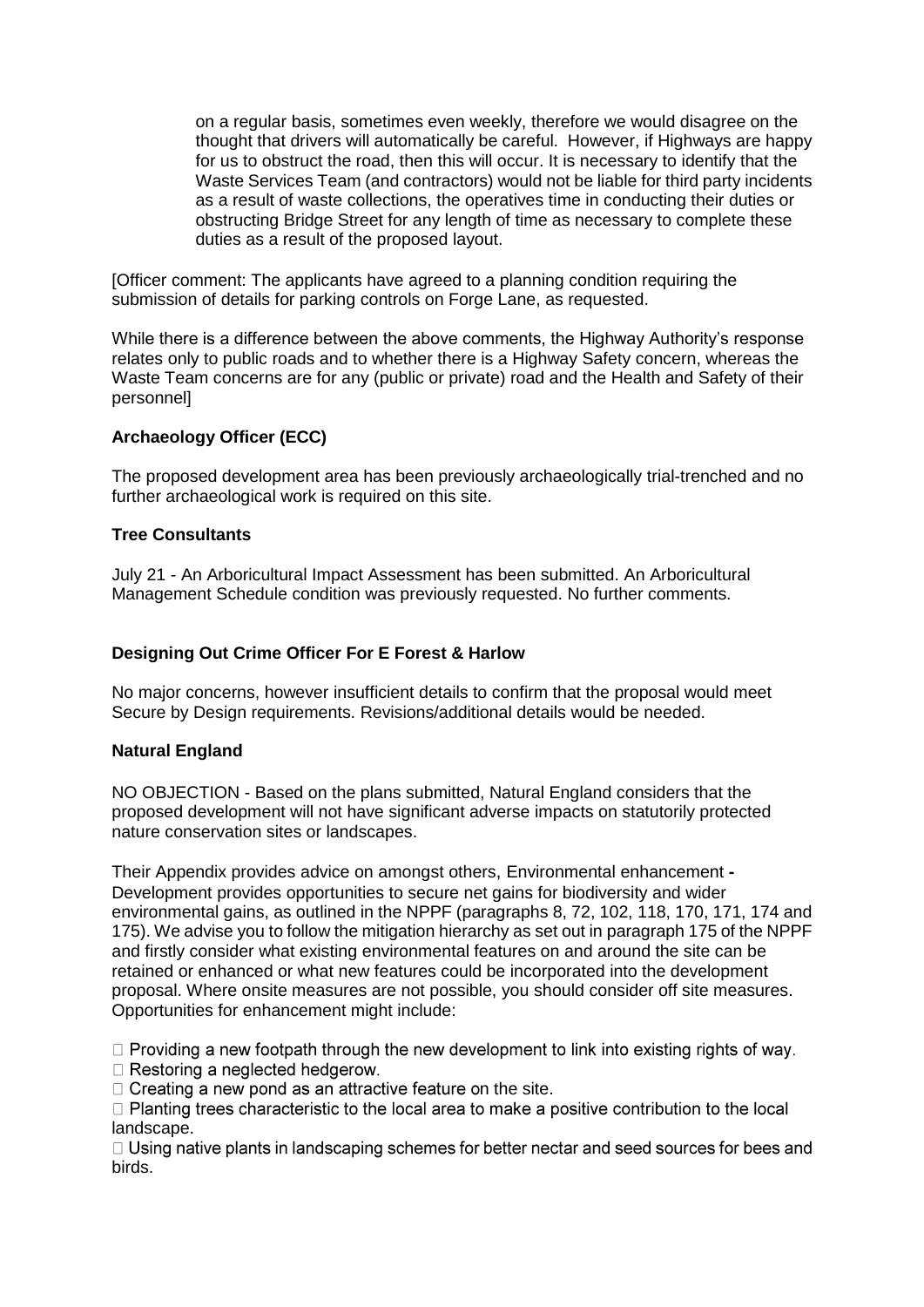$\Box$  Incorporating swift boxes or bat boxes into the design of new buildings.

□ Designing lighting to encourage wildlife.

□ Adding a green roof to new buildings.

#### **Neighbours and Additional Publicity**

Number of Letters Sent: 223 Total Number of Representations Received: 15 Date Site Notice Expired: 13 September 2019 Date Press Notice Expired: 19 September 2019

#### **Summary of Representations Received**

15 representations have been received. The initial consultation resulted in two objections with 13 received in response to consultation on revisions on the following grounds:

Proposed use:

- this area was supposed to be a green area for residents/insufficient green space for Newhall residents
- contrary to the primary development purpose of Newhall is to: create a primary pedestrian space;
- the proposed commercial premises and new housing are not needed in Newhall

Design/landscaping comments:

- adverse impact on the character and appearance of the area-this part of Newhall is becoming overcrowded. This part of Newhall is likely to have an unrelieved cramped urban feel to it; overbearing and out of character development
- 3-storey development is inappropriate on this site
- no significant addition of attractive public open space to the whole of Phase 2
- too few shrubs and trees. There is no provision for naturalistic planting, especially of trees, other than small ornamental ones
- further breaches the Newhall Phase II Environmental Statement; and would be in breach of the assured 40% green spaces across the developments.
- previously consented Newhall schemes promised more green space and this scheme would breach the 40% rule such that no different schemes should be considered as there is insufficient green space in Newhall overall
- The area needs some green space in the middle between the school and nursery to allow safe pickup of children and a nice area for them to play when they come out of school.
- flatted blocks here would ruin the look of the estate
- The density for this site was fixed by the Newhall Phase II Environmental Statement; this site represents excessive density in relation to this earlier document which is associated with the previous outline approval such that this breaches the legal contract [*Officer comment*: *This application is for full planning permission and is not legally tied to the provisions of the previous outline consent; the outline consent does nonetheless continue to be a material consideration*]

Travel/parking related:

- increased traffic and danger to children attending nearby day nursery/school
- increase in pollution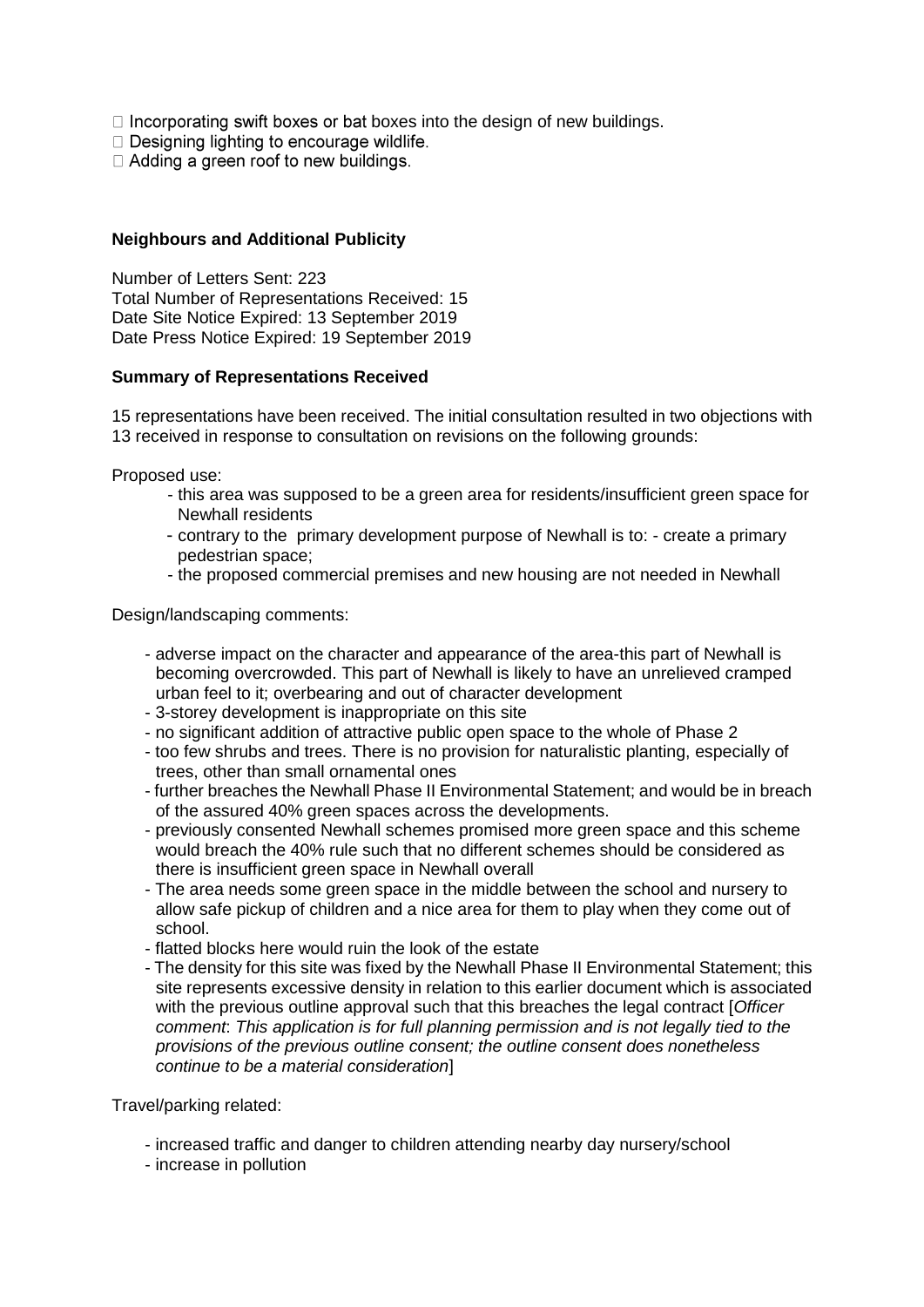- Bridge Street is the only access into and out of Newhall and additional vehicles will add to danger using this road
- possible safety issues
- insufficient parking provision for residents
- limited visitor parking
- proposed amendments to the original road layout have not been the subject of public consultation
- parents collecting children drive and manoeuvre their vehicles dangerously
- Newhall is supposed to be a pedestrian environment but cars are everywhere
- there is already a bottle neck at the School/Day nursery at peak times which results in congestion and would prevent emergency vehicles passing through; the proposed dwellings and extra traffic would exacerbate this existing problem
- Concern expressed regarding the section of footpath that does not exist on the north side of the viaduct on Bridge Street going West to East that parents and children wishing to walk or bike to the amenities in the area have to either cross the road three times or walk dangerously into the road whilst making that journey, this is quite apparent now but when these properties are completed then many more residents will add to the danger.[ *Applicant response*: *"There is an existing mature Oak tree which precludes the provision of a conventional footpath along the northern edge of the road. This has been previously discussed with Highways and it was agreed to incorporate the provision of drop kerbs on either side of the road to facilitate crossing. In addition, Newhall Projects have been looking at how they could incorporate a footpath along this edge as part of the design and delivery of the proposed LEAP which is due to come forward under a separate application submission shortly. The proposed design incorporates a footpath / boardwalk surface which protects the roots of the existing tree and also provides a continuous footpath link along the northern edge of the road and therefore addresses the concerns raised in the objection."]*

## Amenity related:

- loss of existing quality of life for existing Newhall residents
- loss of light due to flatted blocks
- unacceptable increase in noise in Newhall
- loss of existing residents' views across the site of trees/woods

#### General/other:

- Charging points for Electric Vehicles are needed
- Consideration should be given to provisions to proactively prevent anti-social behaviour from young people congregating in the area i.e. youth provision in the form of skate/bike
- park/youth neighbourhood centre?
- people living in flats which overlook a school or day nursery may be unsavoury
- Development on the nearby school site for vehicle parking has meant it isn't a green field
- Quite disappointing to see the conditional statement surrounding the provisions for affordable housing being on condition there is "no late stage review mechanism requested".
- concern expressed about Fire Safety and Cladding Scandal Councils should not grant any new planning permissions and developers should not be allowed to build any new development until this is resolved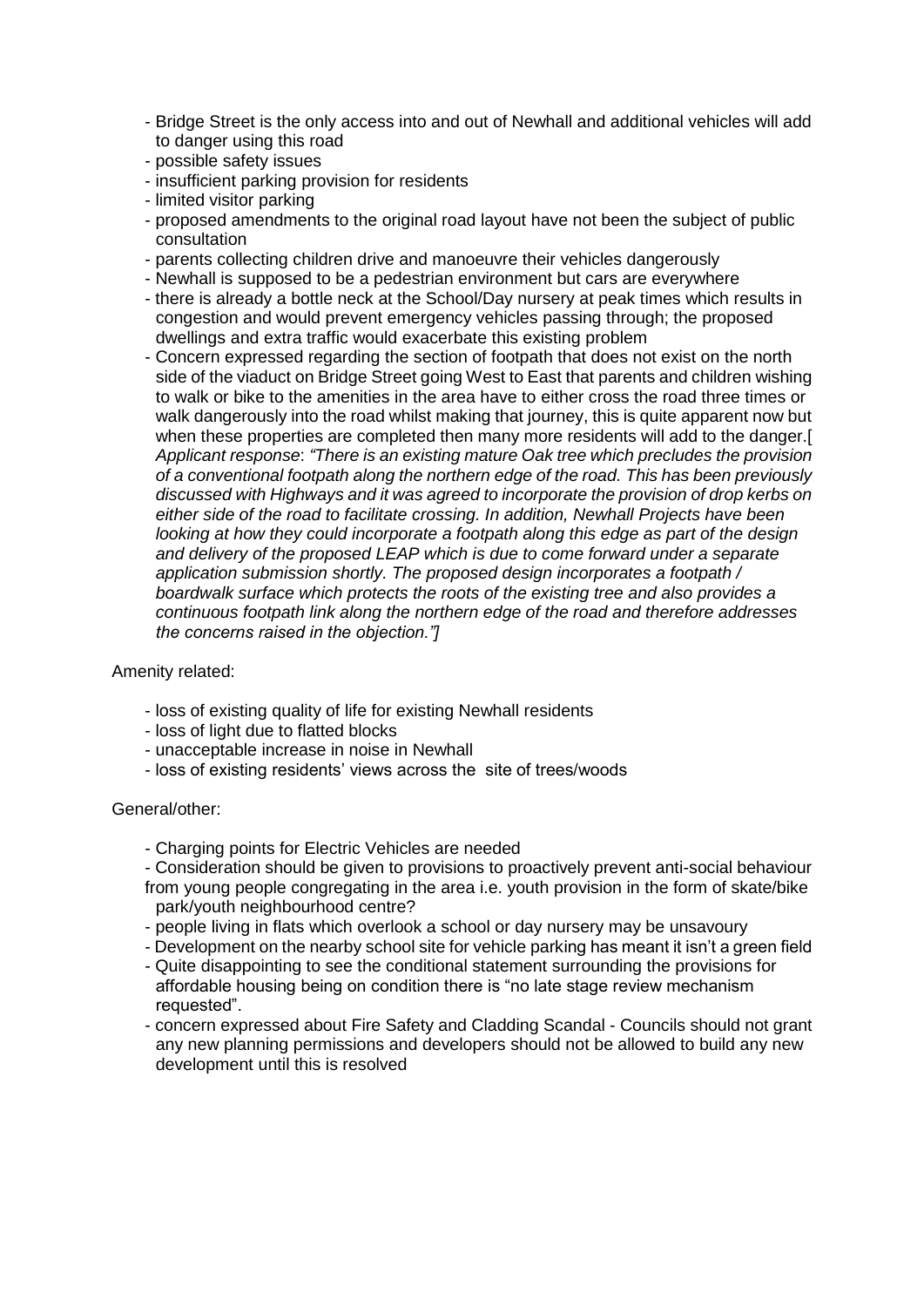# **PLANNING POLICY**

## Development Plan

Planning law requires that proposals should be determined in accordance with the Development Plan unless material considerations indicate otherwise.

The Development Plan for the site consists of the Harlow District Council (HDC) Harlow Local Development Plan 2020 (HLDP), Essex County Council (ECC) Essex and Southend-on-Sea Waste Local Plan 2017 and ECC Essex Minerals Local Plan 2014.

The part of the Development Plan applicable to the proposal is the HDLP. The HDLP is prepared in the context of the National Planning Policy Framework (NPPF) – see 'Planning Standards' below. It is important to note that this is a very recently adopted and therefore 'up to date' plan in terms of NPPF Para.12.

Policies of most relevance to the proposal are:

## **Strategic Policies**

- HGT1 Development and Delivery of Garden Communities in the Harlow and Gilston Garden Town
- SD1 Sustainable development
- HS1 Housing Delivery
- HS2 Housing Allocations
- HS3 Strategic Housing Site East of Harlow
- RS1 retail hierarchy
- RS2 Future retail floorspace
- WE1 Strategic Green Infrastructure
- WE3 biodiversity and geodiversity
- WE4 Heritage
- SIR1 Infrastructure requirements

## **DM Policies:**

- PL1 Design principles
- PL2 Amenity Principles
- PL3 Sustainable Design, Construction and Energy Usage
- PL5 Other Open Spaces
- PL6 trees and Hedgerows
- PL7 Green Infrastructure and Landscape
- PL8 Bio and Geo Assets
- PL9 Pollution/Contamination
- PL10 Water environment
- PL11 Heritage
- PL12 Adverts
- H1 housing allocations
- H2 residential development
- H5 accessible/adaptable housing
- H6 housing mix
- H8 affordable housing
- PR3 employment development outside employment areas/neighbourhood service areas
- PR4 Improving Job Access/Training
- L1 open space, play areas etc. for major development
- L3 public art
- L4 Health and Wellbeing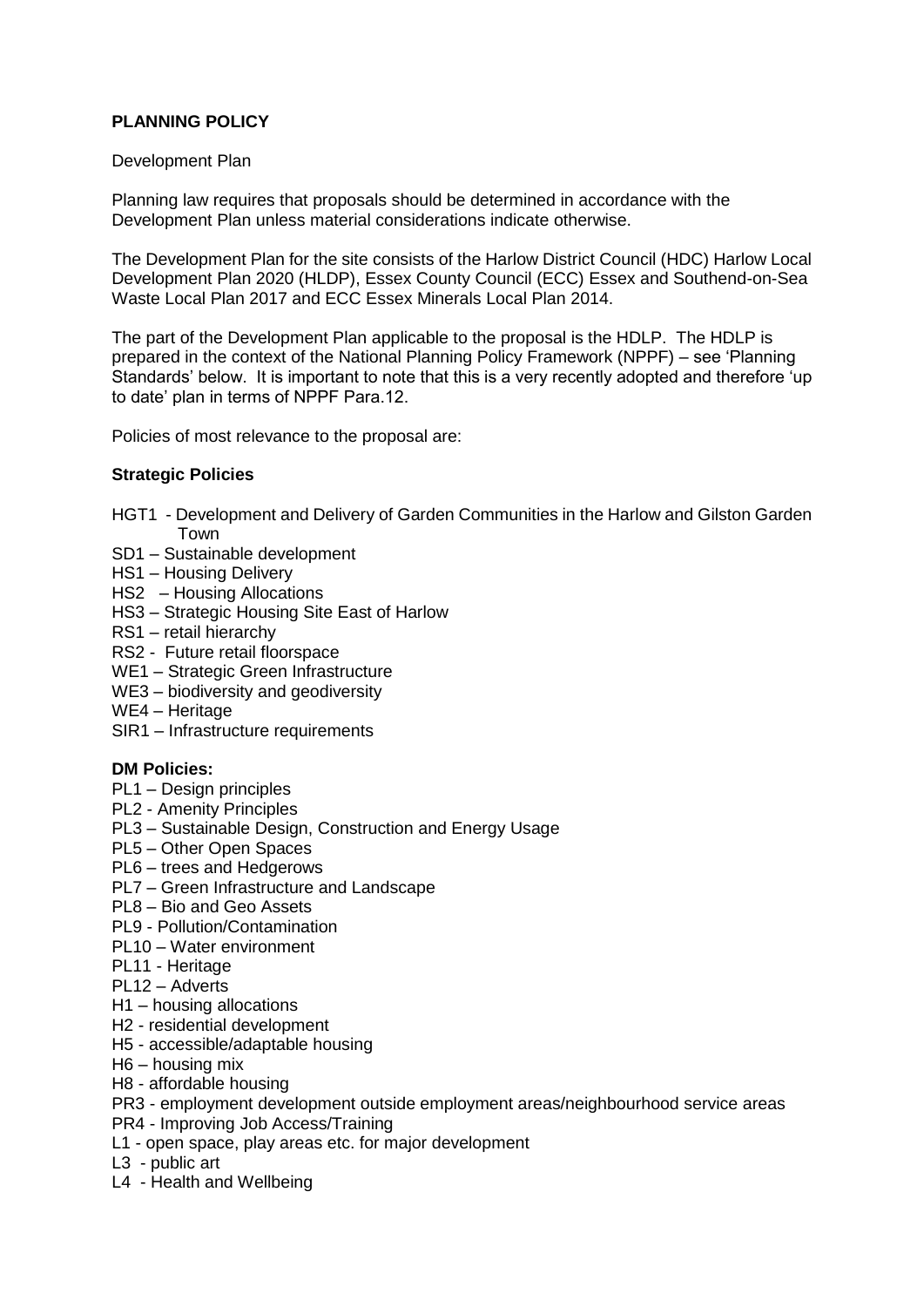- IN1 sustainable modes of travel
- IN2 impact on highway network
- IN3 parking standards
- IN4 broadband
- IN6 planning obligations

## **PLANNING STANDARDS**

National Planning Policy Framework (NPPF) (2021) - sets out the Government's key economic, social and environmental objectives and the planning policies to deliver them. These policies will provide local communities with the tools they need to energise their local economies, meet housing needs, plan for a low-carbon future and protect the environmental and cultural landscapes that they value. It seeks to free communities from unnecessarily prescriptive central government policies, empowering local councils to deliver innovative solutions that work for their local area.

Harlow and Gilston Garden Town (HGGT) is a designated 'Garden Community' under the Government's Garden Communities Programme.

NPPF Para.72 provides the national policy context for Harlow and Gilston Garden Town (HGGT) as a location for *larger scale* (housing) *development*. Of particular note is the emphasis on; *existing or planned investment in infrastructure, the areas economic potential and the scope for net environmental gains……* plus; *clear expectations for the quality of development and how this can be maintained (such as by following garden city principles)*.

The HGGT (Local Authorities) Partnership has published a series of documents that set the standards expected for developments in the Garden Town and are therefore relevant to this application.

## HGGT Guidance

The HGGT Vision elaborates on the HGGT's interpretation of *garden city principles* and sets expectations for high quality development to accord with the principles.

The HGGT Design Guide requires consideration of design quality in a *garden city principles* sense and draws attention to specific local issues.

The HGGT Transport Strategy (Draft) explains the transport infrastructure investment and travel behaviour change (encouragement of bus, walking and cycling) being planned.

The HGGT Infrastructure Delivery Plan sets out infrastructure investment plans and developer contribution requirements.

The HGGT Sustainability Guidance and Checklist lists specific development quality standards and provides a quality assessment process. Applicants for any major development are expected to prepare a self-assessment of their proposals using this document and submit it with the application. The purpose is to allow the applicant to demonstrate the quality of the development within a consistent comparative framework. The assessment is set in the context of Development Plan and the NPPF, but it can also to show where the development achieves high quality outcomes against HGGT principles, and may therefore exceed baseline planning policy requirements.

For all major development, HGGT Local Planning Authorities (LPAs) take independent specialist advice on urban design and sustainability matters (as included in the Checklist noted above) from the HGGT Quality Review Panel (QRP) (QRP Terms of Reference). Often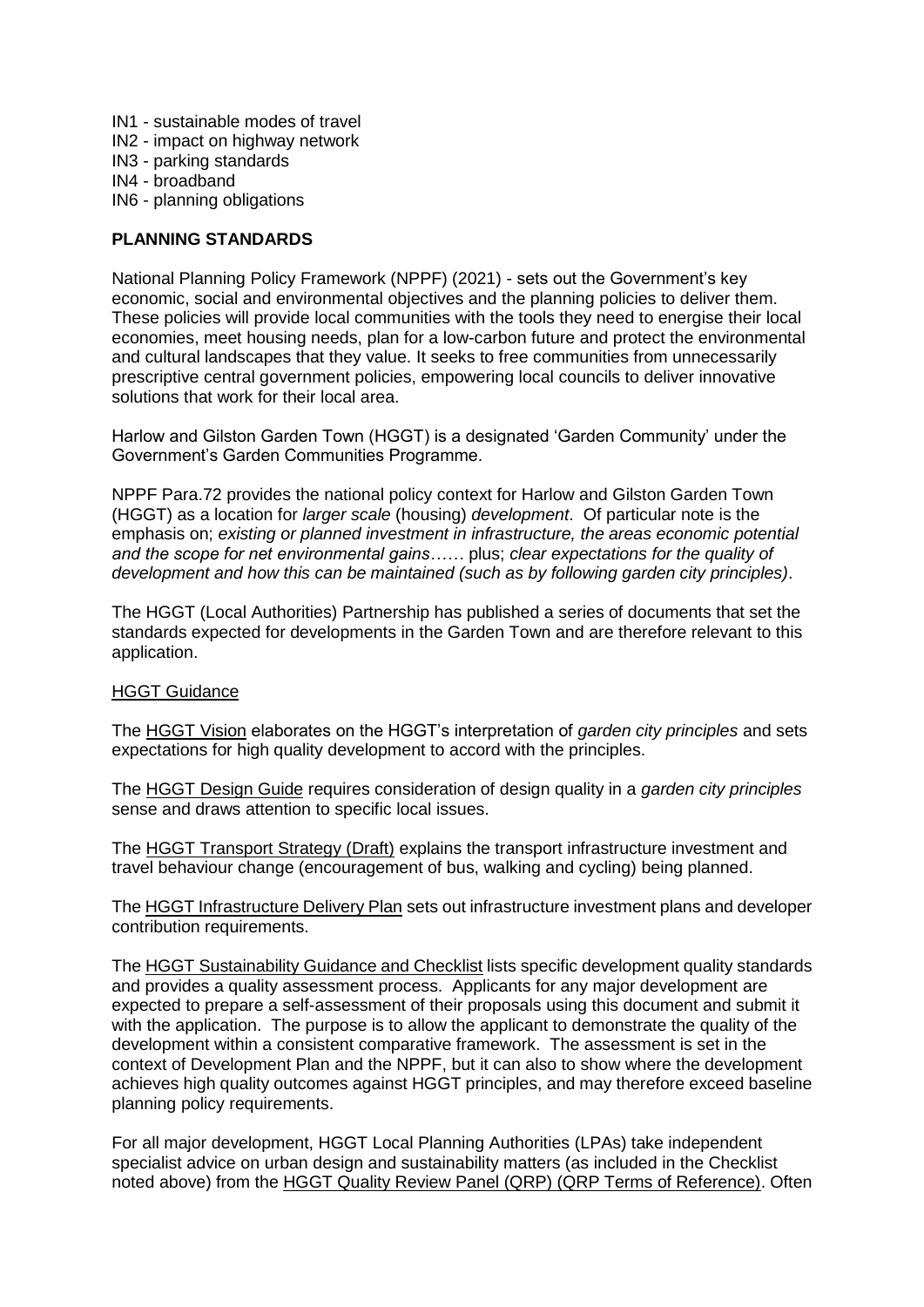this happens at an informal pre application enquiry stage, where early influence is more readily achieved. On this scheme the applicant engaged with the QRP at pre-application and subsequently amended the scheme following the detailed feedback.

The HGGT How to Guide on Planning Obligations and Viability sets out expected good practice on these matters, which are central to decision making on major developments. The Guide is based on the principle that Heads of Terms should be considered by the applicant at pre application stage and submitted in draft, but specific and detailed, form with the application. This facilitates effective negotiation with the LPA on these important matters. The aim is then to have a full planning agreement in draft form at the point the application is determined. For this application, because of the viability position (see below), this report includes only initial information and recommendations on Heads of Terms.

# **Supplementary Planning Documents (SPD) /Other Guidance**

The following local planning guidance is relevant to this application:

HDC Affordable Housing and Specialist Housing Supplementary Planning Guidance (SPD) (2007) – currently being updated (a draft is published)

HDC Design Guide SPD (2011) – currently being updated with a Design Guide Addendum SPD (a draft is published). The addendum is particularly relevant as it includes guidance on tall buildings, privacy and overlooking.

HDC Open Spaces, Sport and Recreation SPD (2007)

HDC Employment and Skills Contributions in New Development (2021)

ECC Essex Parking Standards Design and Good Practice (2009)

ECC Development Management Policies (2020 - living document with regular updates).

Essex Local Viability Protocol (2018) An Essex wide approach to best practice for viability assessment that is generally compatible with the wider ranging HGGT How To Guidance noted above.

Essex Street Materials Guide (2012)

Planning Practice Guidance (PPG)

# **PLANNING ASSESSMENT**

**Summary of Main Issues**

The main issues are:

- HGGT growth context
- Principle of development,
- design and layout of the proposal,
- Impact on the character and appearance of the locality,
- Impact on heritage assets.
- Provision of affordable housing together with wheelchair-suitable and adaptable homes,
- Energy efficiency/carbon reduction,
- Bio and geo-diversity; and
- Highway safety and transport/parking.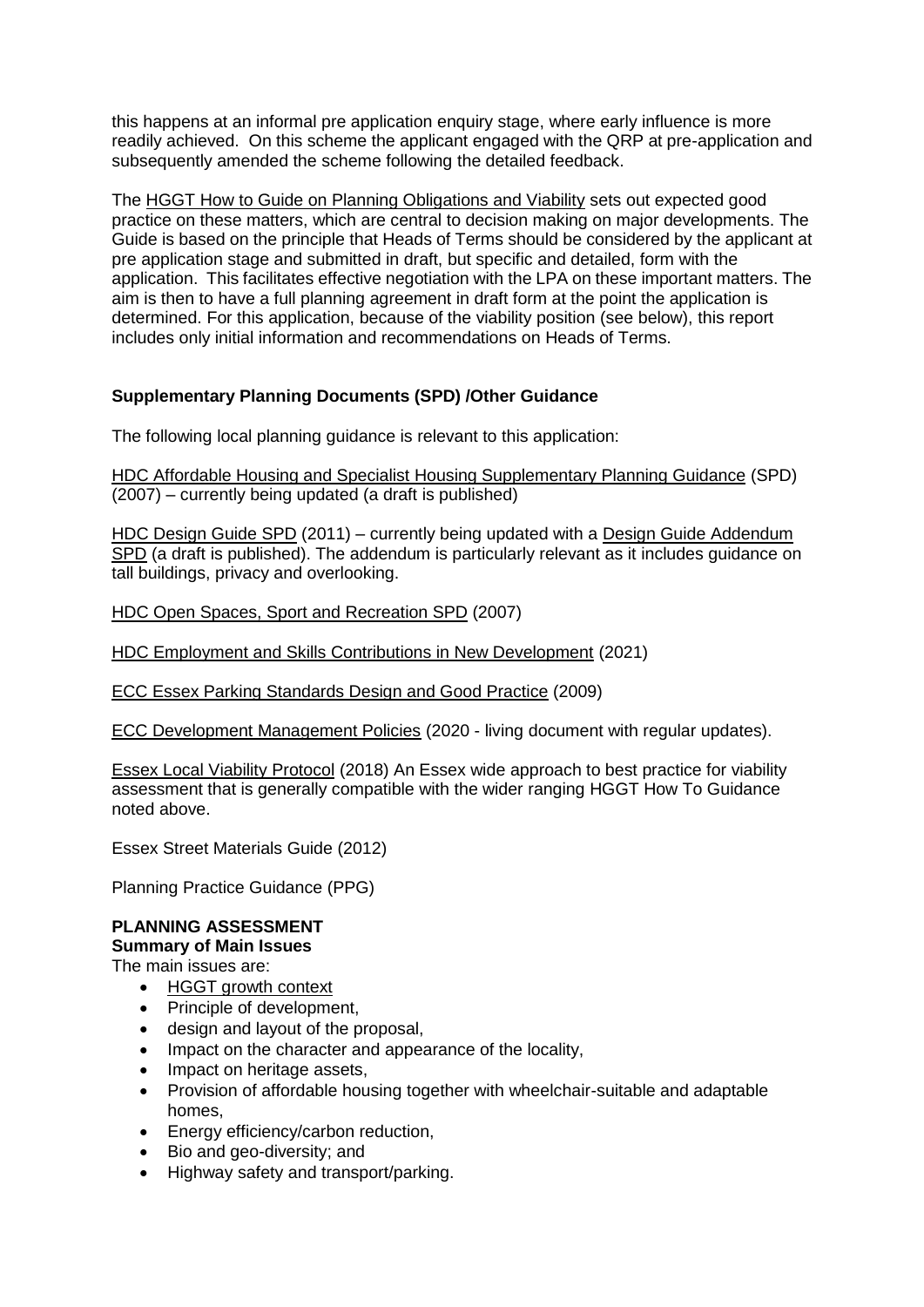# **HGGT growth context**

Major residential development proposals in Harlow must be considered in the context of the very substantial proposed growth of the Town as whole and its future as a 'Garden Town'. (HDLP Policy HGT1).

National and local partnership arrangements and policies for achieving Garden Town 'principles' (HGGT Vision, NPPF Para 72) are relevant to major urban redevelopment sites and thus to this application. HGGT principles for Sustainability (HGGT Sustainability Guidance and Checklist), facilitating transport mode shift (Draft Transport Strategy) and infrastructure provision (HGGT IDP) are particularly important.

The general form of the proposed development accords well with the main HGGT principles because:

- it provides much needed new housing;
- the new housing is in a highly accessible location, creating an opportunity to live close to existing community facilities, services and public transport (when provided) and thus minimising reliance on travel by private car;
- it achieves efficient use of allocated urban land

Achievement against HGGT principles and quality on some more detailed matters is assessed as part of some of the considerations below.

## **Principle of Development**

The proposal follows an outline approval for planning permission for 440 dwellings to form Phase I of the Newhall neighbourhood. However, this application is for full planning permission and is therefore "stand alone"; as such while the general principle of development of this site as a Local Centre was considered acceptable under the 1996 scheme submission, it does not directly benefit from the considerations made in relation to the outline approval. It must therefore be assessed on its own planning merits in line with currently adopted planning policies and any material considerations.

Policy HS1 states that "*The Local Plan identifies sites to deliver at least 9,200 dwellings during the Local Plan period (1 April 2011 to 31 March 2033). In view of the lead time for bringing forward the Strategic Housing Site East of Harlow, together with the sites at Newhall and the Princess Alexandra Hospital, this will be provided in accordance with a stepped requirement of 361 dwellings per annum from April 2011 to March 2024 and 501 dwellings per annum from April 2024 to March 2033*."

While the scheme is not a reserved matters application under the original outline approval, the outline approval is a material planning consideration as part of the planning history of the application site. It was expected that 440 dwellings would be provided within Phase I of Newhall, of which the application site will provide 38 dwellings. It is considered that the proposal which provides housing in line with the original outline approval is welcomed in accordance with Policy HS1.

It is therefore considered that the proposed provision of housing at this site would accord with the current planning policies and the general principle of this site being previously considered to be acceptable in principle for housing.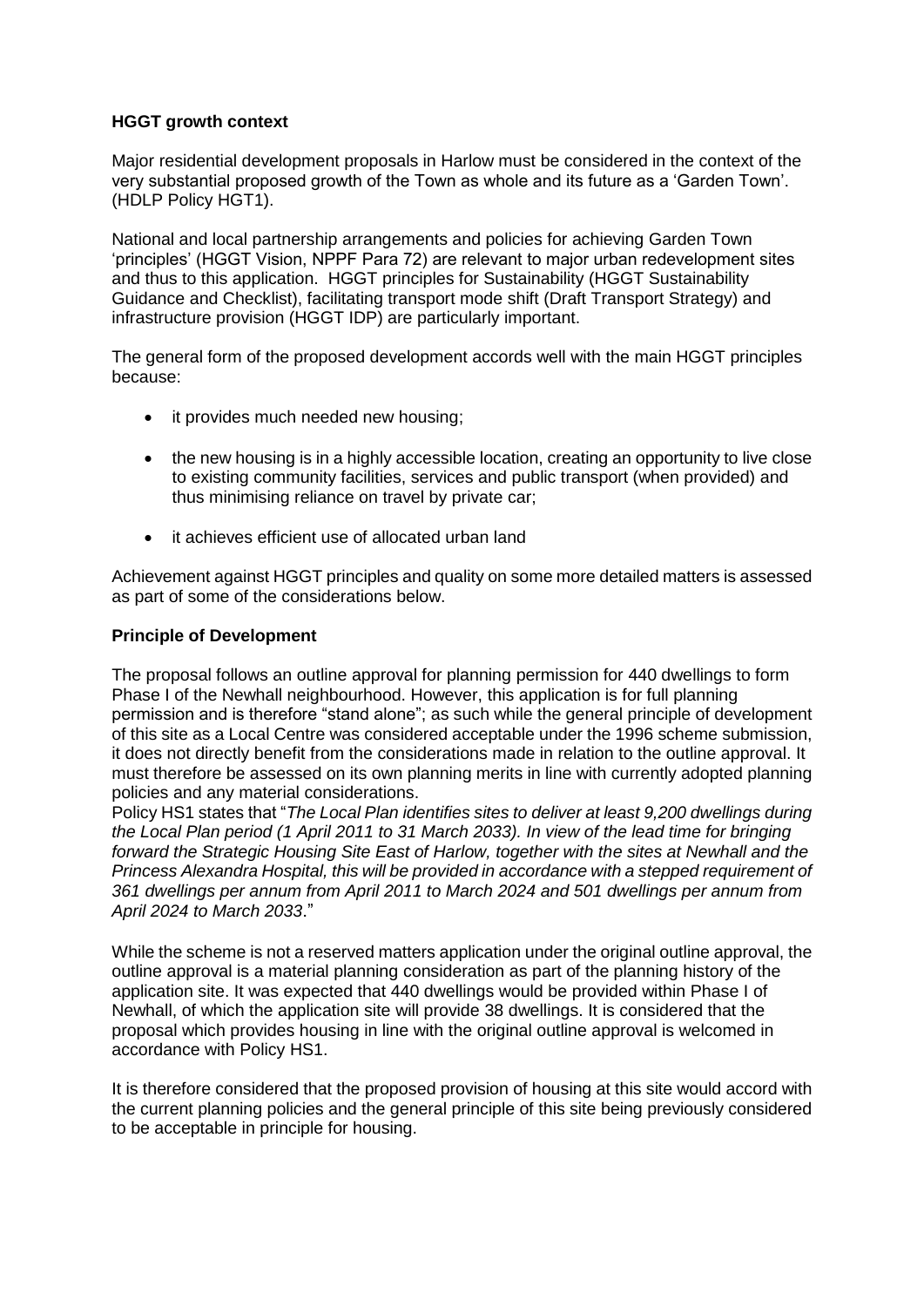The proposal would provide 199 sq.m of floorspace for commercial use. The applicants have asked that this be flexible within the new "E"- Use class. This part of the proposal would coincide with the original concept for Newhall with a commercial/work space provided centrally in this core location, either side of the bridge. The proposal will provide separate work, professional offices (old A2 Use Class) or shop, café etc. uses to the ground floor of the block fronting Bridge Street. It is considered that this accords with policies relating to the shopping hierarchy and workspaces – Policies RS1&2 and PR3, nonetheless as the "E" Use Class is wide, the new "E" Use any grant of planning permission would also allow the units to flexibly change to the full list including indoor sport, recreation or fitness (E(d)), provision of medical or health services (Ee), crèche, day nursery or day centre (E(f)) unless a condition is imposed restricting the uses, together with a planning reason for so doing.

While not specifically identified as forming part of this scheme, the application's red-line boundary does encompass the community buildings. This does still need to come forward and the applicants have confirmed a willingness to provide sufficient finance to ensure that this comes forward.

The proposal is not tied to the outline approval and is therefore not tied to the S106 legal agreement tied to it. Nonetheless, as a major application consideration will be given to whether any of the original schedules and clauses of the agreement should be carried forward. It is considered that the proposal is acceptable in principle. Detailed matters are addressed below.

# **Design and Its Impact on the Character and Appearance of the Local Area**

The application site lies within the new Newhall Neighbourhood and, as such, is for new development on a previously open, undeveloped site which was released for development of a mixed use site including housing within an area of new and relatively new housing, commercial and community development, some of which has been erected including to the north/east of the application site. To the south are older, pre-Newhall Neighbourhood ex-farm buildings which are to be converted into community uses for all Newhall residents to make use of. The proposal involves the erection of 38 dwellings and associated parking and landscaping.

## *Scale*

The flatted blocks would be 3-storey and contain 38 dwellings together with 4 commercial units of 199 sq.m to the ground floor around a triangle courtyard area.There would be a range of sizes of units with bedroom numbers from 1 to 2 for upto 4 people. The proposed dwellings would be 14 x 1-bed units and 24 x 2 bed units.

The Strategic Housing Market Assessment Update 2012 (2013) highlights the majority needs for smaller units (95%) within the District. This scheme provides a variety of small residential units to meet the identified local demand, with all of the dwellings to be 1 to 2 bed units for  $2 -$ 4 people which would meet this identified need.

All flats have a balcony of between 5 sq.m and 7 sq.m depending on no of occupants with the larger flats having the largest balconies; some face roads and others over the hardstanding/parking/shared open space in the courtyard of the blocks. External green shared amenity space is provided within the courtyard area and in addition included in the application site to its eastern side, is Green Lane, a public pedestrianised/ landscape area and in terms of design, it is considered that this would provide overall a reasonable level and quality of amenity space for the residents.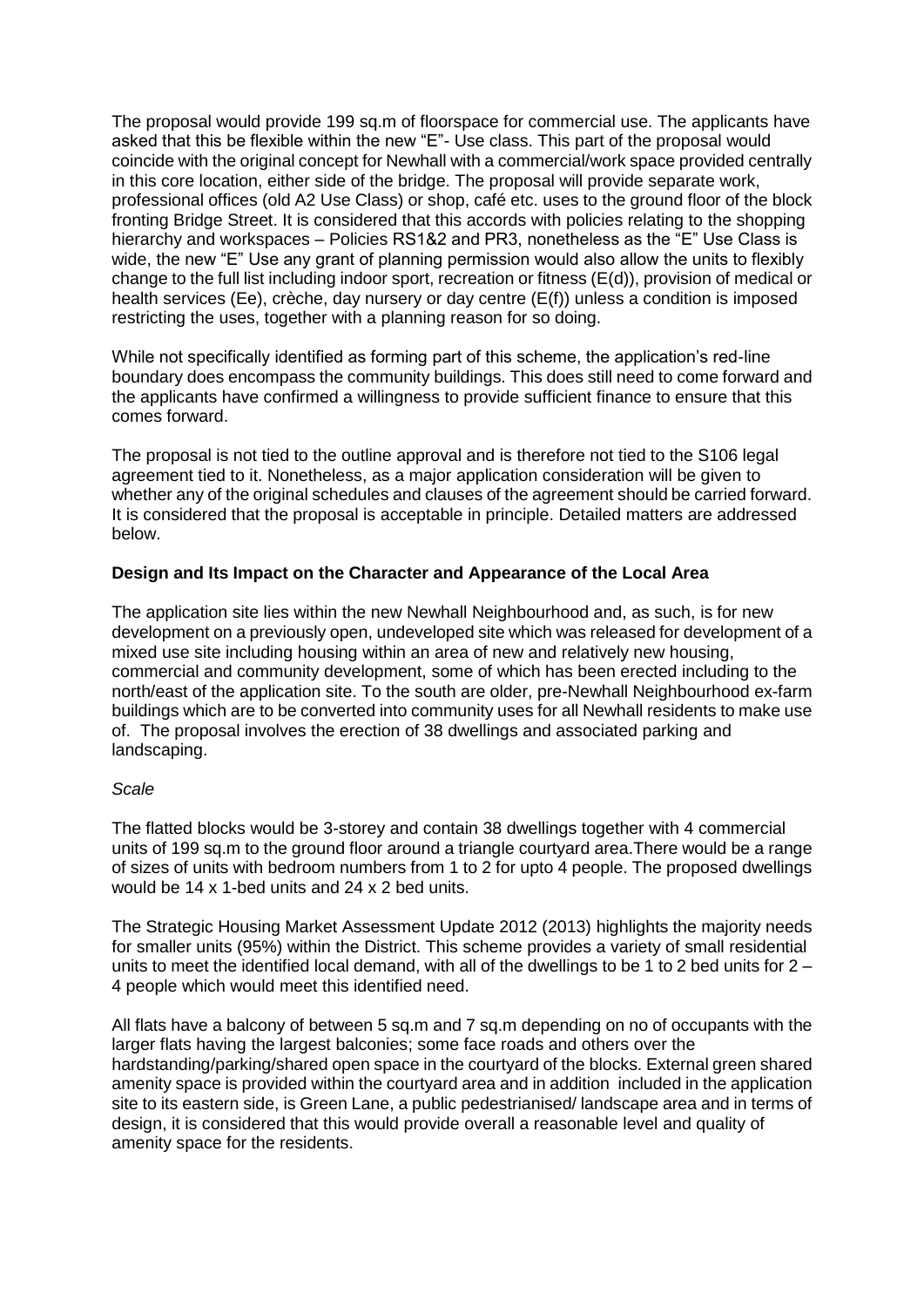## *Layout*

Two blocks (A & B) would front onto Bridge Street with Block E to the eastern boundary and Block F to the western boundary. The Courtyard area would contain hardstanding for vehicle parking with an area to the north laid out as a landscaped open space. Blocks A and B would front onto Bridge Street with block F fronting onto Forge Street. Block E would front onto the proposed Green Lane between LC2 and LC1 to the east.

It is proposed to build both LC2 and LC1 at the same time and will reinforce the connection between the two, linked sites.

The layout of the site has taken into account the natural features (sloping ground levels) on site, design parameters, connections to other approved and future land parcels of Phases I and II. In general, the proposed layout achieves a high quality of design while recognising the existing road layout and rear parking courts for flatted development which is a feature across Newhall.

#### *Density*

On the basis of the whole site area of 1 hectare, the residential density would be 38 units/hectare; however part of the site is not for residential development (where the community buildings are located and the section of main road also included); the residual area is less than half of the whole site so a proposed density of around 90 units/hectare is more accurate While this is above the residential densities across the Newhall site.

The proposal is for an all flatted scheme where higher densities with high quality can be achieved. The site is also in a higher sustainable location within the Newhall Neighbourhood as it would be located close to shopping, servicing and community facilities including a nursery and school and access to nearby open space just beyond and west of the bridge. Further, part of the scheme would provide additional commercial facilities within Use classes  $E(a)$ ,  $E(b)$ ,  $E(c)$  and  $E(q) - i.e.,$  shops etc.

## *Design/Appearance*

The block to the western boundary would be provided with a statement roof which would be eye-catching and match with one roof to the proposed neighbouring development at LC2.

The frontage block onto Bridge Street would have 3 commercial units (with a further commercial unit to Block E) and a flat to the ground floor with some bin/cycle storage at that level with two floors of residential units above and the block onto the Forge Road such that there would be activity at ground floor level as a result. There would also be some activity relating to the adjoining equipped play area/Green Lane and the school/nursery to front and rear, such that some separation of the residential units in the eastern block (by them being at first and second floor level) would reduce the impact of these mainly day-time noise generators.

According to the submitted Design and Access Statement and the Material Strategy, the same palette of materials would be used for the scheme, which is in line with the Design Guidance of the outline consent. The palate proposed does accord with the materials palate approved in Phase II of Newhall.

The scheme has also incorporated the design principles of the Harlow Design Guide (2011) such as providing active street frontages with commercial premises to the ground floor and provision of private amenity space (balconies and ground floor amenity space). Together with the provision of landscaping along the site boundaries and between the Phase I and Phase II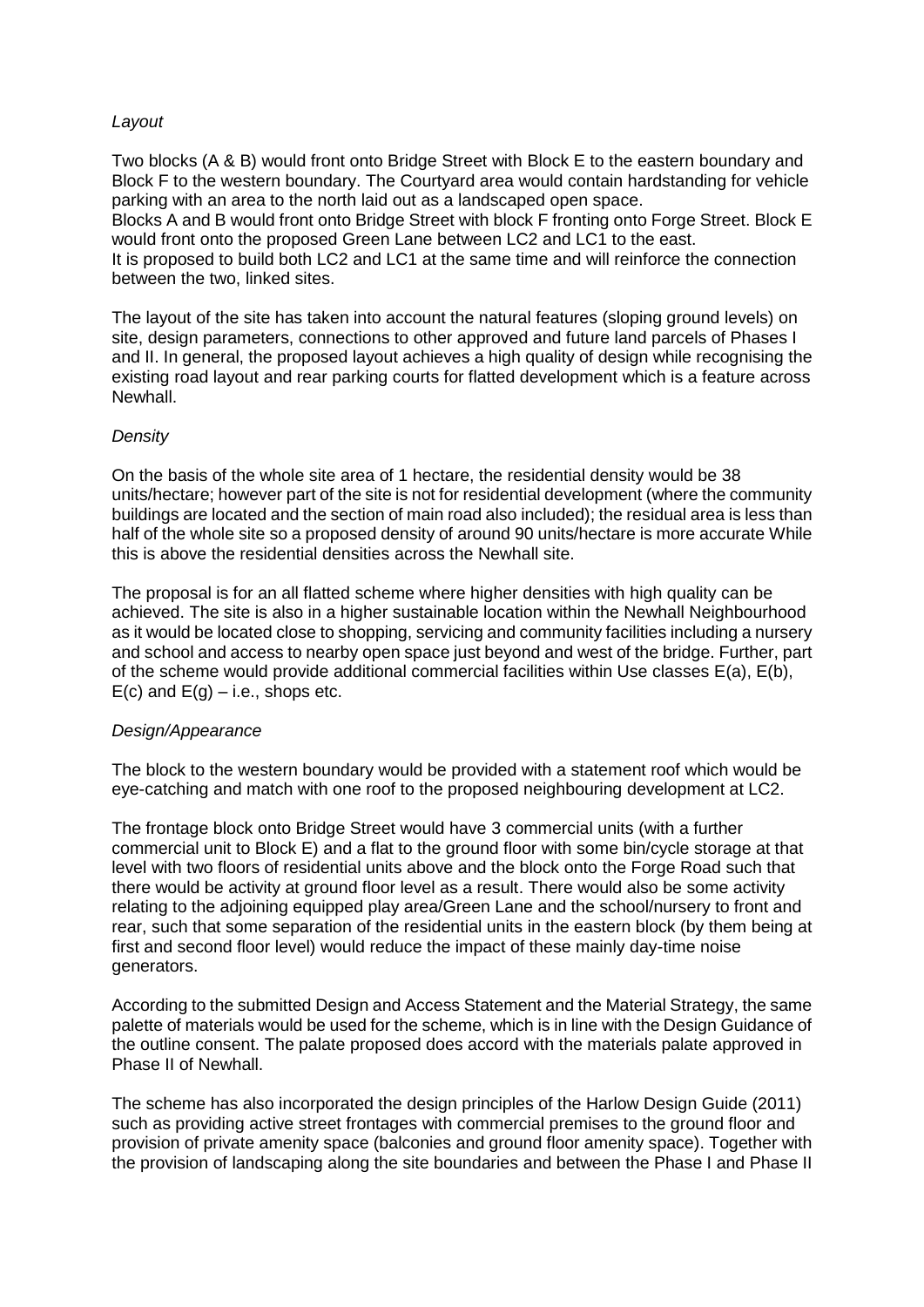developments, it is considered that the development would positively contribute to the streetscene.

The proposal would facilitate another phase of housing development in a higher sustainable locality within Phase I area of Newhall, such that it is considered that it would be of a scale and residential density which is proportionate to the site without resulting in an over-intensifying the site.

It is considered that a high standard of design is presented by the proposed blocks which continues the contemporary design approach of both Newhall Phases I and II. Furthermore, design advice from Place Services is supportive of the proposed design.

It is considered that the design, layout, scale, density and appearance of the proposed development represents a high standard of design and accords with the provisions of Policies PL1 and PL2, of the Harlow Local Plan (2020) as well as the design principles of Harlow Design Guide (2011) and draft Addendum to the Design Guide (2021).

#### **Impact on Heritage Assets/setting of the nearby Listed Building**

The application site lies to the north of a Listed Building, The Round House (Grade II). At the outline stage, the only concern raised was that any consideration at reserved matters stage should take into consideration the impact of any scheme on the Listed Building and its setting. There was no "exclusion area" agreed, nor was there any suggestion as to what area may be considered to form the setting for the Listed Building.

The Conservation/Heritage Officer indicates that the proposal would appear in the backdrop of views of The Round House, a Grade II Listed Building, located along Round House Way and that it should be relocated so that it is not visible as it would result in "*less than substantial"*  harm to the setting of The Round House.

The application site is located to the western end of Round House Way at its junction with The Chase/Bridge Street and Woodland Way. Nonetheless, the proposed 3-storey block fronting onto Bridge Street would be visible as a vista feature from the Listed Building. While this would be the case, there are numerous dwellings both constructed and approved (Sector V) which are significantly closer to The Round House and the two-storey high school buildings on the opposite side of Bridge Street, closer to the Listed Building would partially obscure the, albeit 3-storey, block. The block would be of modern design with an unusual pitched/valleyed roof; given the significant distance away, it is considered that while it would be visible in the views of and from The Round House from the east that it would not compete with it such that the harm to The Round House or its setting as a result of this proposal would be particularly limited.

The Round House is Grade II Listed and it is considered that "*less than substantial harm"* would occur to its setting. On this basis, in line with the NPPF (paragraphs 201 and 203), the public benefits of the proposal have to be considered. The impact first needs to be assessed in relation to Policy PL12 of HLDP (Dec 2020) which indicates that the impact on a Listed Building will be assessed based on the following criteria:

(a) the impact of development on the character, appearance, or any other aspect of the significance of the asset or its setting:

(b) the design quality of the development and the extent to which it safeguards and harmonises with the period, style, materials and detailing of the asset (including scale, form, massing, height, elevation, detailed design, layout and distinctive features);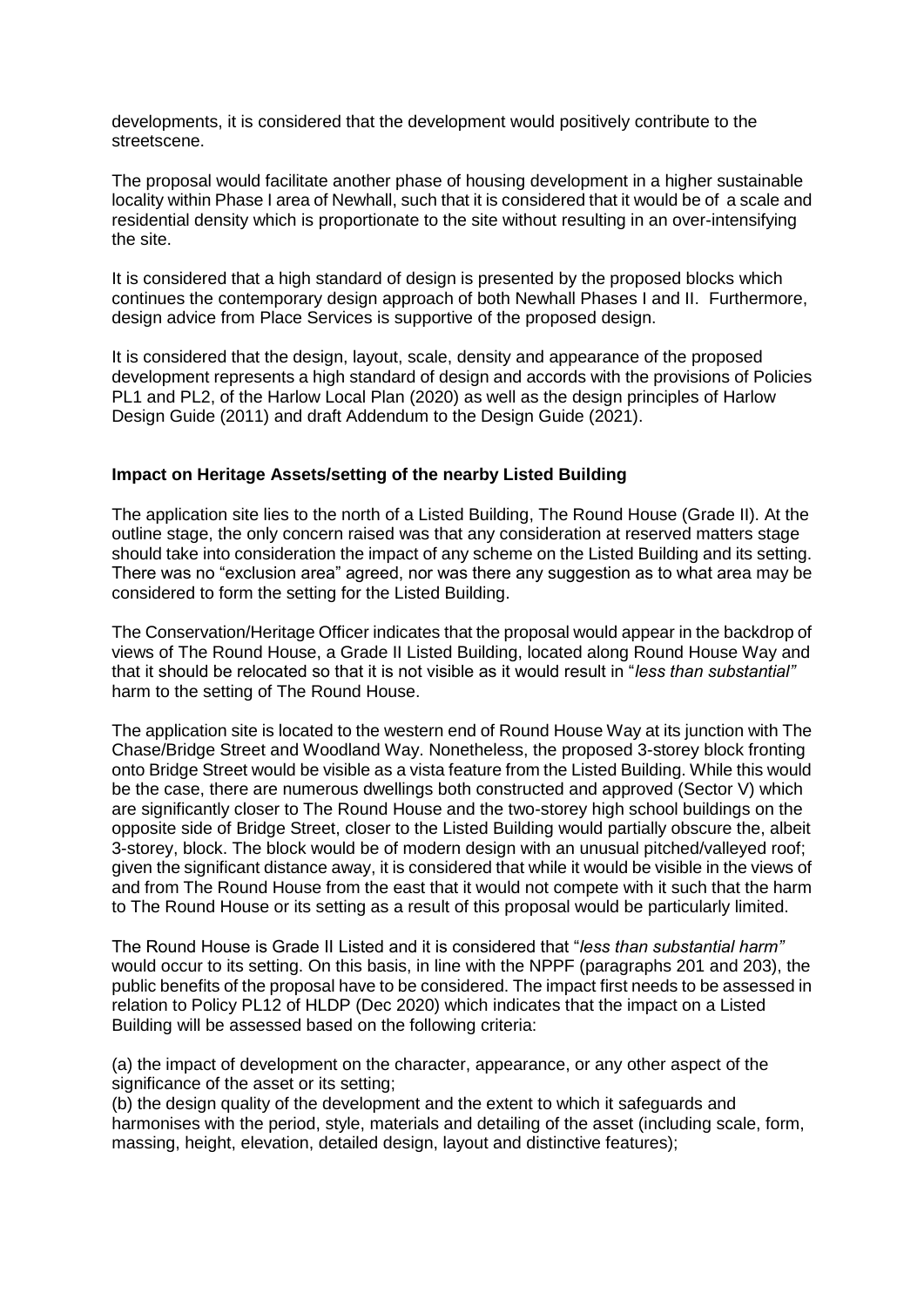(c) the extent to which the development is sympathetically integrated within the area and any distinctive features (including its setting in relation to the surrounding area, other buildings, structures and wider vistas and views);

(d) the extent to which the development would enhance, or better reveal, the significance of the heritage asset; and

(e) any public benefits of the development

The Round House is located within a wide curtilage which is significantly larger than proposed residential curtilages and has hedges to its northern/eastern and western boundaries with a small wooded area to the south.

The Round House is located, at around 150 m, some distance away from the nearest point of the application site, beyond the school. New housing development of upto 3 stories has already been constructed and development to the northern side of Round House Way to the north-east of the application site, directly to the north of the Round House on the opposite side of Rose Crescent, with a half-moon amenity area providing an element of separation beyond Round House Way and development of 49 houses has been approved directly to the south-east of the Round House (Sector V) just across a two-way road (around 9m away)

While it is recognised that this particular Listed Building would be surrounded by new housing. including on the application site. Views from windows in a Listed Building of new development is not of itself a reason to refuse new development, bearing in mind that Listed Buildings in built-up areas often do not have large landscaped areas around them, even where they may have been in a rural area when originally built. In any event, it is not the rural landscape that makes the building worthy of its Listed Status.

Notwithstanding, it is accepted that new development on site would be located such that it could sit in part in the backdrop to the Round House in views from the east/south-east.

The proposed development, like other modern development within Newhall would not harmonise with or otherwise be in character with the Listed Building. Nonetheless, the residential development is being provided in order to meet the house numbers for the tranche originally allocated and approved within the outline scheme and the outline scheme allowed for new development, of which all new development coming forward does not harmonise with the Listed Building. The scheme has been brought forward in line with the outline approval and as modern, contemporary housing on a 440 dwelling new, modern estate, while it is expected to provide a high quality of design and layout is not expected to match the Listed Building by way of character and appearance. It is considered that the proposed modern buildings on this application site are in character with existing new housing development on Newhall and, as such, that it appears as in juxtaposition to the original rural character of Round House. Given that this site is significantly further away from The Round House (around 150m) compared with existing and already approved development (as little as 9m away), it is considered that the harm identified to the setting of the Listed Asset is minimal.

The proposed development would not interfere in longer distance views from the west/north-west of the Listed Building from the west along RoundHouse Way and Woodland Way.

The works to the community buildings themselves would be exactly the same as those approved in 2015 when heritage considerations were taken into account. The current application would extend the approved car park adjacent to the community buildings which are indicated by the Heritage Advisors as non-designated heritage assets. The Heritage Advisors have previously consider that this proposal, which includes flats to the north of the community buildings, would result in harm to the original rural character of these buildings which formed part of Gravel Pit Farm (other buildings for this farm were located on the LC1 site itself). It is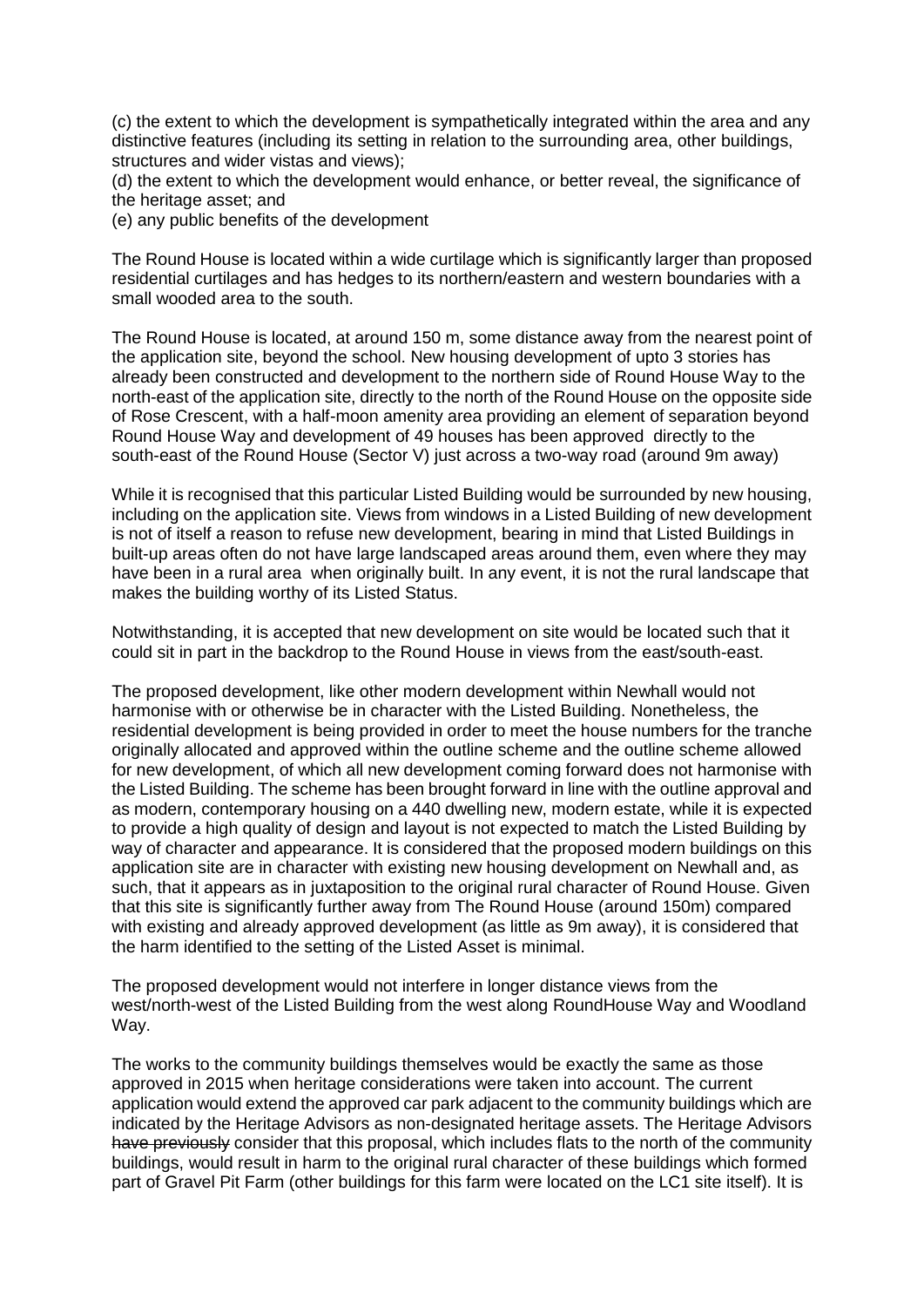considered that as non-designated heritage assets, this harm is "less than substantial". Given that the LC1 plot is vacant and the former farm buildings on that plot have been removed and that this site was included in the earlier Phase I Newhall development as a plot for mixed use development, it is considered that the proposed development would have been expected once the outline scheme was approved.

The heritage assets that are being retained are being converted and extended (in accordance with the 2015 approval) to provide community buildings for the new residential development of Newhall Phase I and II, nonetheless as a result, building nearby was expected. The proposed flatted buildings are 3-storeys in height and given their location to the north, do not interfere in views of the community buildings along Bridge Street from East and West.

There is an existing residential development to the south of the community buildings and LC1 will be visible in the backdrop from these dwellings; nonetheless it is not considered that the non-designated heritage assets would be unduly affected by the presence of 3-storey development on the opposite side of Bridge Street.

The public benefits of the scheme also include 15.8% affordable housing. While this would not meet the 30% target in Policy H8, given that most tranches across Newhall Phase II provide the minimum of around 15% (which is the minimum allowed in the outline's Legal Agreement), this is considered to be a public benefit.

The public benefits arising from the proposal are that 38 new dwellings would be erected for use by market purchasers as well as 6 being for affordable housing. During construction, employment will be provided and following construction the houses will meet the urgent need to provide housing as identified in the local housing needs assessments. The community buildings would also represent a public benefit.

It is therefore considered that the scheme would result in significant public benefits which would outweigh the less than substantial harm identified. It is therefore considered that the proposal would therefore accord with heritage policy PL12 of the HLDP (2020) and the provisions of paragraphs 201 and 203 of the NPPF (2021).

## **Impact on Trees, other Landscaping**

The site is currently vacant with a vacant area to the north/east (LC2) and a few new trees and other vegetation outside the site boundaries. To the south of the proposed extended parking area near the Community Centre is an area of woodland. The applicant has submitted a Landscape Plan in support of the scheme.

Policies PL6 – trees and Hedgerows and PL7 – Green Infrastructure and Landscape are relevant. In relation to protected trees to the south of the Community facility car park, the Council's Arboricultural Consultant considers that the proposed car park extension would not result in any harm to these existing trees.

Suitable conditions are proposed to be attached to any grant of planning permission to ensure the protection of the preserved trees during construction and the provision and maintenance of the trees proposed as part of the detailed landscaping scheme.

#### **Bio and Geo-Diversity**

Policy PL9 relates to Bio and Geo Diversity Assets.

A condition of the original outline consent for the Phase I area required an Ecological Management Plan outlining measures to protect flora, fauna and wildlife affected by the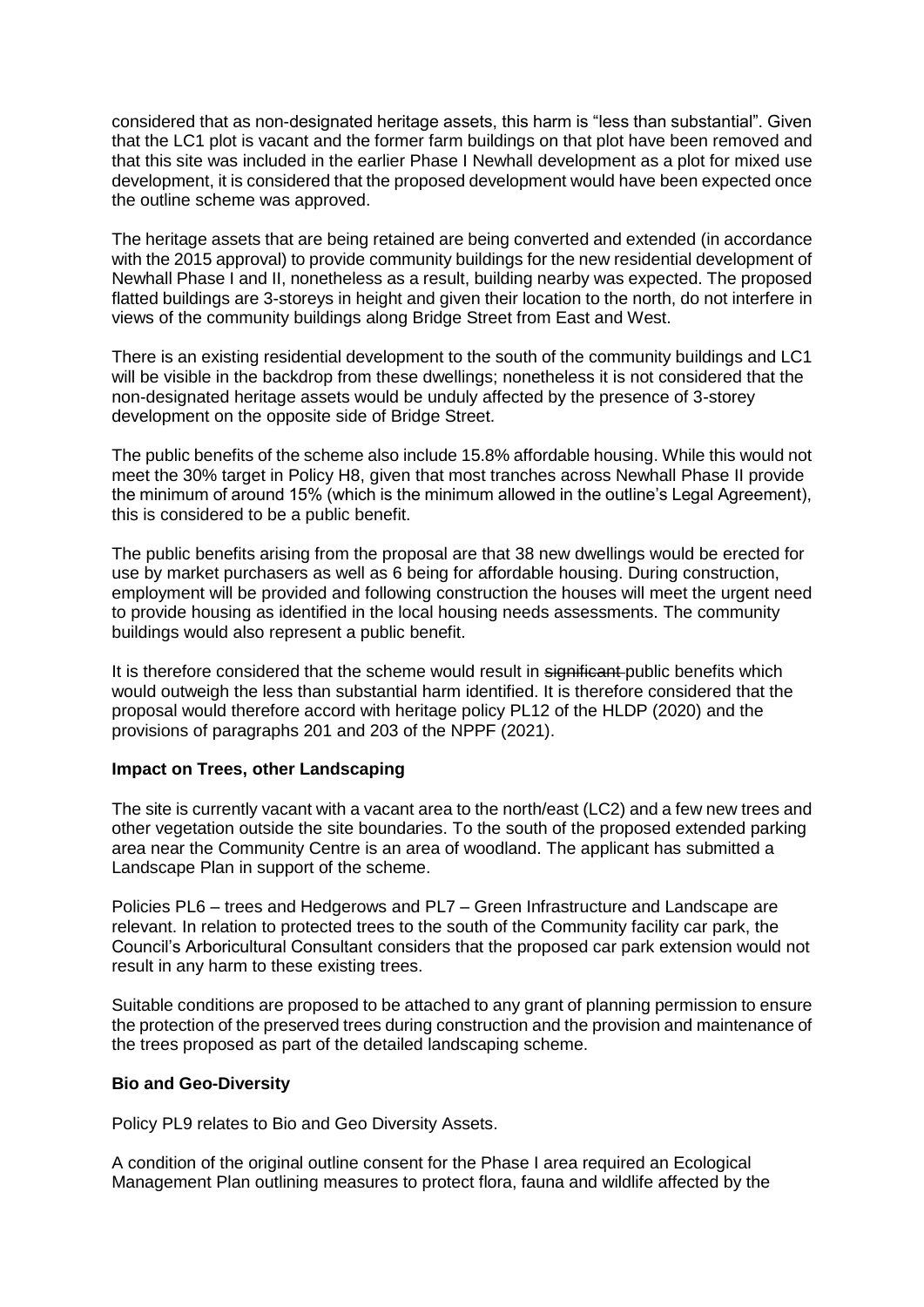development within each phase to be submitted to and agreed in writing by the Local Planning Authority.

While this is a full application, Natural England have been consulted on this application and have indicated that they have no objections although they do suggest that environmental enhancement could include:

 $\Box$  Providing a new footpath through the new development to link into existing rights of way.

 $\Box$  Planting trees characteristic to the local area to make a positive contribution to the local landscape.

 $\Box$  Using native plants in landscaping schemes for better nectar and seed sources for bees and birds.

□ Incorporating swift boxes or bat boxes into the design of new buildings.

Details will be required for bird and bat boxes though a suitably-worded condition.

#### **Impact on Amenity of Local Residents**

In line with Policy PL2, the amenity of existing and further occupiers should be protected.

All the flats would at least meet the National minimum internal space standards for dwellings

It is proposed that there will be a landscaped communal open space for the flat dwellers to the north of the courtyard area and the Green Lane would provide an outdoor space close to the blocks and there would be an equipped play area.

Given that the proposed blocks are located around a triangular-shaped courtyard and are separated by the access to the parking area and the open landscaped area to the north, there would be no direct back to back situations between the residential properties. It is acknowledged that it would be difficult to fully achieve separation distances within a higher-density residential flatted development but it is considered that due to the angles and relative distances, that the proposal would avoid direct overlooking. Potential occupiers will be also be fully aware of these arrangements when purchasing the properties. It is not considered that any unreasonable overlooking or inter-looking as a result.

Principle DG33 of the Harlow Design Guide (2011) specifies that all development should have some private open space. This space should be appropriate to the type and size of the accommodation. According to the revised drawings, there would be a shared, landscaped open space provided to the north of the triangular courtyard area all the flats would have a balcony/patio areas of between 5-7 sq.m each, the larger ones for the 3 and 4 person 2-bed units. While some of the units would have north-facing balconies which would be less usable, it is considered that the shared open space and Green Lane do offset these balconies which would not receive direct sunlight.

While the balcony/patio of the units located along the Green Lane would be located to the east close to the proposed play area, there would be a degree of separation with hedge planting and some grass such that it is consider that this occupier's amenities would be reasonable for thes flats.

While the main purpose of Green Lane is to provide a pedestrian link following a "desire line" between the primary school and the the day-nursery, it does provide a landscaped gap between the LC1 dwellings and the proposed dwellings/car park of the proposed LC2 scheme for 25 dwellings, it would provide a small play area and location where outdoor relaxation is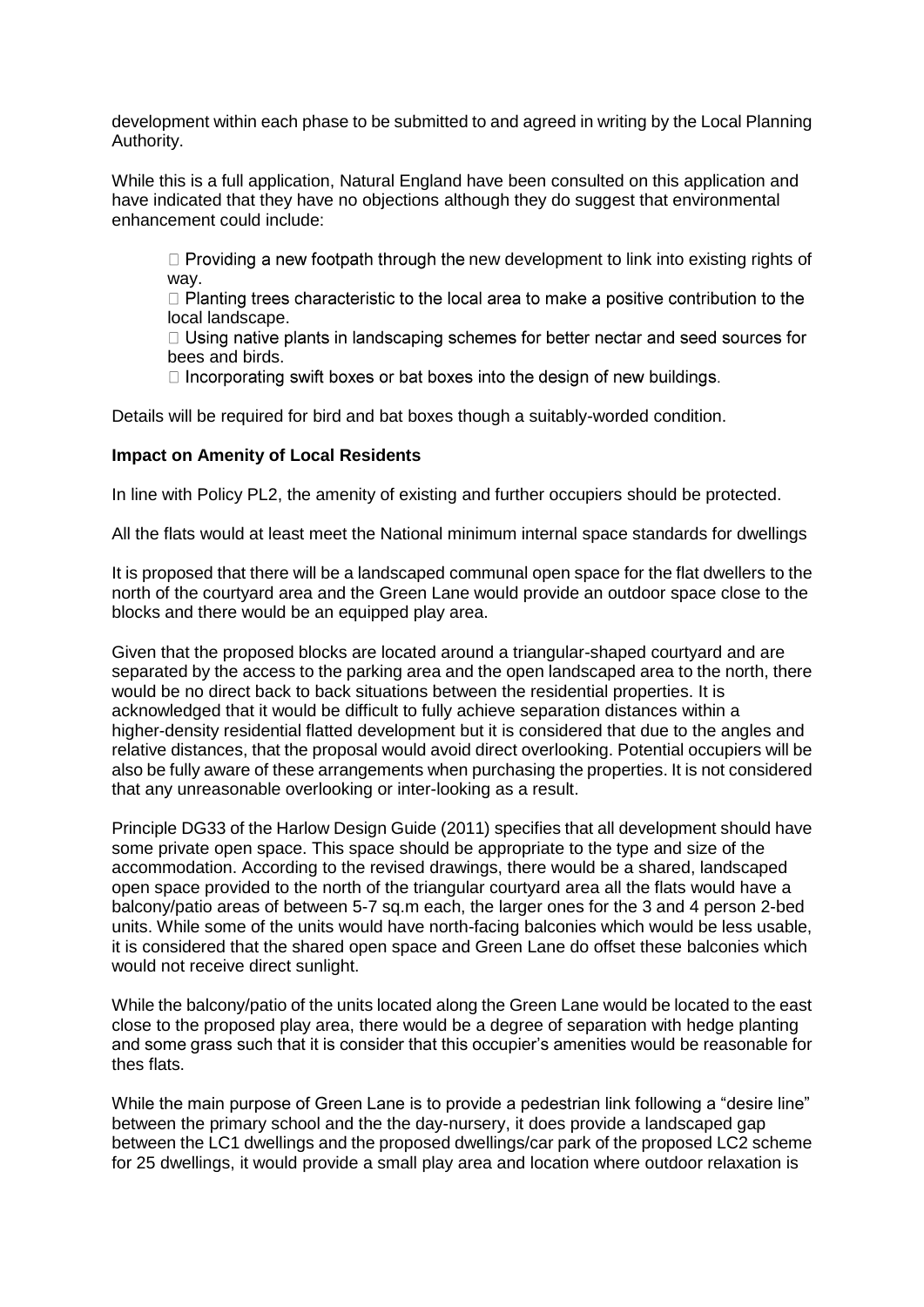provided for residents of the conjoined schemes, albeit more public in nature. It is welcomed as part of the open space within the scheme.

The blocks (A&B) to the south are likely to result in some over-shadowing of the blocks located to the north, in particular in the winter and at early/later parts of the day. However, it is not considered that the back blocks would unduly over-shadowed to the degree that the amenities of the occupiers would be adversely affected.

It is not therefore considered that the proposed layout and design gives rise to concerns with regard to unreasonable harm to the amenities of future occupiers.

The site is vacant at the moment. The nearest properties to the site are the residential properties to the north- east. Some disruption may be experienced during the construction phase, however, this is to be expected from any development and will only be temporary in nature. A condition should be attached to restrict construction hours and a condition should be added to require the use of wheel washing equipment to ensure that the construction works do not prejudice the amenity of neighbouring residents. A construction Management Plan can be required by the attachment of a suitably worded condition.

The landscaping strategy with trees and hedging to the rear and road frontages will improve the landscape value of the area and enhance visual amenity locally to the benefit of existing and future occupiers.

It is therefore not considered that the proposal would give rise to unreasonable harm to local residents.

#### **Access, Parking and Highway Safety Concerns**

The main access points to/from London Road (via Round House Way), connections with the wider area and circulatory routes throughout Newhall Phase 1 were assessed and fixed by the outline consent. The traffic and highway safety impacts of the development were also assessed at outline application stage. The impacts were considered to be acceptable, subject to conditions.

The internal road and the design of accesses and junctions to London Road itself were considered acceptable by the Highway Authority under Application No. HW/REM/17/00225, as were those to Roundhouse Way and Spine Road. The proposal would not have any new roads as the two blocks would front onto existing roads, Bridge Street and Woodland Way; although new footpaths would be provided to them. No large vehicles would need to enter the site as refuse lorries and other servicing vehicles would be able to do so form the existing roads. The proposed footpaths would provide good connectivity within the site and the wider area.

The proposal would not have any new roads as the southern and western blocks would front onto existing roads, Bridge Street and the unnamed road to the day-nursery; although new footpaths would be provided to them. The third block would be to the south of the day-Nursery Road but otherwise front onto the proposed pedestrian Green Lane between this site and the LC2 site. No large vehicles would need to enter the site as refuse lorries and other servicing vehicles would be able to do so from the existing roads. The proposed footpaths and Green Lane would provide good connectivity within the site and the wider area.

Given the provision of commercial units within the Local Centre 1 site and as there are commercial and other facilities in close proximity, including a school, day-nursery, a park and the forthcoming community facilities adjacent to the application site, the parking provision has been reduced to one parking space for each of the dwellings, i.e., 1:1. The scheme will provide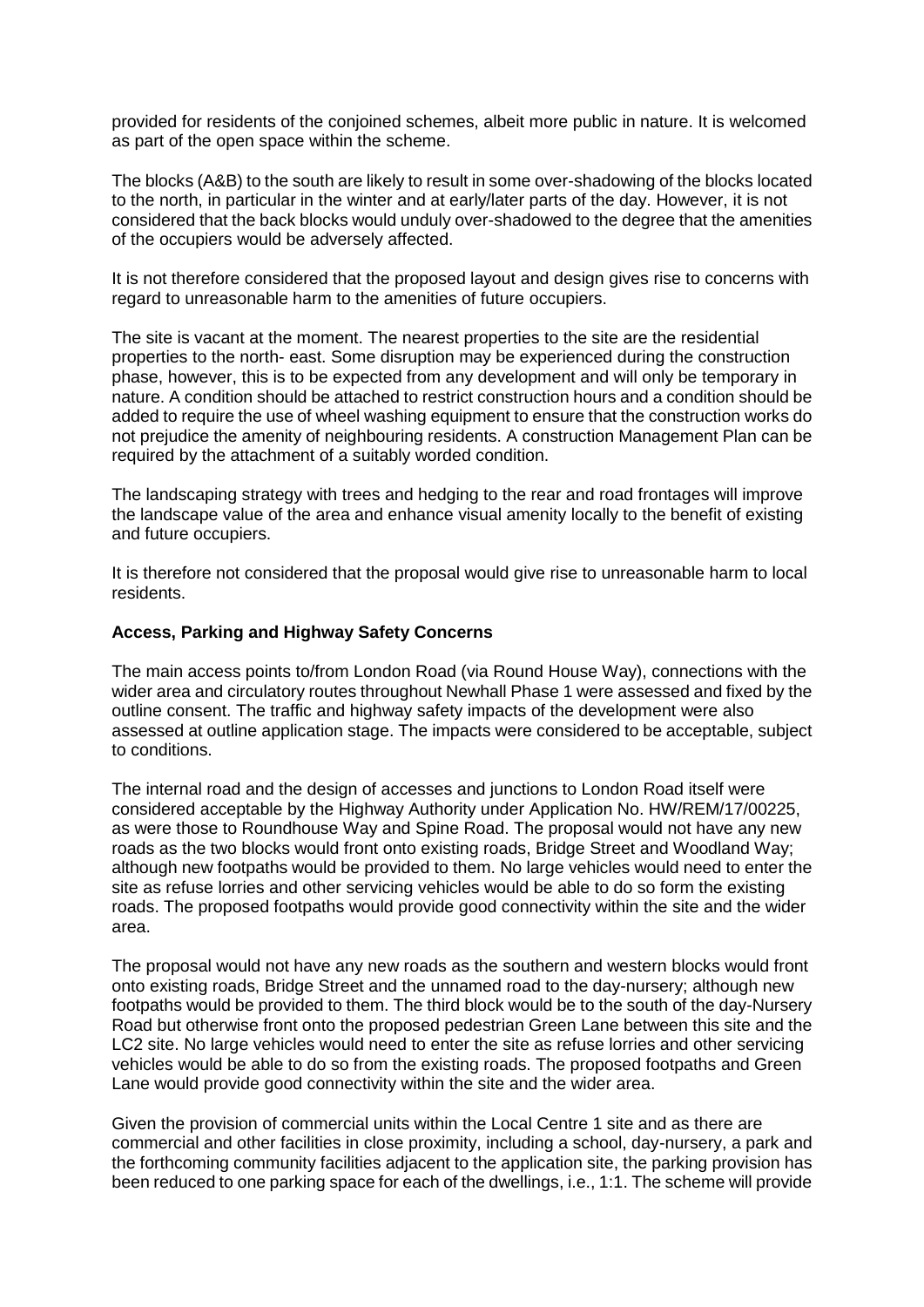car parking spaces for future residents in the form of a courtyard/rear open parking and undercroft parking. It is considered that this is in line with the adopted parking standards in areas of higher accessibility and Policy IN1 which seeks to reduce the reliance on private cars for work/shopping/services in the District.

Cycle storage for LC1 occupiers will be located in private areas in the undercroft areas. While the proposal crosses/includes the existing highway of Bridge Street, it does not propose any alterations to it except the provision of bays for short term parking in association with visitors and the commercial units.

A number of additional parking spaces are proposed adjoining the Community facilities; while it is expected that Newhall residents using these facilities would mainly walk to them, it is recognised that visitors vehicles to the area would benefit from parking off street. The applicants have indicated that the proposed extension of the car park to the Community Halls would provide additional parking for residents, users of the community facilities and a school drop off/pick up facility.

The site and surrounding roads including Forge Street and Bridge Street are in private ownership and are not controlled in respect of parking restrictions by the local Highway Authority. Parking on street is not controlled although in this case, parking restrictions have been agreed to be introduced on Forge Street to enable the refuse servicing vehicles to access without hindrance. A suitable condition can be attached to require the implementation of the parking restrictions. Should any roads within Newhall become public highway, it would be for the Highway Authority to consider whether and where parking restrictions may be applied.

## Public transport:

A bus route through Newhall has been agreed in relation to the outline approval for Phase II Newhall. It will be provided in accordance with the relevant legal agreement and will run along Bridge Street/Spine Road, exiting onto London Road. It will be provided once the Spine Road is completed to connec the new neighbourhood with the town centre, employment areas and railway station(s).

It is intended that the eastern arm of the Sustainable Transport (STC) route will run either through Newhall or close to it enabling connections across the urban area.

Essex County Council Highway Authority have raised no objection to the scheme as it is not contrary to the Highway Authority's Development Management Policies (2011). In line with Policy IN1, Provision of Electric Charging Points for Vehicles, **"**Development must provide electric vehicle charging points (EVCPs) in accordance with the latest Government guidance." A suitable condition will be attached to require details to be submitted.

## **Affordable Housing**

Local Plan Policy H8 indicates that affordable housing should form a percentage of housing on major development sites with a minimum of 30% and that the reduction of this percentage will require an independent viability assessment. The provision will be expected to be 85% of those to be provided as affordable rent with the remaining 15% to be intermediate affordable housing.

As this is a separate full application it does not directly benefit from affordable range of 15% - 40% identified in the legal agreement attached to the outline approval for Phase I Newhall and would therefore need to meet Policy H8 provisions for affordable housing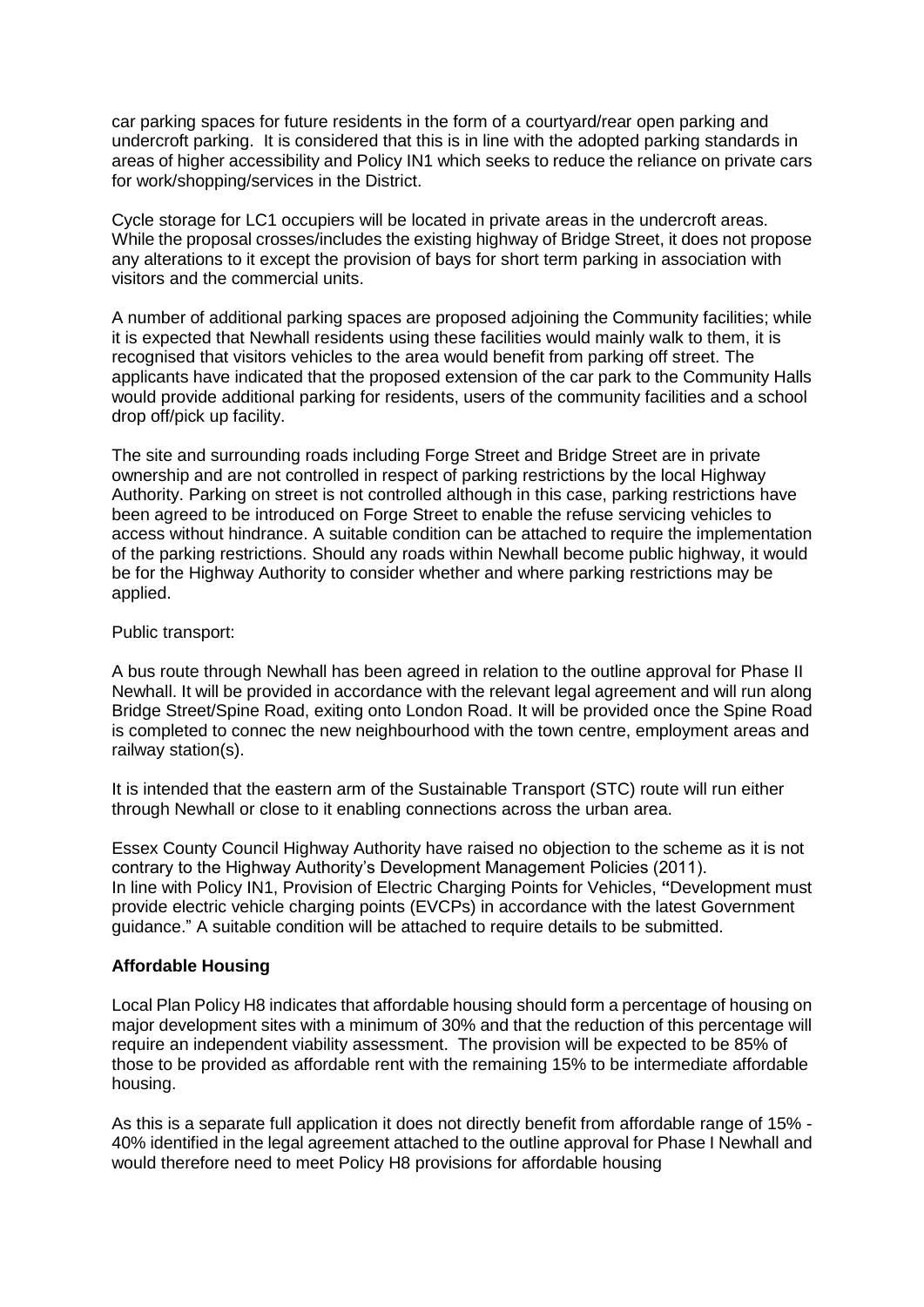The applicants have made an offer in respect of affordable housing to provide 6 of the 38 dwellings proposed as affordable housing which would represent 15.8%. They will be 1- and 2-bedroom flats (intermediate such as shared ownership).

As the provision falls below the requirement of 30%, the applicant has submitted a detailed financial viability assessment (FVA) which demonstrates that the provision of 0% affordable housing is the maximum achievable for this site. This was reviewed by Strettons, an expert appointed by the Council. Strettons also reviewed a revised FVA submitted in December 2020.

The assessed FVAs' reviews looked at the key elements of viability which are: gross development value, costs, land value, landowner premium, and developer return.

Gross development value (GDV) is an assessment of the value of development. For residential development, this is total sales taking account of market evidence (rather than average figures) from the actual site or from existing developments can be used. For commercial this is an expected return per square meter. Any market evidence used should be adjusted to take into account variations in use, form, scale, location, rents and yields, disregarding outliers.

The applicant assessment of sales values indicates (Dec 2020) a GDV of £9.817,087. This is based on looking at comparable developments and values being achieved in the areas. The Council's assessor has looked at the comparable evidence and considers that given the quality of the scheme, a premium can be achieved which means that GDV should be nearer to £10,360,000.

The development costs of the development have been reviewed in detail using a quantity surveyor and have been considered to be acceptable.

The second main area that has been examined is the issue of land value. National Planning Guidance states:

*"To define land value for any viability assessment, a benchmark land value should be established on the basis of the existing use value (EUV) of the land, plus a premium for the landowner. The premium for the landowner should reflect the minimum return at which it is considered a reasonable landowner would be willing to sell their land. The premium should provide a reasonable incentive, in comparison with other options available, for the landowner to sell land for development while allowing a sufficient contribution to fully comply with policy requirements. Landowners and site purchasers should consider policy requirements when agreeing land transactions. This approach is often called 'existing use value plus' (EUV+)."*

The site is currently vacant with the former farm buildings removed some time ago. The existing use value for the site is quite low. Albeit that the site is included in the outline approval for mixed commercial/residential development.

The Council's Local Plan Viability Study (BNP Paribas, March 2018) refers to greenfield land values in the region of £250,000 to £370,000 per gross hectare. *This is within the range we would normally expect and* the December 2019 FVA *adopted a notional BLV of £500,000, across the 0.05 hectare site as a whole. This represents an increase above the higher end of the BLV range applied to the Local Plan Study.* Strettons in their review of the FVA considered that the benchmark Land Value, based off greenfield land value for 0.5ha, would be £155,000.

The third area to be considered is developer return. Developer return is essentially related to the risk of development. It is accepted that development is generally risky and that a profit of 15% for commercial and 20% from residential of gross development value (GDV) is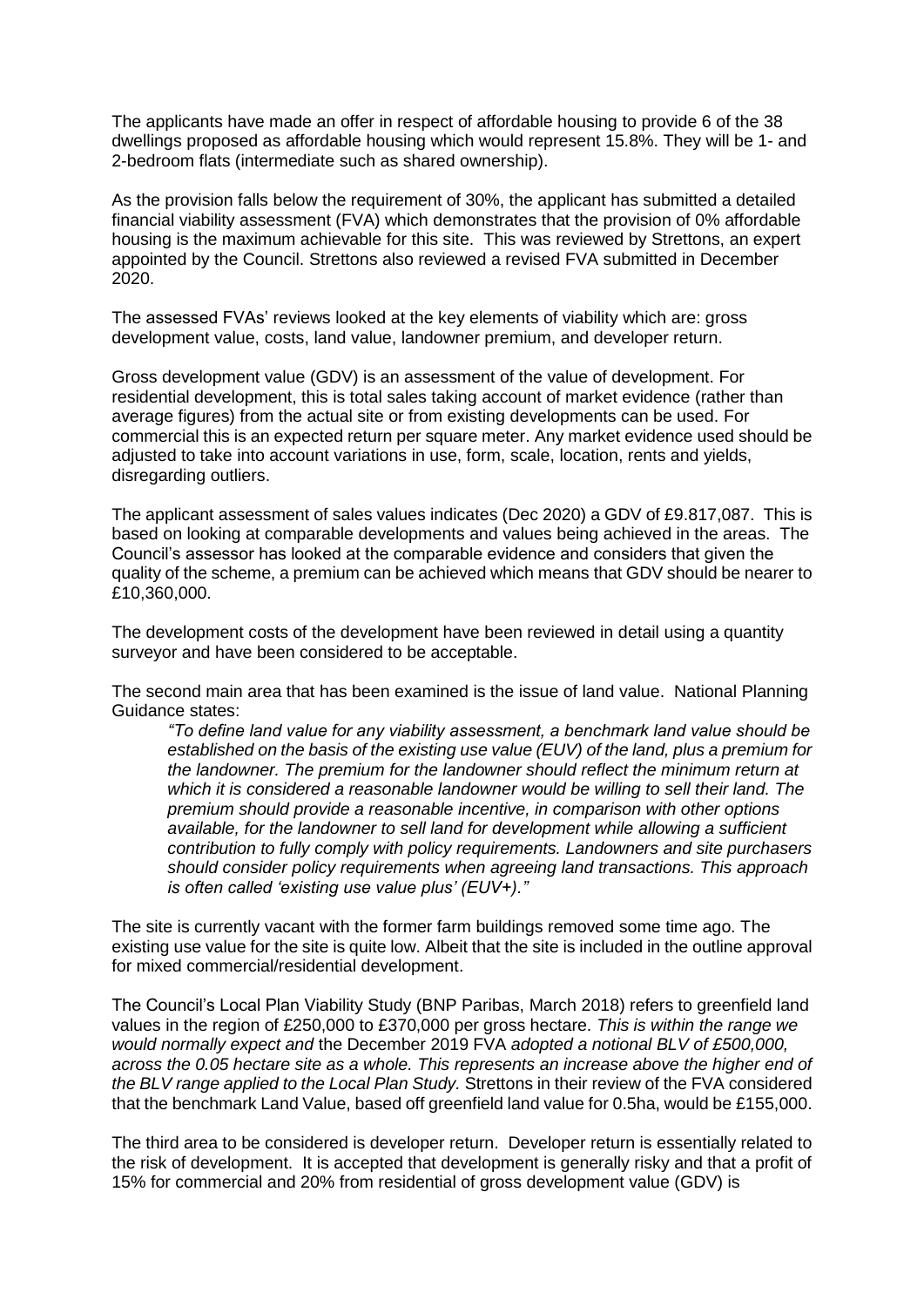considered a suitable return to developers. This has been consistent throughout the FVAs submitted.

The December 2019 FVA indicates that there would be a gross deficit of £1,584,835. The assessment of the FVA by Strettons makes a number of judgements regarding the three aspects of viability assessments (Costs, Revenue and Land Value) and concludes that the scheme is unviable with a gross deficit of £1,469,532. Strettons indicate that there would be a deficit of £3,511,532 before the required developer's profit margin is reached which "we consider appropriate."

The July 2021 FVA indicated a "With the 6 shared ownership units offered by the applicant, the viability assessment shows a deficit of circa £790,000 which reflects the baseline figure position."

Following revisions, a revised FVA was submitted in October 2021; Turner Moran (applicants VA) indicate that there would be a deficit of £2,012,741 against the benchmark land value of £522,000 would result in a negative profit margin of £74,071. The Council's assessors (Strettons) have concluded that the benchmark land value £155,000 would be a "negative profit margin of £74,071 compared to the desired rate of £1,938,670, which means there is currently a deficit of £2,012,741 before an appropriate developers profit margin is reached."

The overall viability position is that the scheme is unviable.

However, there are a number of aspects that are uncertain such as whether costs may be reduced at a later stage. Given this, an early stage viability review mechanism is proposed.

On the basis of the advice received and the submitted FVA (October 2021), it is considered that the provision of 15.8% affordable housing is more than could be delivered viably on this site. On this basis, the proposal to provide the level of affordable housing offered by the applicants would be in accordance with policy H8 of the HDLP.

Nonetheless, in order that the viability assessment remains relevant for the time period involved, it is recommended that an early stage review (at 18 months following the signing of the legal agreement/decision issue) is included in the Section 106 agreement to ensure that the development either comes forward earlier in the 3-year implementation period or that any additional monies are shared between the developer and the Council in respect of the provision of any additional affordable housing.

The proposed percentage of affordable housing would be within the range previously agreed for Newhall Phase I, albeit at the lower end of the range. Nonetheless, given that the scheme has been shown not to be viable and the proposal is not subject to the existing legal agreements, while the offer of 15.8% affordable housing is below the minimum 30% level, it is welcomed.

The Harlow Design guide (2011) advises that affordable housing should be tenure blind and pepper-potted throughout the site. The affordable housing is provided within the block to the eastern side of the site fronting onto the proposed Green Lane. While not pepper-potted, as would be preferred, due to the provision of other phases of development, including those proposed at the adjoining LC2 being located on its eastern side, it is considered that the affordable housing provided in this scheme would not be viewed isolated in associated with the wider development.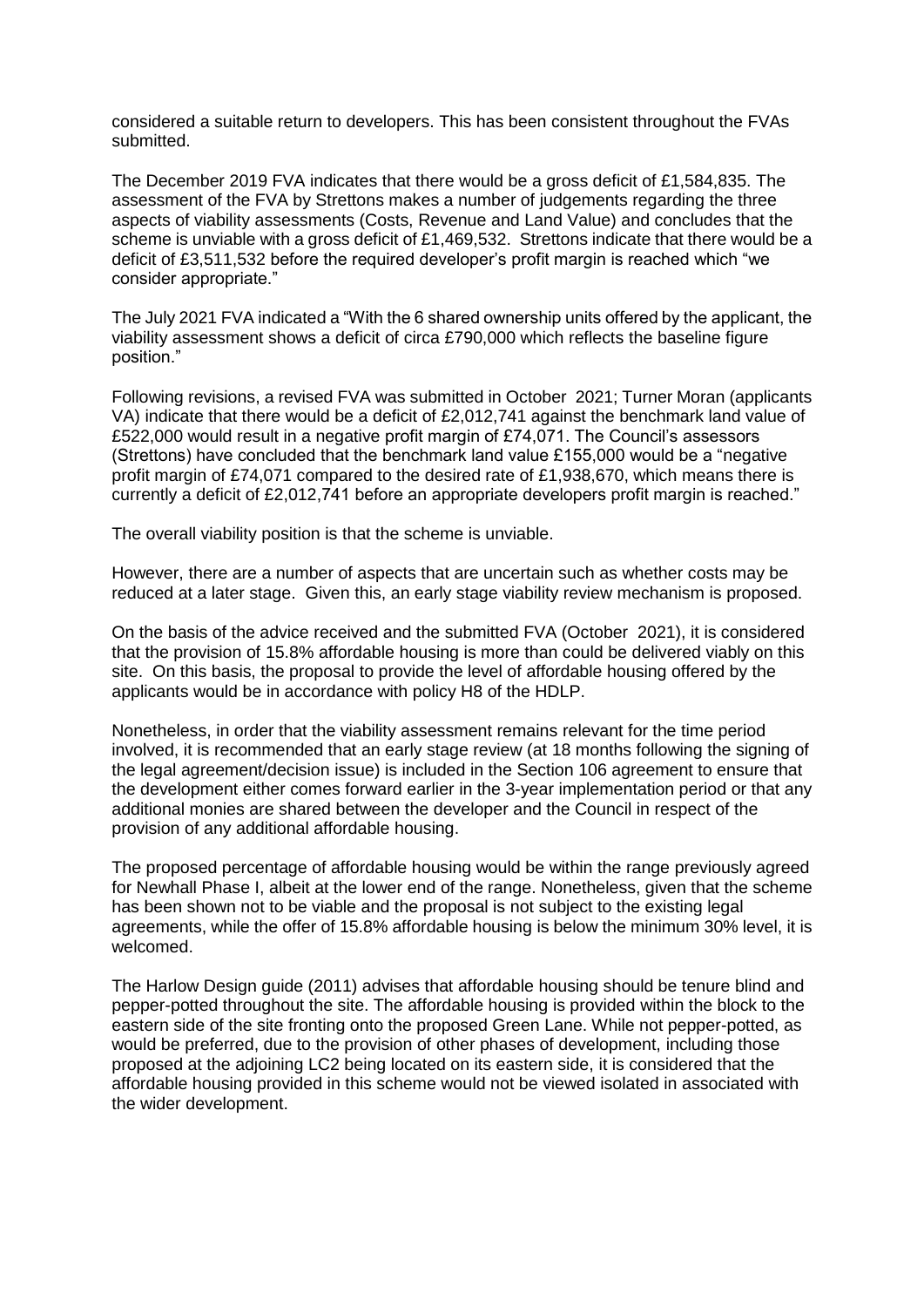#### **S106/Other Contributions**

The applicants have submitted a Viability Assessment. This has been scrutinised on behalf of the Council and it is confirmed that the proposal is not viable. Notwithstanding, the applicants have made an offer in respect of affordable housing (see above).

Education contributions under the provisions of the previous outline approval made in the form of the provision of schools; of which a primary school has already been constructed almost directly opposite the application site in the Phase II Area of Newhall. This full application for this Phase I site currently being considered already benefits from this as 440 dwellings were expected to be constructed within Phase I, including a proportion on this tranche (LC1).

The Highway works approved under the two outline approvals for Phase I and Phase II of Newhall include the provision of a new junction on the A414 with a link road and connection to London Road and access for high quality public transport to the application site. Capacity improvements to the A414 junction were to be either by the developer or by the provision of a contribution to the County Council.

The Masterplan map of 5/2010 (Drawing 887-036H) indicates that Bridge Street is a proposed bus route which lies directly south/outside the application site. Bus stop facilities were to be provided along the internal spine road. The bus service to start in January 2012 (or later – 12 months after implementation and maintained until completion of 2,000<sup>th</sup> residential unit).

Highways Authority have written to request the provision of a contribution towards Infrastructure (Highway improvement schemes and Passenger Transport) which reflects that of the Newhall Outline S106s. The total payable to Essex County Council being £175,000 (one hundred seventy-five thousand pounds), five thousand pounds per dwelling, index linked from April 2019. To ensure deliverability of the wider infrastructure needs and improving sustainable links from the town centre, to the train station and within the employment zones.

Travel Packs should be provided to the first occupiers of each residential unit.

As a separate full application, details are specifically required in relation to the education and transport, however, the viability assessment indicates that the scheme is not viable and the legal agreement will therefore contain a claw-back mechanism (early review mechanism). The S106 will contain an appropriate section relating to the Highway Authority contribution request.

The FVA does include an amount towards S106 payments (albeit at a deficit overall). It is considered that a suitable condition could be attached to require the provision of Residential Travel Packs.

Community Centre – The proposal includes the community centre buildings within its area and seeks to extend the Community Centre car park. Nonetheless, works have started in relation to the 2015 reserved matters approval and, as such, planning permission is not being sought through this current application for the community centre itself. It nonetheless remains an outstanding element as agreed under the Outline approval for Phase I of Newhall.

Outline approval was granted for Phase I of the Newhall development in September 1998 (Ref. HLW/96/00088) which was for 440 dwellings and supporting facilities. The legal agreements attached to this approval required a Design submission for the Community buildings and one was submitted and approved. There then followed two planning applications for works to provide the Community buildings; both these applications were granted but have now passed their "start-by" dates included on the planning approval. However, there has been little progress, except the stripping off of the roof/walls of one of the buildings.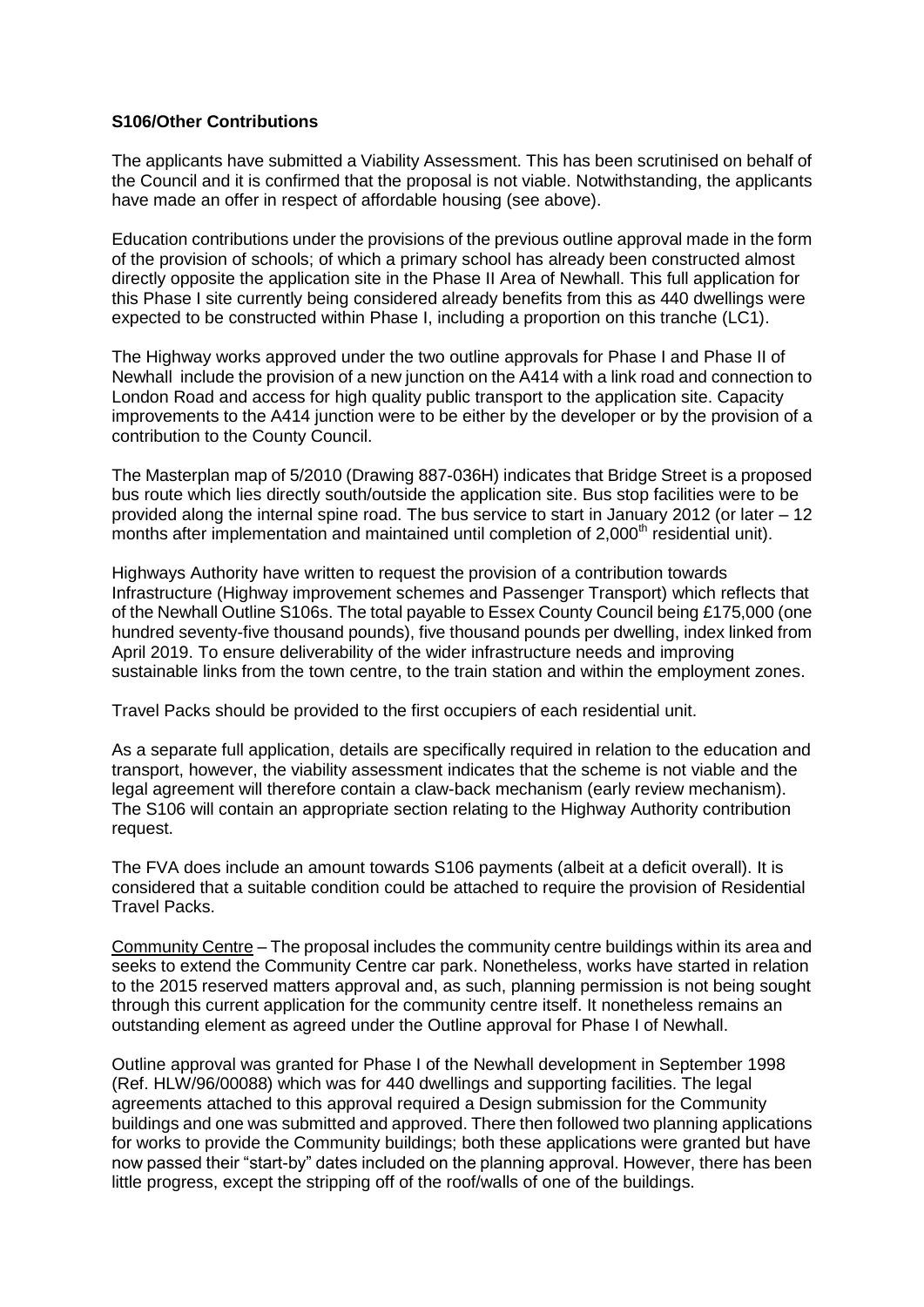There was no requirement in the original legal agreements on Phase I of Newhall that monies needed to be set aside for the Community Buildings and the LPA do not therefore have control over this. The applicants have indicated in relation to ensuring that the Newhall Community Centre is completed that they would be willing to set aside sufficient monies in a secure account which shall solely be used to finish the work on the Community Centre. This is subject to planning permission being granted and details to secure this arrangement would need to be included in a planning legal agreement for Tranche LC1. It is expected that the legal agreement will also contain a timetable for the completion of the Community Centre works.

Commercial units conversion to residential units – the applicants have indicated that they would prefer residential units to the ground floor fronting onto Bridge Street and provided a draft S016 with details of how this might be tied in to this application. Since it was agreed to provide commercial units to the ground floor as a revision to the application, a further change to the application scheme has resulted in an increase in the number of residential units from 35 to 38 (effectively restoring those "lost" to the provision of the 3 commercial units).

The applicants recognise that to make a change from commercial to residential units would have previously required planning permission however, under the changes to the Use Classes Order and General Permitted Development Order which came into force on 1<sup>st</sup> August 2021, such a change would not now normally require planning permission.

However, this scheme is located within the Local Centre of Phase I (LC1) and additional commercial spaces for a Hatch/Neighbourhood Centre commensurate with the scale of the whole Newhall neighbourhood comprising around 2,740 dwellings have been awaited in connection with Phase I of Newhall for a considerable period of time. While a few commercial units do exist in the Phase I area on the other side of the bridge, it is considered that a wider range of uses, including offices would augment this limited offer, more akin to a "Hatch" rather than a Neighbourhood Centre. As such, it is proposed that the commercial units are implemented and tied by a suitably-worded condition to restrict them being used solely within uses as contained in Use Classes E(a) (formerly A1); E(c) (formerly A2); E(b) (formerly A3)l Use as a public house, wine bar or drinking establishment (in a class of their own; sui generis) (formerly A4), Use as a hot foot takeaway (in a class of its own; sui generis) (formerly A5) and E(g) (Formerly B1).

If they wish to change them to other uses, including additional residential units at the site and this would be subject to further consideration. The applicants can apply later providing supporting documentation such as a marketing exercise.

Cross-boundary works - A proposal has been submitted for the adjoining site known as Local Centre 2 or LC2 (Ref. HW/REM/19/00322). The LC2 site is within the Phase II area of Newhall and the proposal submitted is as a reserved matter following the outline approval for Phase II. The works needed to provide the LC2 area with its full parking compliment and the ability for vehicles to manoeuver on site requires some of those works to be undertaken within the LC1 area. These works are required for LC2 and both applications will need to make provisions to ensure that the LC2 development is completed. Provisions for these partial works are shown on the LC1 plans and need to be tied together under legally-binding mechanisms (a S106 clause for LC1 and a Unilateral Undertaking for LC2).

## **Local Employment and Training**

In line with the Local Plan Policy ED3, Council's Guidance Document ["Employment and skills](https://www.harlow.gov.uk/sites/default/files/documents/Employment%20and%20skills%20contributions%20in%20new%20development%20guidance%20document.pdf)  [contributions in new development"\(March 2021\)](https://www.harlow.gov.uk/sites/default/files/documents/Employment%20and%20skills%20contributions%20in%20new%20development%20guidance%20document.pdf) sets out Harlow Council's approach to delivering employment and skills opportunities from planning applications. The scheme will be expected to provide opportunities for employment, skills and training, opportunities and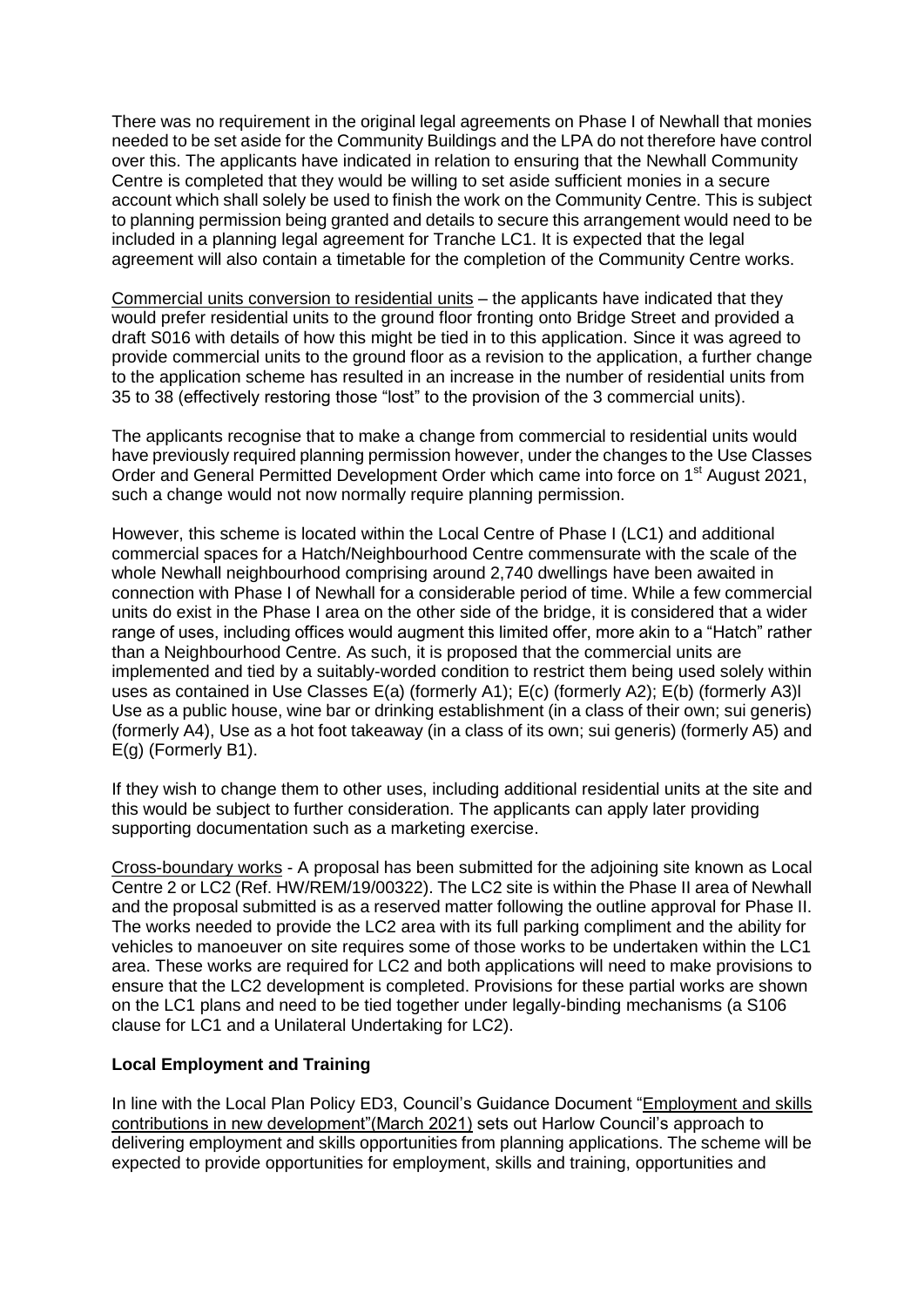apprenticeships or work experience schemes. It is therefore proposed that a Head of Terms is included in the S106 legal agreement to require details of how this would be implemented.

## **The S106 legal agreement**

It is considered that the S106 agreement would need to have Heads of Terms which cover the following:

- a) Completion of the community buildings work (including details of escrow monies and timing of works)
- b) Affordable housing provision at 15.8%
- c) A claw-back/early review mechanism
- d) Cross-boundary works completion to benefit LC2
- e) Arrangements for a local employment and training offer and liaison applicable to the construction phase of development (to HDC corporate standard)

The applicants have indicated that they expect to be in a position to implement the scheme within 15-21 months of an approval.

While there will be a delay (often months) between any resolution to approve and the S106 itself being signed; with this level of confidence, considerable preparatory work can take place during that period, including preparing any details required by conditions.

An associated early stage upward only review mechanism is required to address under-provision against the normal HDLP policy affordable housing requirement (30% of total) and in relation to the highway and other requested contributions if substantial implementation has not occurred within 18 months of the signing of the S106 legal agreement/approval.

#### **Sustainable measures**

In addition to the provision of electrical vehicle charging points, water efficiency measures and energy efficiency details will be required though the attachment of suitably-worded conditions. **Local Employment and Training**

In line with the Local Plan Policy ED3, Council's Guidance Document "[Employment and](https://www.harlow.gov.uk/sites/default/files/documents/Employment%20and%20skills%20contributions%20in%20new%20development%20guidance%20document.pdf)  [skills contributions in new development"\(March 2021\)](https://www.harlow.gov.uk/sites/default/files/documents/Employment%20and%20skills%20contributions%20in%20new%20development%20guidance%20document.pdf) sets out Harlow Council's approach to delivering employment and skills opportunities from planning applications. The scheme will be expected to provide opportunities for employment, skills and training, opportunities and apprenticeships or work experience schemes. It is therefore proposed that a Head of Terms is included in the S106 legal agreement to require details of how this would be implemented.

## **Other Issues**

## Flooding and SuDS

The application site is not within a flood plain (not Zone 3a/b or Zone 2) nor close to a Main River. The Environment Agency have not raised any concerns.

A strategic drainage strategy covering the Phase I Newhall Area was approved which the site benefits from (although this is a full application and does not benefit from any previously approved site specific measures). In addition, the LC1 site abuts the Phase 2 Newhall Area where a drainage strategy was considered acceptable under approved Application HW/REM/17/00225 with a foul and surface water drainage system including a new attenuation pond and detention basin as strategic infrastructure.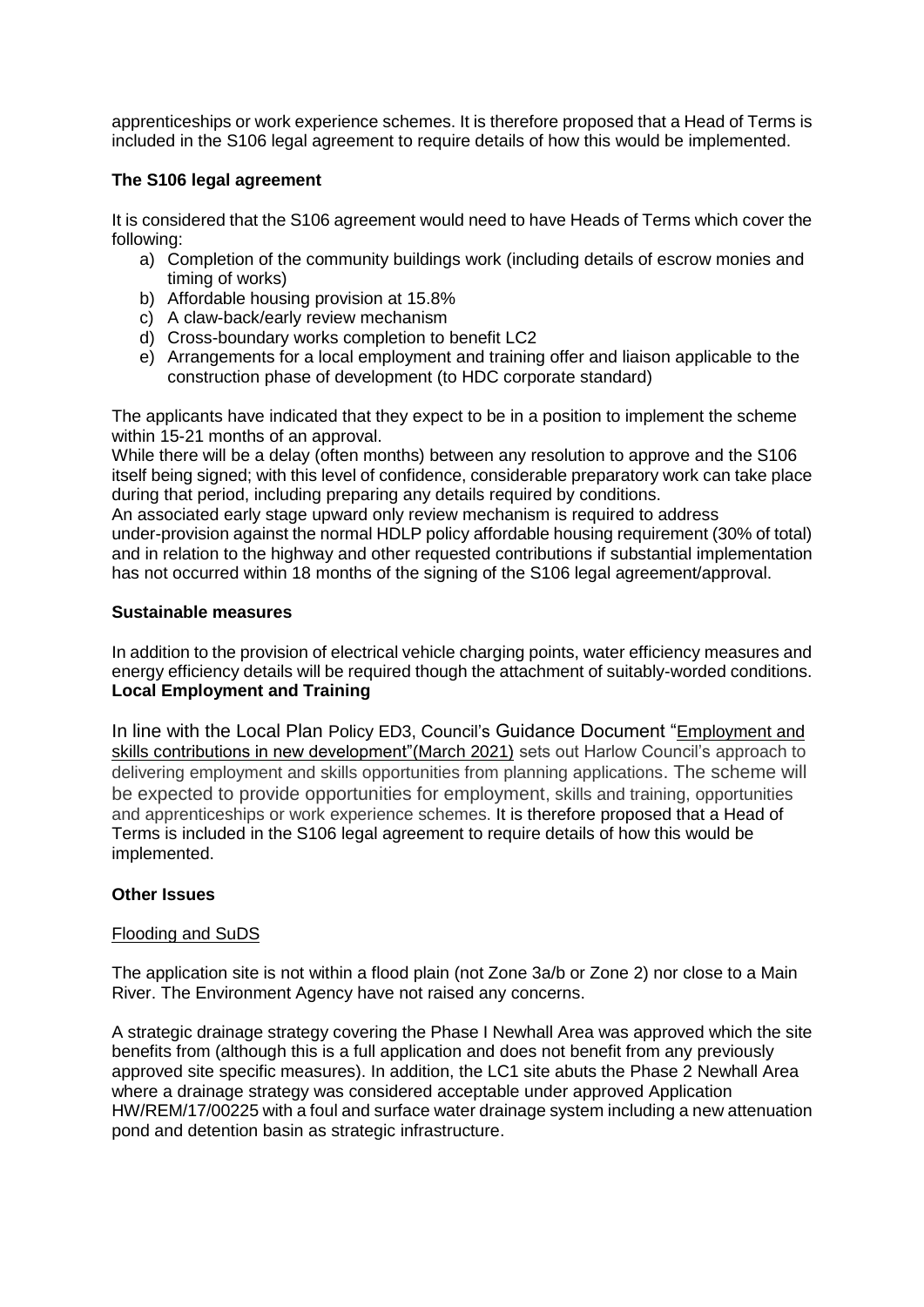The LLFA has written to advise that insufficient detail have been submitted for this scheme and that they want detailed assessments to be submitted prior to planning permission being issued. Given the previous considerations in relation to the whole of the Newhall Phase I and II area, it is not considered that there are ou

tstanding significant concerns on flooding or drainage for the current application site. The drainage details therefore requested by the LLFA are very detailed and are indicated by the LLFA as being possible to provide at either the full application stage or via the discharge of conditions. It is therefore considered in this case (given that strategic drainage measures have been previously approved) to be unduly onerous that full details are required at application stage for this scheme when they can be provided under suitably-worded conditions. Details of drainage works will be required under suitably-worded conditions to ensure that adequate provision in made.

## Archaeology

A condition of the outline consent for the Phase I area required a written scheme of investigation and implementation of a programme of archaeological work, which has been discharged.

The Historic Environment Officer of Essex County Council has been consulted and confirmed that there was previous trial trenching on this site and that no further archaeological work is required.

## Refuse

A Refuse Strategy Plan has been submitted to demonstrate that storage capacity based on will be provided in accordance with the Building Regulations. No residents will be required to walk more than 30m to reach a designated collection point.

The waste collection arrangements include use of Bridge Street to service Blocks A, B and E and use of Forge Lane for servicing Block F. A tracking plan has been submitted which shows servicing vehicles can run the full length of Forge Street, nonetheless the off-set square area would need to be provided with parking restricting to prevent vehicles stopping within the tracking limits.

The Council's Street Scene Manager has confirmed that subject to parking restrictions being placed on Forge Lane (so that servicing vehicles are not hindered though the off-set square) that the proposal to service LC1 residential units with stopping points on Bridge Street and Forge Lane is acceptable.

The Highway Authority confirm that servicing vehicles stopping on Bridge Street would be acceptable from a highway safety viewpoint. Waste personnel servicing from Bridge Street are expected to take appropriate health and safety precautions while carrying out waste collections.

It is therefore considered that the proposed residential refuse arrangements are acceptable.

A condition can be attached to ensure commercial servicing arrangements details are provided.

## **Equalities**

Section 149 of the Equality Act 2010, which came into force on 5th April 2011, imposes important duties on public authorities in the exercise of their functions, including a duty to have regard to the need to: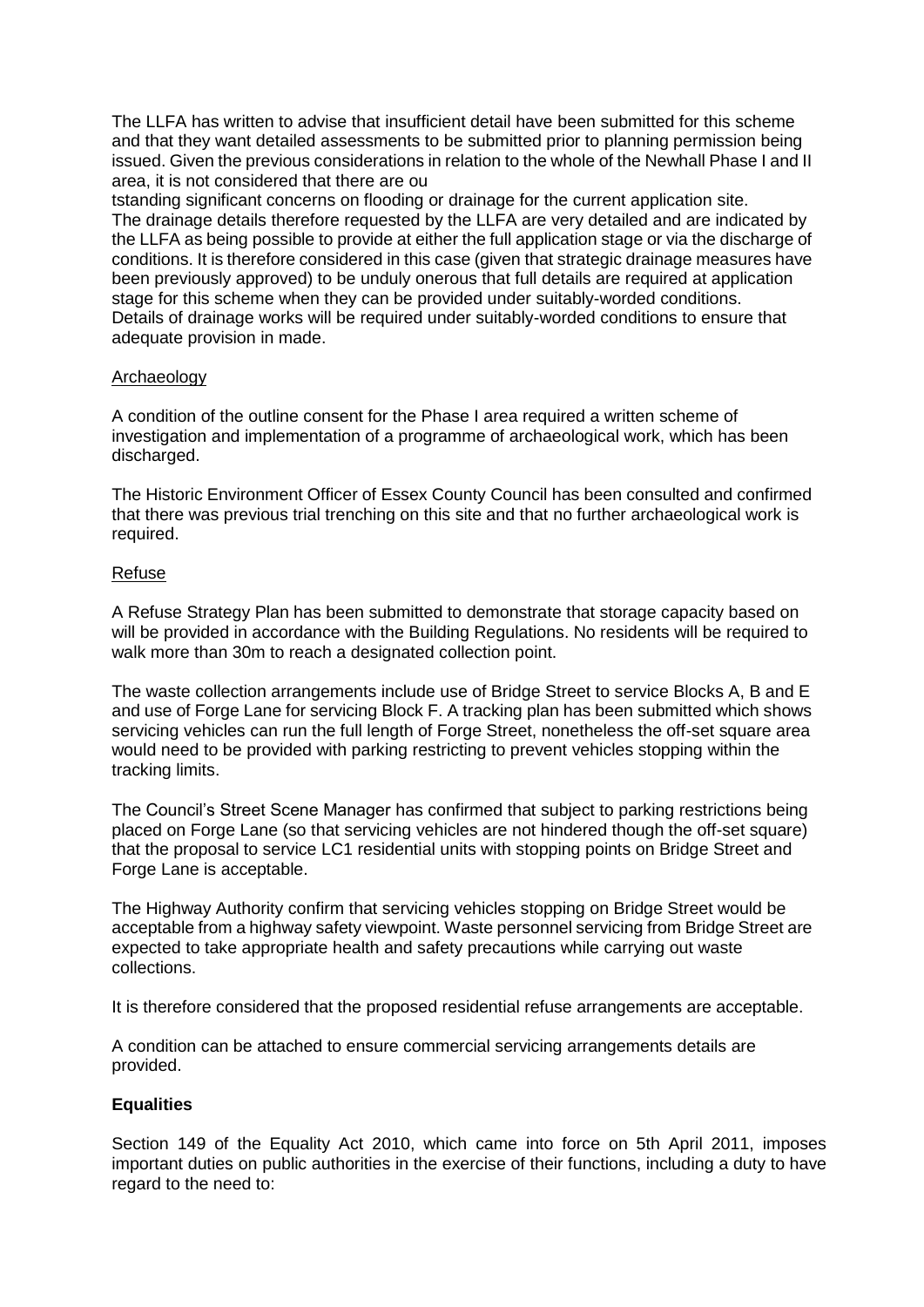"(a) eliminate discrimination, harassment, victimisation and any other conduct that is prohibited by or under this Act;

(b) advance equality of opportunity between persons who share a relevant protected characteristic and persons who do not share it;

(c) foster good relations between persons who share a relevant protected characteristic and persons who do not share it."

For the purposes of this obligation the term "protected characteristic" includes:

- age;
- disability;
- gender reassignment;
- pregnancy and maternity;
- race;
- religion or belief;
- sex;
- sexual orientation.

The above duties require an authority to demonstrate that any decision it makes is reached "in a fair, transparent and accountable way, considering the needs and the rights of different members of the community and the duty applies to a local planning authority when determining a planning application.

Officers consider that the application does not give rise to any concerns in respect of the above.

# **CONCLUSIONS**

The scheme is considered to promote high quality design and landscaping with no significant adverse impact on local amenity and no access, parking or highway safety concerns. The uses proposed together with the quantum of the development and access, scale, appearance, layout and landscaping of the proposed development are considered appropriate and satisfactory. It is considered to accord with national and local policies. The proposal is therefore recommended for approval, subject to the signing of a legal agreement and planning conditions.

# **RECOMMENDATION**

## **That Committee resolve to GRANT PLANNING PERMISSION subject to:**

- (i) The applicant entering into an appropriately worded Section 106 Legal Agreement to secure the following:
	- 1. Affordable housing provision of 6 units (15.8% of total). An associated early stage upward only review mechanism is required to address under-provision against the normal HDLP policy requirement (30% of total).
	- 2. Arrangements for planning obligation and condition monitoring fees (to HDC and ECC corporate standards).
	- 3. Completion of the community buildings work (including details of escrow monies and timing of works)
	- 4. Cross-boundary works completion to benefit LC2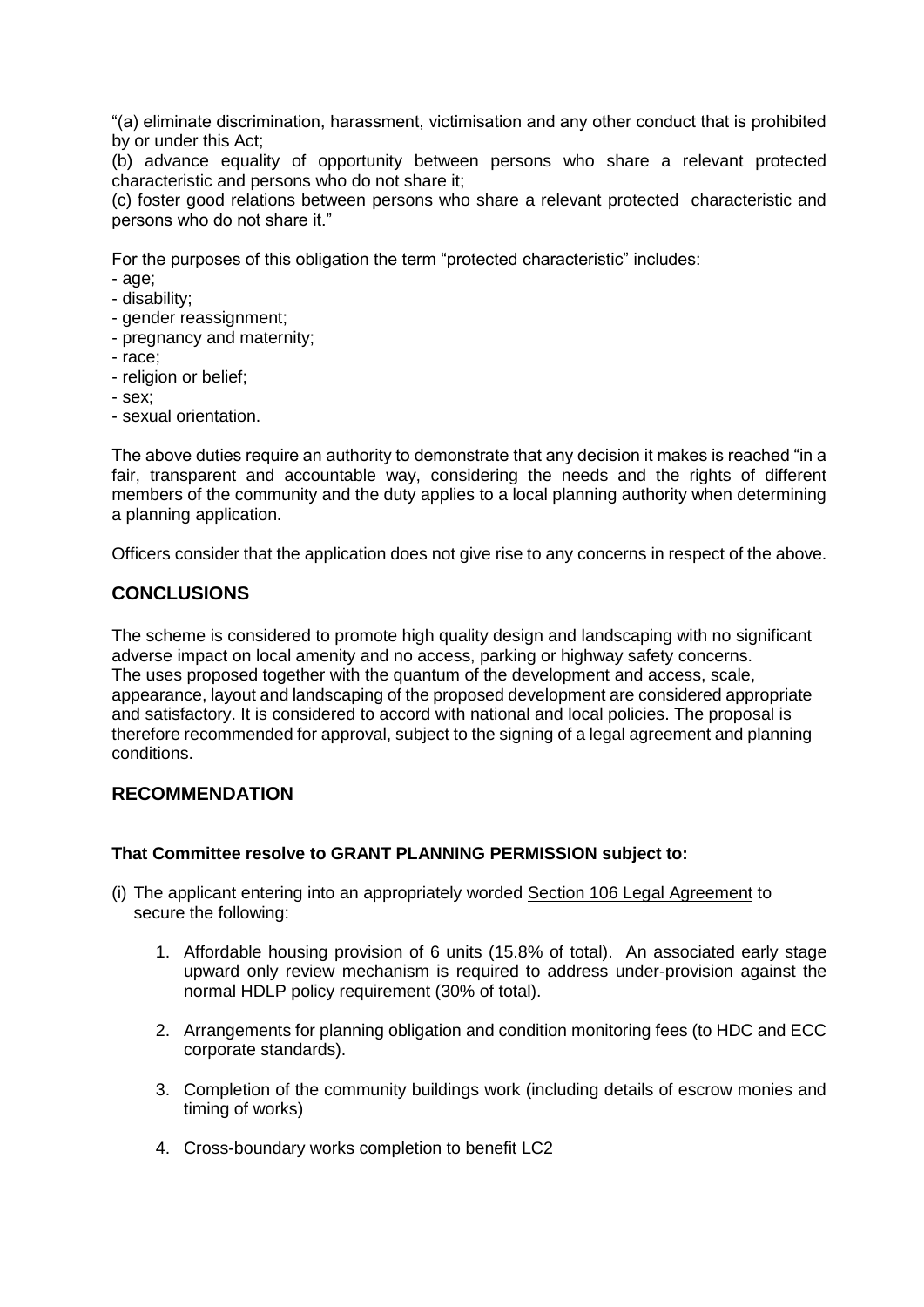- 5. Arrangements for a local employment and training offer and liaison applicable to the construction phase of development (to HDC corporate standard).
- ii) Should a S106 Legal Agreement not be signed by the applicant by 08 February 2022 (3 months from the date of the Planning Committee decision), powers be delegated to the Head of Planning and Building Control to refuse the planning application in relation to those matters covered by the S106 which would not be resolved:
	- **The proposal provides no (or insufficient) affordable housing to address local needs. The proposal is therefore contrary to Policy H8 of the Harlow Local Development Plan (2020).**
	- **Cross-boundary works would not be secured resulting in harm to visual amenities and reduced parking/landscaping provision within LC2 site resulting in harm to residential amenities and visual amenities contrary to Policies PL1 and PL2 of the Harlow Local Development Plan (2020).**
	- **Lack of community centre provision forming infrastructure to meet local needs contrary to Policies L2 and IN6 of the Harlow Local Development Plan (2020).**

iii) And the following Conditions:

- 1. Development hereby permitted shall be begun before the expiration of three years from the date of this permission. **REASON: In order to comply with Section 91(1) of the Town and Country Planning Act 1990 as amended by Section 51 of the Planning and Compulsory Purchase Act 2004.**
- 2. The dwellings shall not be occupied until Building Regulations Part M4(2) standard for accessible and adaptable homes has been complied with. **REASON: To ensure that the new dwellings are both accessible and adaptable to meet the changing needs of occupants, in accordance with Policy H5 of the Harlow Local Development Plan, December 2020.**
- 3. The development shall be undertaken in accordance with the approved affordable housing plan. Those dwellings providing Affordable Housing shall be made available to occupants in accordance with the approved scheme or as otherwise agreed in writing by the Local Planning Authority.

**REASON: To promote tenure mix and ensure the suitable provision of Affordable Housing.** 

4. Restriction of uses of ground floor commercial units – The proposed 199 sq.m of commercial space shall be used only for Use Classes E(a) – shops; E(b) cafes and restaurants; Use Class  $E(c)$  - financial, professional and other services and  $E(q)$  – offices, research and development or any light industrial process. **REASON: to ensure that goods and services offered in this part of the Local centre are commensurate with retail policies PR8/PR9 for Neighbourhood Centres/Hatches of the HLDP (Dec 2020) in line with the original concept for Newhall of an independent neighbourhood with a core of services for the day-to-day needs of the occupiers.**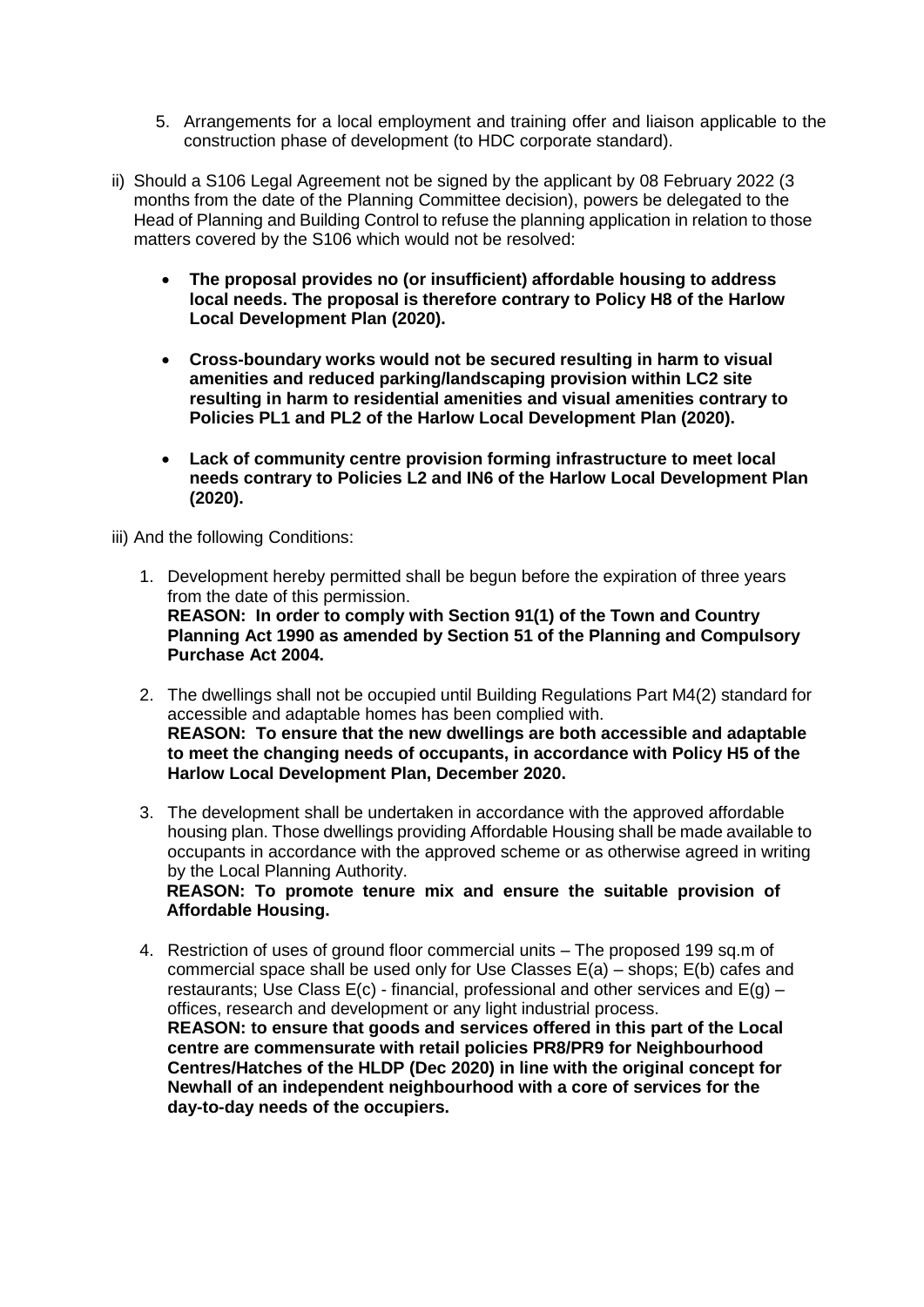- 5. Research and development, light industrial uses, cafes and restaurants hereby permitted shall not open except between 08:00 and 22:00 hours Monday to Saturday and between 09:00 and 18:00 Hours on Sundays and Bank Holidays **Reason: In the interests of residential amenities in accordance with Policy PL2 of the Harlow Local Development Plan, Dec 2020**
- 6. Details of how the commercial units will be serviced shall be submitted to the Local Planning Authority prior to the first use of any of the commercial units hereby approved. Once approved, the details shall be implemented and retained in perpetuity **Reason: To ensure that servicing of the commercial units is undertaken appropriately in accordance with Policy PL2 of the Harlow Local Development Plan, Dec 2020**
- 7. The external facing materials (including for windows and doors) to be used in the construction of the development hereby permitted shall be those materials specified on the plans submitted in relation to the development hereby permitted. **REASON: In the interest of visual amenity and to accord with policy PL1 of the Harlow Local Development Plan, Dec 2020.**
- 8. Obscure glazing Windows identified as being provided with obscure glazing shall be provided with obscure glazing in perpetuity and shall only be openable at 1.7m or over above finished floor levels.

## **Reason: In the interests of residential amenities in line with Policy PL2 of the HLDP (Dec 2020)**

9. Existing tree protection - Details relevant to the safe retention and protection of trees within the Arboricultural Method Statement (AMS) submitted with this application will be undertaken in accordance with the approved details unless otherwise agreed by the Local Planning Authority.

**REASON: To ensure that damage to vegetation identified for retention is avoided and to comply with the duties indicated in Section 197 of the Town and Country Planning Act 1990 and with those policies of the Development Plan set out in the attached Informative.**

10. Proposed landscaping provision and maintenance - All hard and soft landscape works shall be carried out in accordance with the approved details and to a reasonable standard in accordance with the relevant recommendations of appropriate British Standards. The works shall be carried out prior to the occupation of any part of the development unless otherwise agreed in writing with the Local Planning Authority. Any trees or plants that, within a period of five years after planting, are removed, die or become, in the opinion of the Local Planning Authority, seriously damaged or defective, shall be replaced as soon as is reasonably practicable with others of species, size and number as originally approved, unless the Local Planning Authority gives written consent to any variation.

**REASON: To ensure the provision, establishment and maintenance of a reasonable standard of landscape in accordance with the approved designs.**

- 11. Details of bird and bat boxes shall be submitted and, once approved in writing, shall be implemented prior to first occupation of the dwellings hereby permitted. **REASON: To ensure that there is net biodiversity gain from the proposal, in accordance with Policy PL9 of the Harlow Local Development Plan Dec, 2020)**
- 12. No development except demolition shall takes place until a detailed surface water drainage scheme for the site, based on sustainable drainage principles and an assessment of the hydrological and hydro geological context of the development, has been submitted to and approved in writing by the local planning authority. The scheme should include but not be limited to: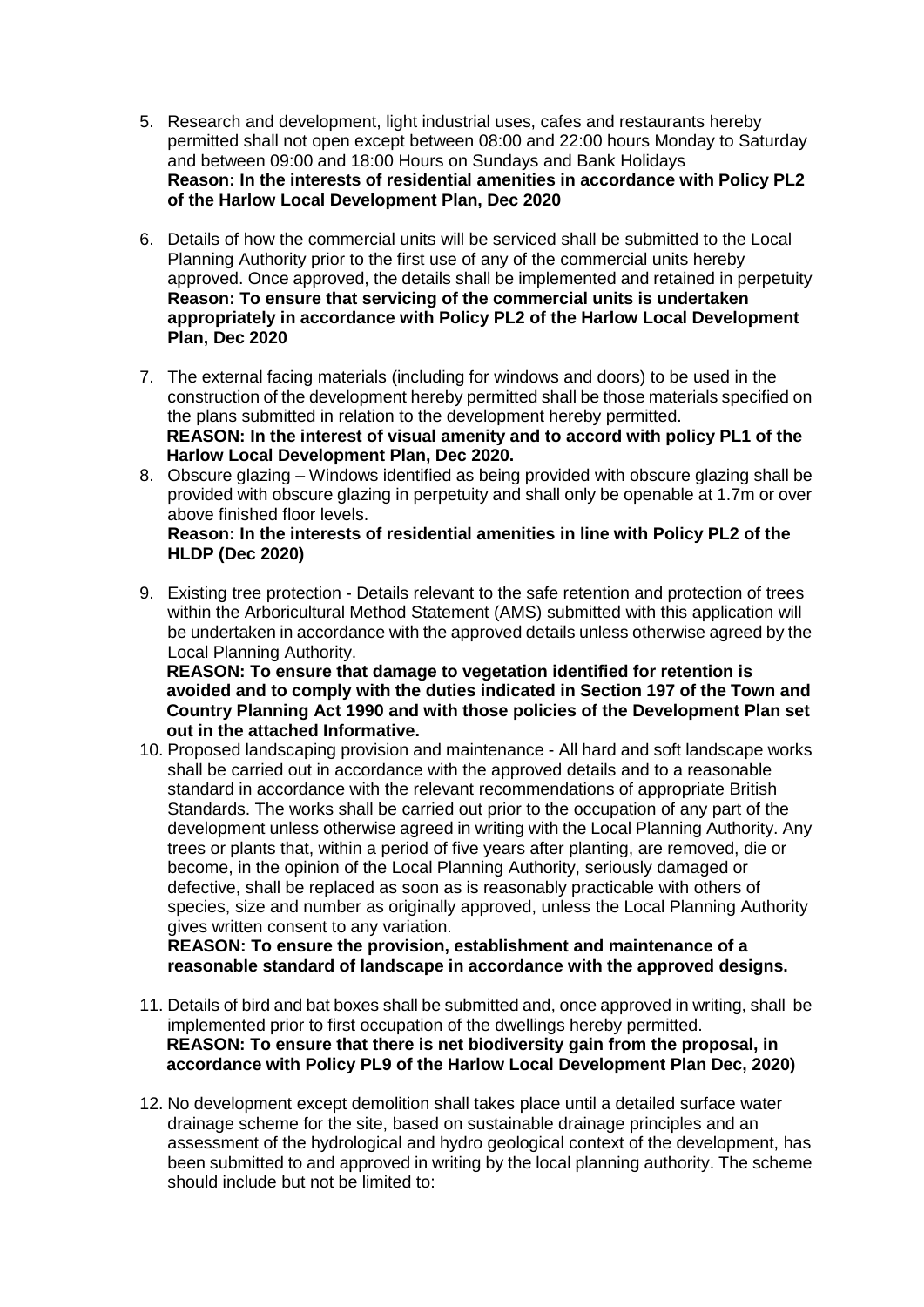• Detailed engineering drawings of each component of the drainage scheme. **REASON: • To prevent flooding by ensuring the satisfactory storage of/disposal of surface water from the site.• To ensure the effective operation of SuDS features over the lifetime of the development.• To provide mitigation of any environmental harm which may be caused to the local water environment• Failure to provide the above required information before commencement of works may result in a system being installed that is not sufficient to deal with surface water occurring during rainfall events and may lead to increased flood risk and pollution hazard from the site.**

- 13. The applicant or any successor in title must maintain yearly logs of maintenance which should be carried out in accordance with any approved Maintenance Plan. These must be available for inspection upon a request by the Local Planning Authority. **REASON: To ensure the SuDS are maintained for the lifetime of the development as outlined in any approved Maintenance Plan so that they continue to function as intended to ensure mitigation against flood risk**.
- 14. Construction Hours Construction works shall only take place between 08:00 to 18:00 Mondays to Fridays and from 08:00 to 13:00 on Saturdays; no construction works shall take place on Sundays or Bank Holidays. **REASON: IN the interests of residential amenities in accordance with Policy PL2 of the HLDP (Dec 2020)**
- 15. Construction Management Plan No development shall take place, including any ground works or demolition, until a Construction Management Plan has been submitted to and approved in writing by the local planning authority. The approved Plan shall be adhered to throughout the construction period. The Plan shall provide for the following all clear of the highway:
	- Safe access into the site
	- The parking of vehicles of site operatives and visitors
	- Loading and unloading of plant and materials
	- Storage of plant and materials used in constructing the development
	- Wheel and underbody washing facilities

**Reason: To ensure that on-street parking of these vehicles in the adjoining streets does not occur and to ensure that loose materials and spoil are not brought out onto the highway in the interests of highway safety.**

- 16. Prior to the first occupation of the development the access arrangements, vehicle/cycle parking and turning areas as indicated on the approved plans shall be provided, hard surfaced, sealed and marked out. The access, parking and turning areas shall be retained in perpetuity for their intended purpose. **Reason: To ensure that appropriate access, parking and turning is provided.**
- 17. Prior to first occupation of the proposed development, the Developer shall be responsible for the provision and implementation per dwelling of a Residential Travel Information Pack for sustainable transport, approved by Essex County Council, to include season tickets for use with the relevant local public transport operator. These packs (including tickets) are to be provided by the Developer to each dwelling free of charge.

**Reason: In the interests of reducing the need to travel by car and promoting sustainable development and transport. The above measures are to ensure that this proposal is not contrary to the Highway Authority's Development Management Policies, adopted as County Council Supplementary Guidance in February 2011, and Harlow District Council's Local Development Plan Submission Version 2018.**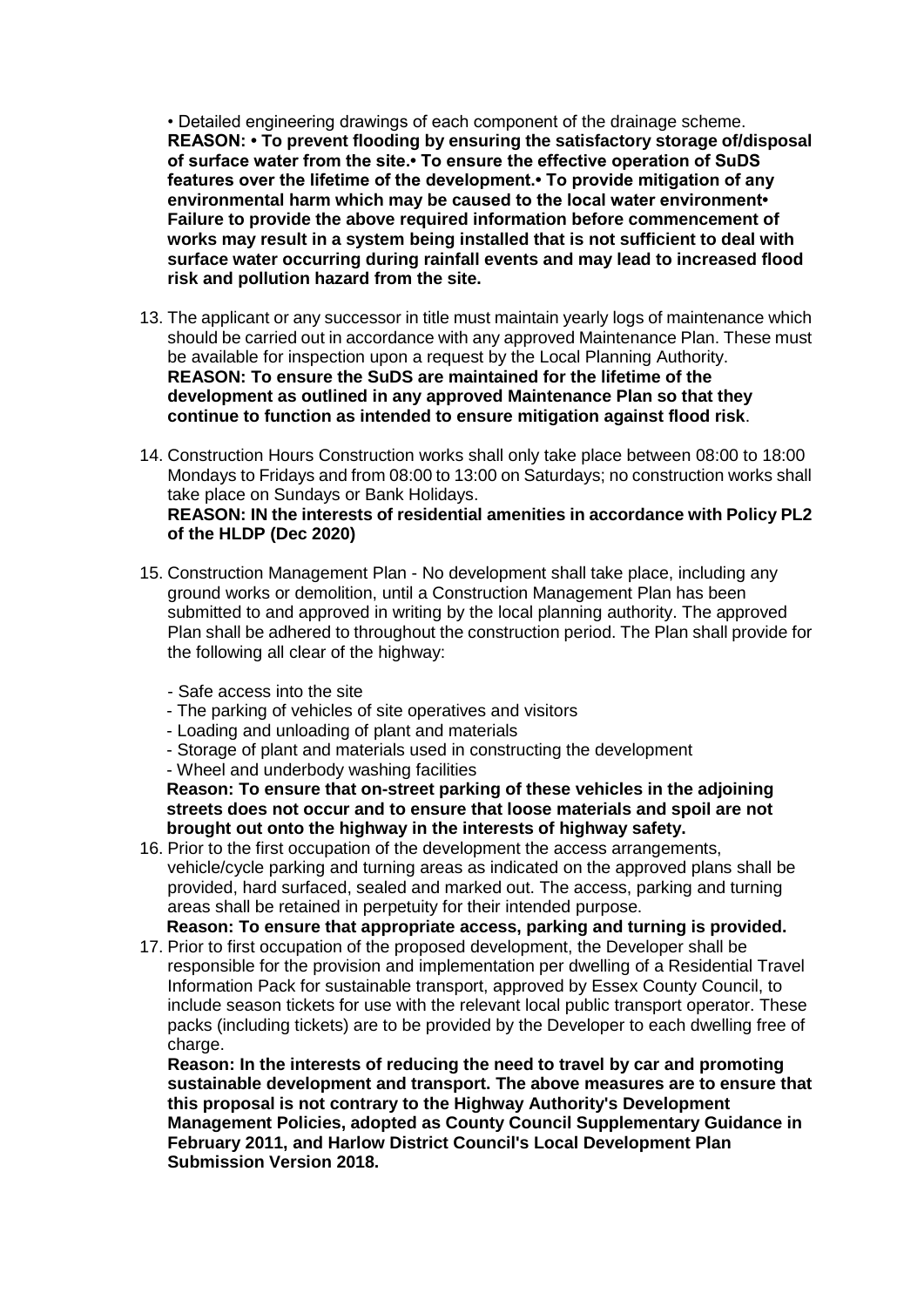18. No development shall take place until an energy statement which demonstrates a reduction of energy consumption and carbon dioxide emissions together with details of energy performance which exceed the minimum standards required by Building Regulations by a minimum of 19% shall be submitted to and approved in writing by the Local Planning Authority. Evidence of compliance shall be notified to the building control body appointed for the development in the appropriate Application or Notice, to enable the building control body to check compliance.

**REASON: To ensure that accessible housing is provided in accordance with Policy H5 of the Harlow Local Development Plan (2020).**

- 19. The dwellings shall not be occupied until the Optional Technical Housing Standard for water efficiency of no more than 110 litres per person per day as described by Building Regulations has been complied with. **REASON: To ensure that the new dwellings minimise impact on the water environment, in accordance with Policy PL11 of the Harlow Local Development Plan, December 2020.**
- 20. Electric Vehicle Charging point details Prior to first occupation of the residential and commercial units hereby approved, details for electrical vehicle charging points shall be provided; once approved in writing by the Local Planning Authority the charging points shall be implemented in accordance with the approved details and retained. **Reason: To promote greener alternative travel in line with Policy IN1 of the Harlow Local Development Plan (December 2020)**
- 21. Details of the proposed parking restrictions for Forge Lane shall be submitted to the Local Planning Authority prior to the first occupation of any of the dwellings in block F; once approved in writing, the details shall be implemented and retained in perpetuity. **Reason: To ensure that servicing vehicles can operate along the whole length of Forge Lane though the off-set square in accordance with Policy PL2 of the Harlow Local Development Plan (December 2020)**
- 22. The development hereby permitted shall be carried out in accordance with the approved plans as shown listed in the table below. **REASON: For the avoidance of doubt and in the interests of proper planning.**

| <b>Plan Reference</b>                       | <b>Version No.</b>                       | <b>Plan Type</b>     | Date Received |
|---------------------------------------------|------------------------------------------|----------------------|---------------|
| NHH-PRP-A01Z-<br>ZZ-DR-A-FP-020<br>0        |                                          | <b>Location Plan</b> | 24.06.2021    |
| NHH-PRP-A01Z-<br>ZZ-DR-A-FP-020<br>2        | Rev P03                                  | Proposed Site Plan   | 22.10.2021    |
| NHH-PRP-A01Z-<br>ZZ-DR-A-FP-200<br>$\Omega$ | Rev P03<br><b>GROUND</b><br><b>FLOOR</b> | Site Layout Plan     | 22.10.2021    |
| NHH-PRP-A01Z-<br>ZZ-DR-A-FP-200             | Rev P02<br>LEVEL 1                       | Site Layout Plan     | 24.06.2021    |
| NHH-PRP-A01Z-<br>ZZ-DR-A-FP-200<br>2        | Rev P02<br>LEVEL 2                       | Site Layout Plan     | 24.06.2021    |
| NHH-PRP-A01Z-<br>ZZ-DR-A-FP-200<br>3        | Rev P02<br><b>ROOF</b><br>LEVEL          | Site Layout Plan     | 24.06.2021    |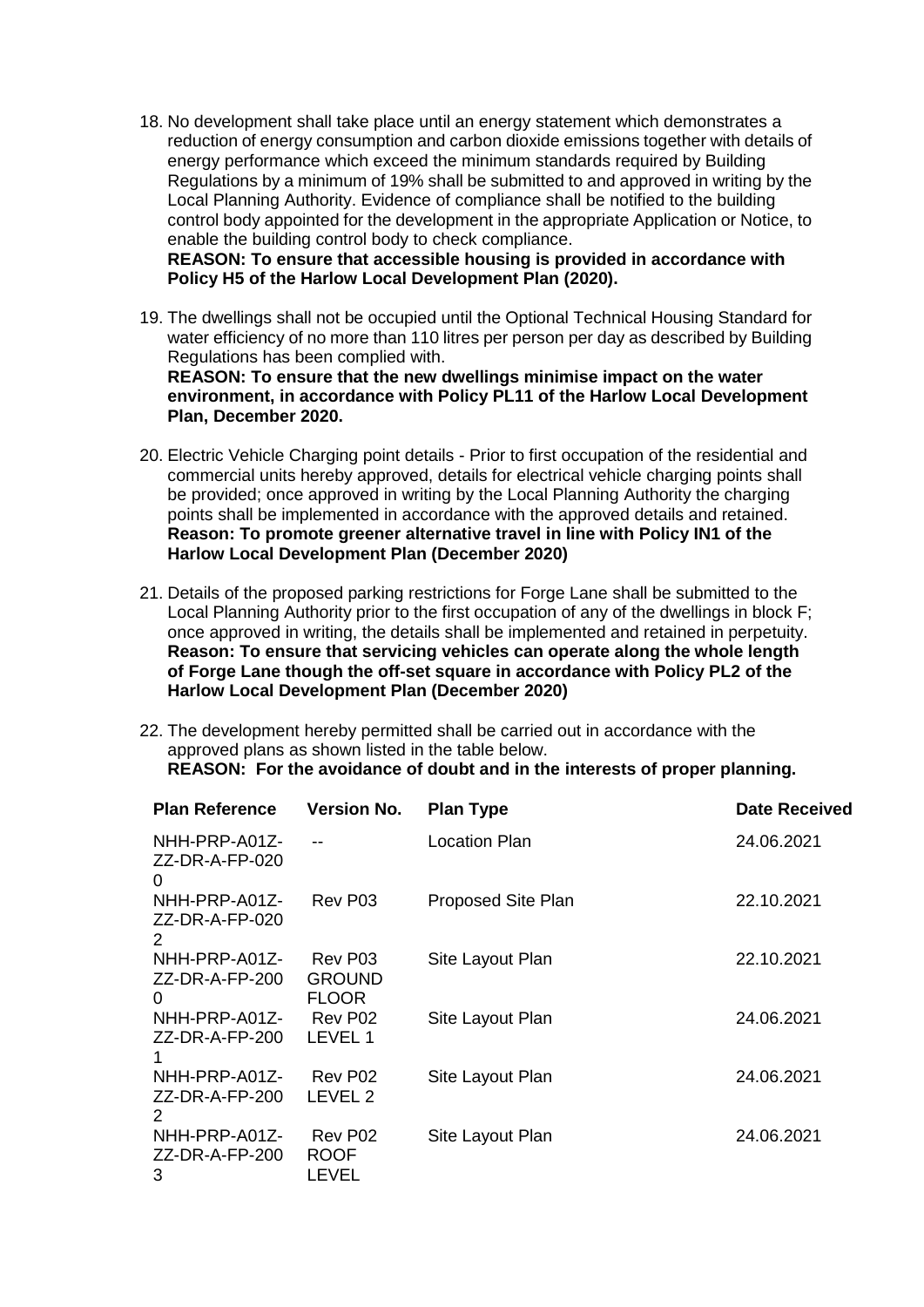| NHH-PRP-A01Z-<br>ZZ-DR-A-FP-201<br>0           | Rev P03                                                    | <b>Parking Layout</b> | 22.10.2021 |
|------------------------------------------------|------------------------------------------------------------|-----------------------|------------|
| NHH-PRP-A01Z-<br>ZZ-DR-A-FP-201<br>1.          | Rev P03                                                    | <b>Cycle Store</b>    | 22.10.2021 |
| NHH-PRP-A01Z-<br>ZZ-DR-A-FP-202<br>0           | Rev P03                                                    | <b>Refuse Store</b>   | 22.10.2021 |
| NHH-PRP-A01Z-<br>ZZ-DR-A-FP-203<br>0           | Rev P03<br><b>GROUND</b><br><b>FLOOR</b>                   | <b>Tenure Plan</b>    | 22.10.2021 |
| NHH-PRP-A01Z-<br>ZZ-DR-A-FP-203<br>1           | Rev P02<br>LEVEL1                                          | <b>Tenure Plan</b>    | 24.06.2021 |
| NHH-PRP-A01Z-<br>ZZ-DR-A-FP-203<br>2           | Rev P02<br>LEVEL 2                                         | <b>Tenure Plan</b>    | 24.06.2021 |
| NHH-PRP-A01Z-<br>ZZ-DR-A-FP-205<br>$\mathbf 0$ | Rev P03<br><b>SITE</b>                                     | Elevations            | 22.10.2021 |
| NHH-PRP-A01Z-<br>ZZ-DR-A-FP-210<br>0           | Rev P02<br><b>BLOCK A</b>                                  | <b>GA Elevations</b>  | 22.10.2021 |
| NHH-PRP-A01Z- Rev P02<br>ZZ-DR-A-FP-210        | <b>BLOCK B</b>                                             | <b>GA Elevations</b>  | 22.10.2021 |
| NHH-PRP-A01Z-<br>ZZ-DR-A-FP-210<br>2           | Rev P02<br>LEVEL 1<br><b>BLOCK E</b>                       | <b>GA Floor Plans</b> | 22.10.2021 |
| NHH-PRP-A01Z-<br>ZZ-DR-A-FP-210<br>3           | Rev P01<br>Lvl2 BLOCK<br>Е                                 | <b>GA Floor Plans</b> | 24.06.2021 |
| NHH-PRP-A01Z-<br>ZZ-DR-A-FP-210<br>4           | Rev P02<br><b>BLOCK E</b>                                  | Elevations            | 22.10.2021 |
| NHH-PRP-A01Z-<br>ZZ-DR-A-FP-210<br>5           | Rev P02<br><b>BLOCK F</b><br><b>Grd Lvl</b>                | <b>GA Floor Plans</b> | 22.10.2021 |
| NHH-PRP-A01Z-<br>ZZ-DR-A-FP-210<br>6           | <b>BLOCK F</b><br><b>ROOF</b><br><b>LEVEL</b>              | <b>GA Floor Plans</b> | 24.06.2021 |
| NHH-PRP-A01Z-<br>ZZ-DR-A-FP-210<br>7           | Rev P01<br><b>BLOCK F</b>                                  | Elevations            | 24.06.2021 |
| NHH-PRP-A01Z-<br>ZZ-DR-A-FP-220<br>$\Omega$    | 1B2P<br><b>PRIVATE</b>                                     | Layout Plan           | 24.06.2021 |
| NHH-PRP-A01Z-<br>ZZ-DR-A-FP-220<br>1           | 1B <sub>2</sub> P<br><b>PRIVATE</b><br>LIVE<br><b>WORK</b> | Layout Plan           | 24.06.2021 |
| NHH-PRP-A01Z-<br>ZZ-DR-A-FP-220<br>2           | Rev P01<br>2B3P Type 1                                     | Layout Plan           | 24.06.2021 |